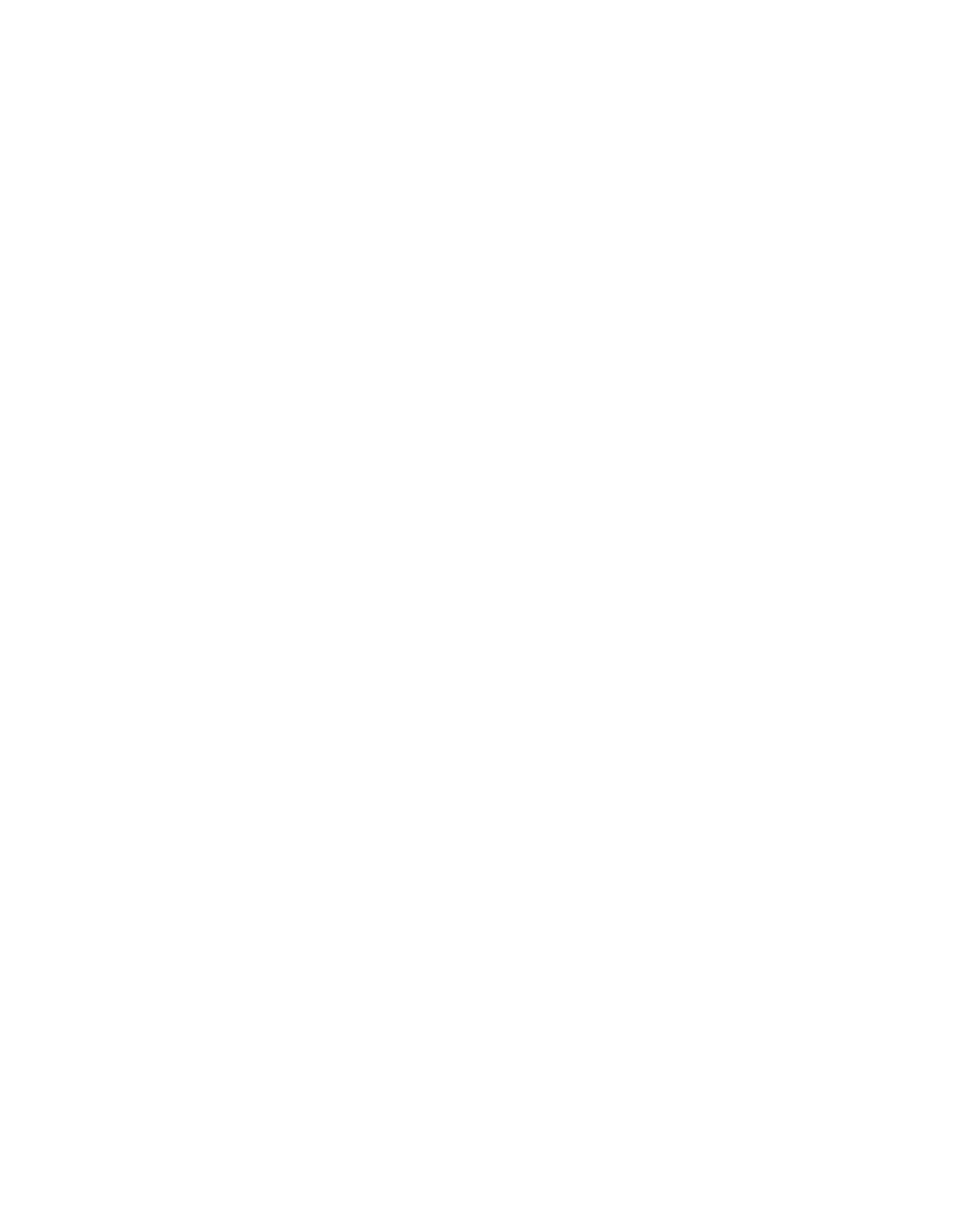### **Summary**

The thesis consists of four parts and deals with various issues of measuring and identifying partially hidden links in applied economic research. The portfolio of selected problems carries out new dimensions of applied financial research, unexplored methods of data aggregation and dataset merging, sensitivity of macroeconomic data definitions, and survey design questions associated with tax avoidance. Although, it covers different fields of applied research, the six papers selected aim to combine a good understanding of the data with a link to economic theory.

Part 1 is devoted to research on the capital structure of the European firms, and their stability in particular. According to a strong stream of financial research, the capital structure of firms remains almost unchanged during their lives. This stability of leverage ratios is mainly generated by an unobserved firm-specific effect that is liable for the majority of the variation in capital structure. In terms of methodology, our approach differs from existing studies by focusing on the question of capital structure stability and its sources. We investigate whether the capital structure of firms in Central and East European (CEE) countries exhibits a similar level of persistence as in the US or rather actively changes in response to economic evolution. Using a large dataset of CEE firms we demonstrate that even substantial changes in the economic environment do not affect the stability of firms' leverage due to the presence of credit constraints. We are aware that credit constraints and a lack of internal resources may restrain firms from changing their capital structure and pay special attention to this scenario. Financially unconstrained firms are more responsive to economic changes and adjust to the target substantially faster than constrained firms. Moreover, accounting for the ownership structure of firms boosts the explanatory power of the model in the subsample of unconstrained firms, suggesting that annual information on ownership and ownership changes, together with financial constraints, have the potential to be an answer to the puzzle of stability in capital structure.

Part 2 studies in detail differences in countries' growth rates across different data sources. Since the path-breaking work of Barro (1991), estimation of crosscountry growth regressions has become a boom industry. Literally hundreds of studies have extended the basic framework by incorporating various possible determinants of growth rate differences across countries and over time. Results are often found to be sensitive to specification, time period or sample coverage (see Levine and Renelt, 1992; Sala-i-Martin, 1997; Kalaitzidakis et. al., 2000; and Islam, 2003). Several authors have observed that results may depend on the source and data collection methods for right-hand variables (see, for example, Knowles, 2001 and Atkinson and Brandolini, 2001). In this section we investigate a heretofore generally overlooked and potentially serious issue regarding the majority of crosscountry growth studies: Measured rates of growth in real per capita income differ drastically depending on the data source. This phenomenon occurs largely because data sets differ in whether and how they adjust for changes in relative prices across countries. Using replication of several recent studies of growth determinants shows that results are sensitive to the choice of data in important ways. Previous warnings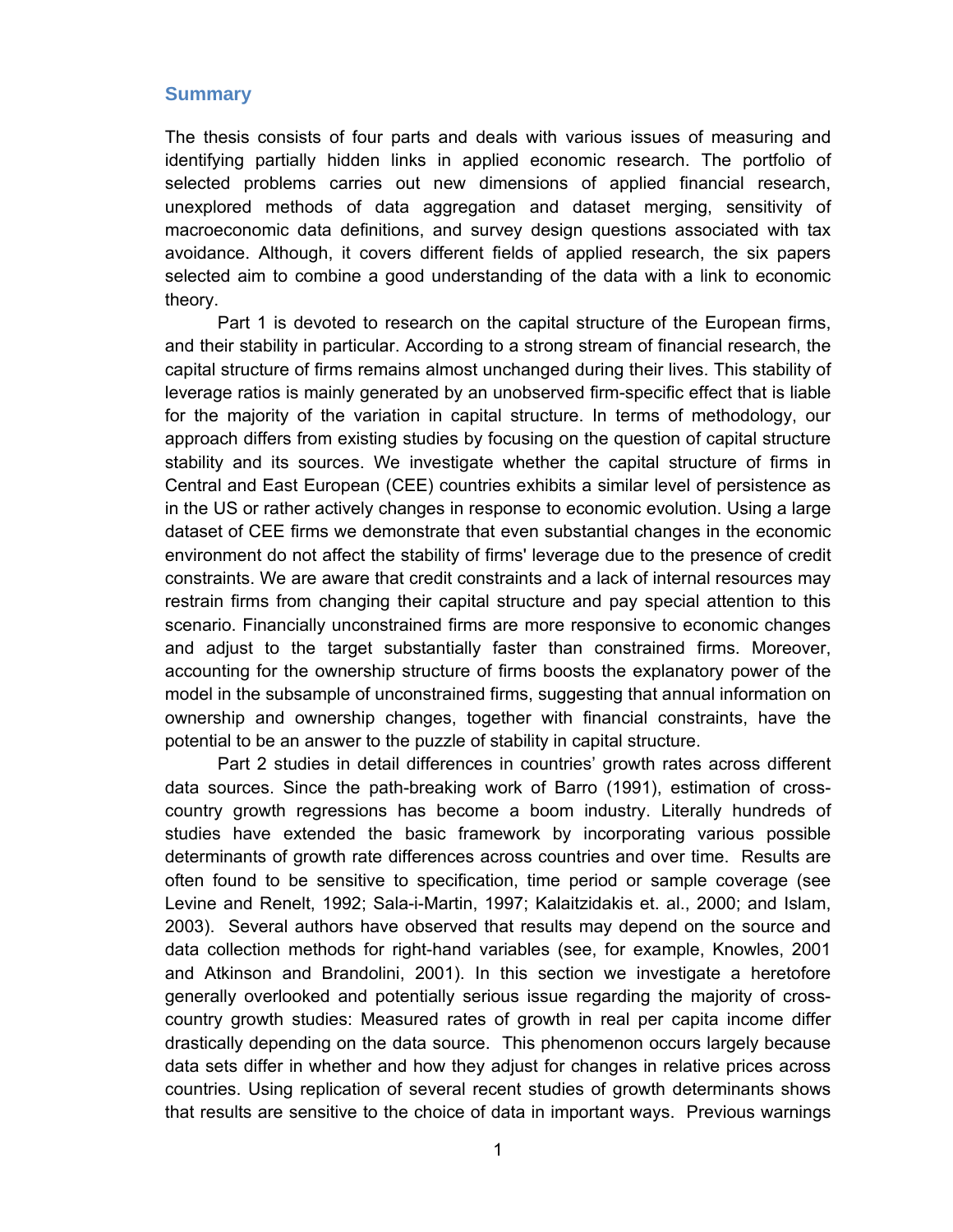against using data adjusted to increase cross-country comparability to study withincountry patterns over time (growth rates) have been largely ignored at the cost of possibly contaminating the conclusions.

Part 3 aims to seek out evidence that tax evasion is not just a product of greed; tax compliance doesn't result solely from deterrence, but also contains dimensions of morality. For example, tax evasion may also be a form of legitimate protest by citizens against a government they find to be inefficient and unresponsive to their needs. The obvious problem when asking people about their participation in the underground economy is that they will be reluctant to disclose their participation in it, and if they do so, they can later "justify" it by claiming that they evaded taxes because they believed government services to be of low quality. To avoid these problems, our survey proceeds in several stages. First, we titled the survey "Satisfaction with Services" and we initially ask our respondents general demographic questions as well as questions related to government and the quality of its services. When answering these questions respondents have no idea that questions about tax evasion will follow and thus they cannot justify their evasion by referencing poor quality of government services. Secondly, we ask respondents whether they know of anyone who has participated in the underground economy. Respondents might not feel ashamed about answering this question honestly. Knowing people who participated in the underground economy could be a weak signal that the respondent also participates. Next we ask whether the respondent has ever bought goods or services in the underground economy. Finally, and this is perhaps the question to which respondents will give the least honest reply, we ask whether they have themselves ever participated in the underground economy and what is the nature of this participation. No survey studies of the link between willingness-to-pay taxes and the quality of government services seem to exist for transition countries. Hanousek, Palda (2004) in a survey of the Czech and Slovak Republics, Hungary, and Poland, find strong evidence that citizens will avoid taxes if they do not believe they are getting quality government services for the taxes levied upon them.<sup>1</sup>

Part 4 deals with various determinants of firm performance; we analyze the evolution of efficiency in European firms during 2001–2011 and assess how efficiency is affected by firm and market characteristics, as well as ownership structures. We provide evidence that ownership structures are of considerable importance and indicate numerous detailed results. Moreover, we study the extent of effects of the bribery environment on firm performance. We employ a rich firm-level panel dataset with a widely accepted measure of bureaucratic corruption (bribery) that allows us to alleviate some of the methodological concerns of existing research. Our approach is to combine the information on firm bribery practices, measured as the frequency of bribing public officials to 'get things done,' from BEEPS and firm financial data from the Amadeus database. In this section, the endogeneity problem is largely reduced due to several reasons. First of all, we control for firm fixed effects, which removes

 $1$  In a detailed regression analysis, Hanousek and Palda (2004) confirmed a very strong tendency for those who are very unsatisfied with government services to become frequent or sometime tax evaders. In particular, moving from the second lowest to the lowest level of belief in the quality of government services on a five point scale will increase tax evasion by almost 13%.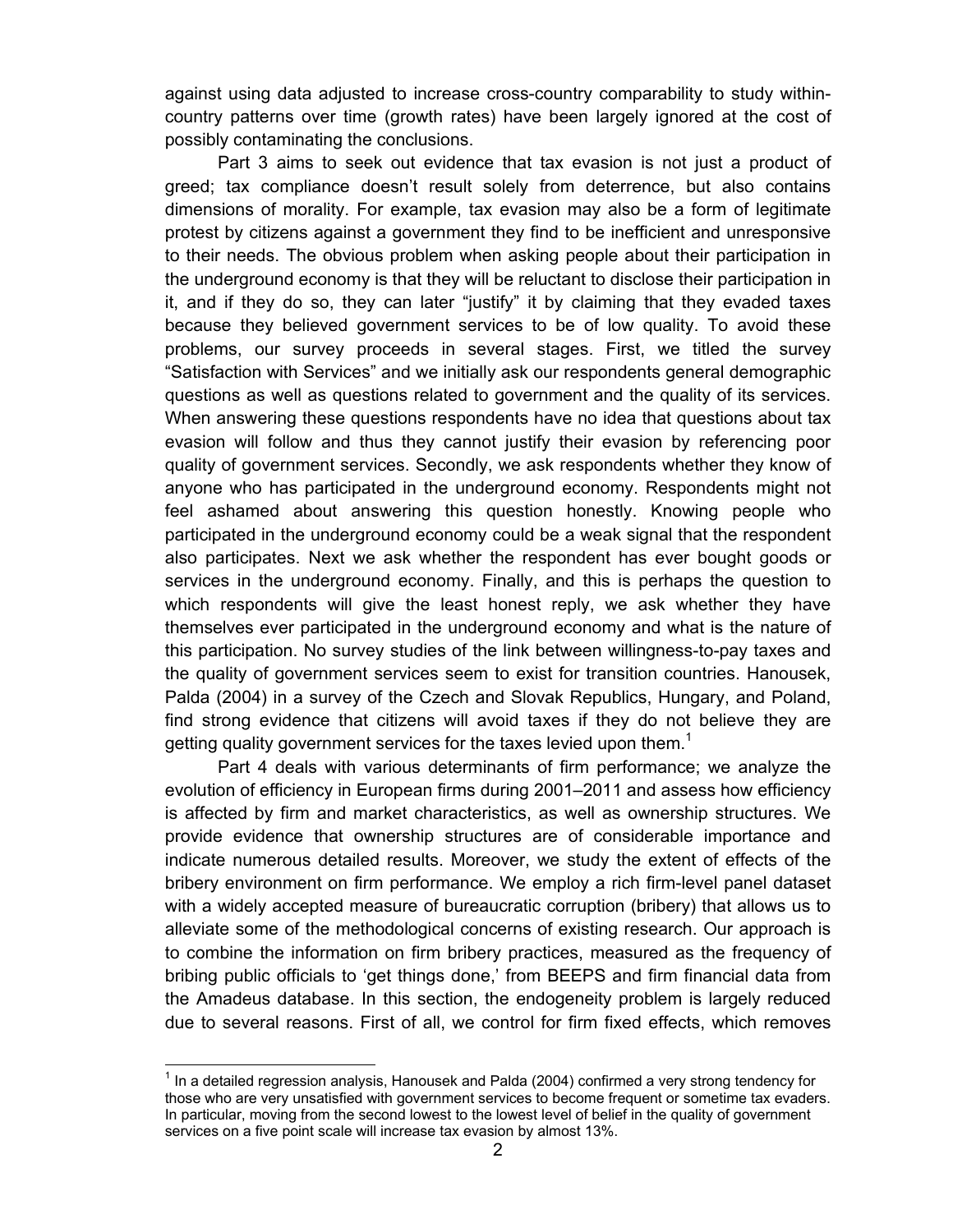time-invariant unobservable factors that could potentially cause both firm performance and bribing behavior. The identification in our regression analysis thus comes from within firm variation over time, and we assume bribery measures to be exogenous. Second, instead of analyzing the bribery behavior of individual firms, we employ more aggregated measures – bribery mean and dispersion in a local market defined by industry, firm-size, and location-size characteristics. Arguably, an individual firm has a negligible influence on these aggregate measures.

Hanousek and Kochanova (2016) suggest that while a higher level of bribery impairs sales and labor productivity growth, firms grow faster in local environments with a higher dispersion of individual firm bribes. Hence bribery 'greases the wheels' of doing business for individual firms, but harms firms' collective economic performance. In a more detailed stochastic frontier analysis we find that firm efficiency is on average lower in environments characterized by a high level of corruption. The effects are stronger for honest firms; foreign-controlled firms, especially if their headquarters are located in low-corruption countries, and firms who are led by female CEOs. These results are consistent with the idea that foreign firms' propensity to behave corruptly is affected by the cultural norms of the firm's home country, the legal restrictions they are subject to, and their relative lack of local market knowledge, and that women differ in their preferences for risk and propensity to abide by the law. (See Hanousek, Shamshur and Tresl, 2015).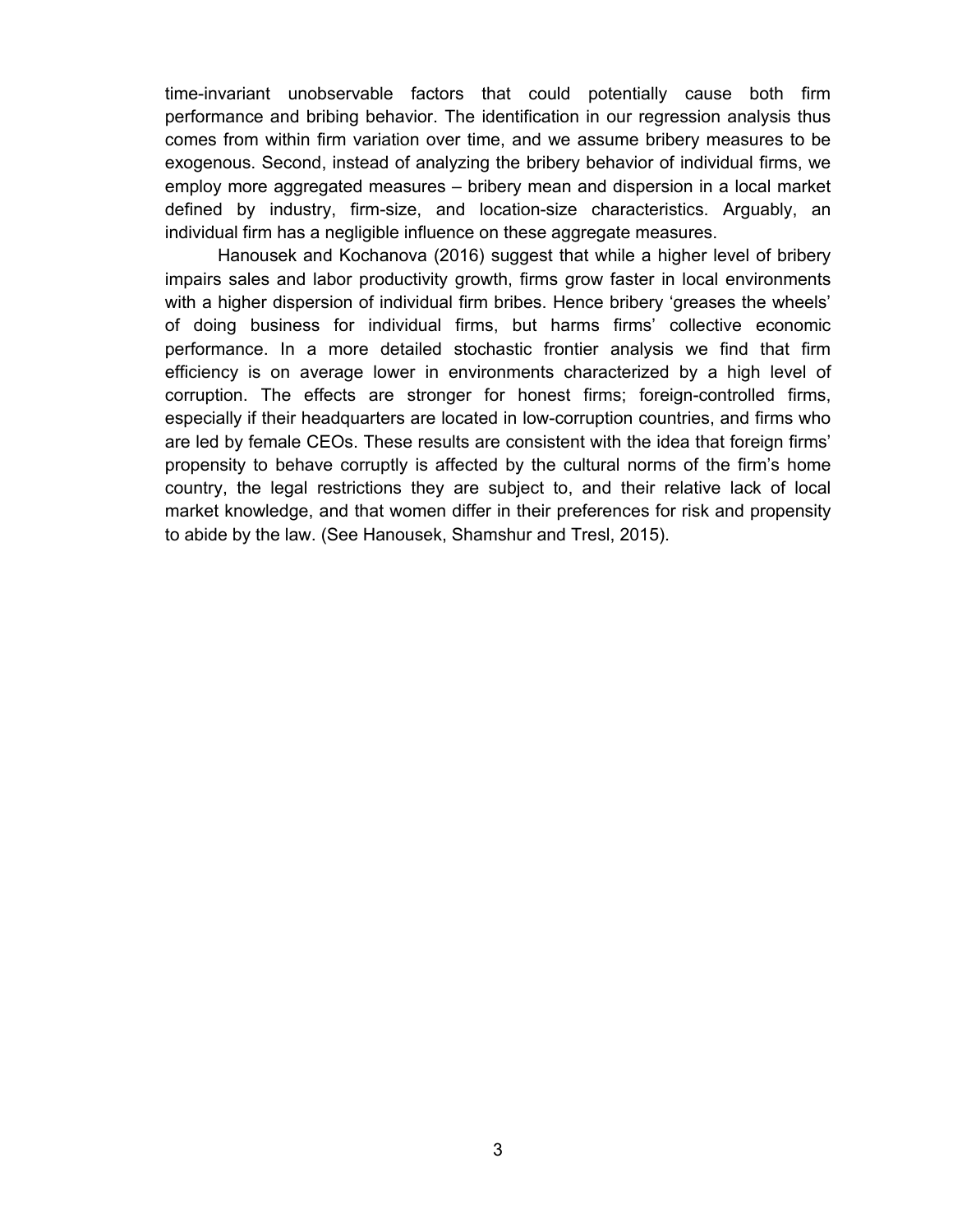# **1. Stability of leverage ratio could be a result of ownership structure and financial constraints**

## **1.1. Outline.**

 $\overline{a}$ 

The choice of capital structure is an important decision for a firm because it affects the maximization of profit and impacts the firm's ability to successfully operate in a competitive environment. An extensive literature covers the choice of capital structure by firms and includes influential contributions by De Jong and Van Dijk (2007), Frank and Goyal (2009), Rajan and Zingales (1995), and Titman and Wessels (1988) to name a few.

According to a strong stream of literature, the capital structure of firms remains almost unchanged during their lives, meaning that leverage ratios are significantly stable over time (Lemmon et al., 2008). The behavior of leverage ratios is to some extent driven by six determinants identified by Frank and Goyal (2009). However, the stability of the leverage ratios is mainly generated by an unobserved firm-specific effect that is liable for the majority of the variation in capital structure (Lemmon et al., 2008).

Specifically Lemmon et al. (2008) show that traditional leverage determinants explain a minor part of the variation in leverage (at most 30%), while 60% remains unexplained. As the authors focus on the US economy, which is relatively stable over time,<sup>2</sup> it is not clear whether leverage ratios exhibit a similar level of persistence when the economic environment changes rapidly over time. The impact of substantial changes in the economy on capital structure stability has not been studied yet. $3$  To answer this question Hanousek and Shamshur (2011) used data from European emerging markets that were exposed to a higher degree of instability due to a major transformation of their economies and several external shocks. The major changes include a transition from a central planning to a market economy including privatization, the Russian financial crisis, and EU enlargement.

In terms of methodology, our approach differs from the existing studies by focusing on the question of capital structure stability and its sources.<sup>4</sup> We investigate whether the capital structure of firms in Eastern and Central European countries exhibits a similar level of persistence as in the US or rather actively changes in response to economic evolution. We are aware that credit constraints and a lack of internal resources may restrain firms from changing their capital structure and pay special attention to this scenario. In addition, we attempt to investigate to what extent

 $2$  Lemmon et al. (2008) use a sample that consists of all non-financial firm-year observations between 1963 and 2003. This time span includes the US savings and loan crisis in the 1980s and the dot-com bubble. However, neither of these crises caused a deep recession in or depression of production and investment in the economy as a whole. The financial sector was stabilized and continued growing after the infusion of funds. So, neither crisis dramatically affected the capital structure of firms. 3

 $3$  In the US context, it could be investigated how the capital structure of firms changes in response to the financial crisis of 2008.

<sup>4</sup> There are only a few papers that attempt to study the capital structure of firms in transition economies. For example, Cornelli, Portes, and Schaffer (1996); Delcoure (2007); and Joeveer (2006) focus on capital structure determinants and found firms to behave differently, e.g., there are negative relations between asset tangibility and leverage. Haas and Peeters (2006) and Nivorozhkin (2005) employ a dynamic capital structure model and report firms to be significantly underleveraged.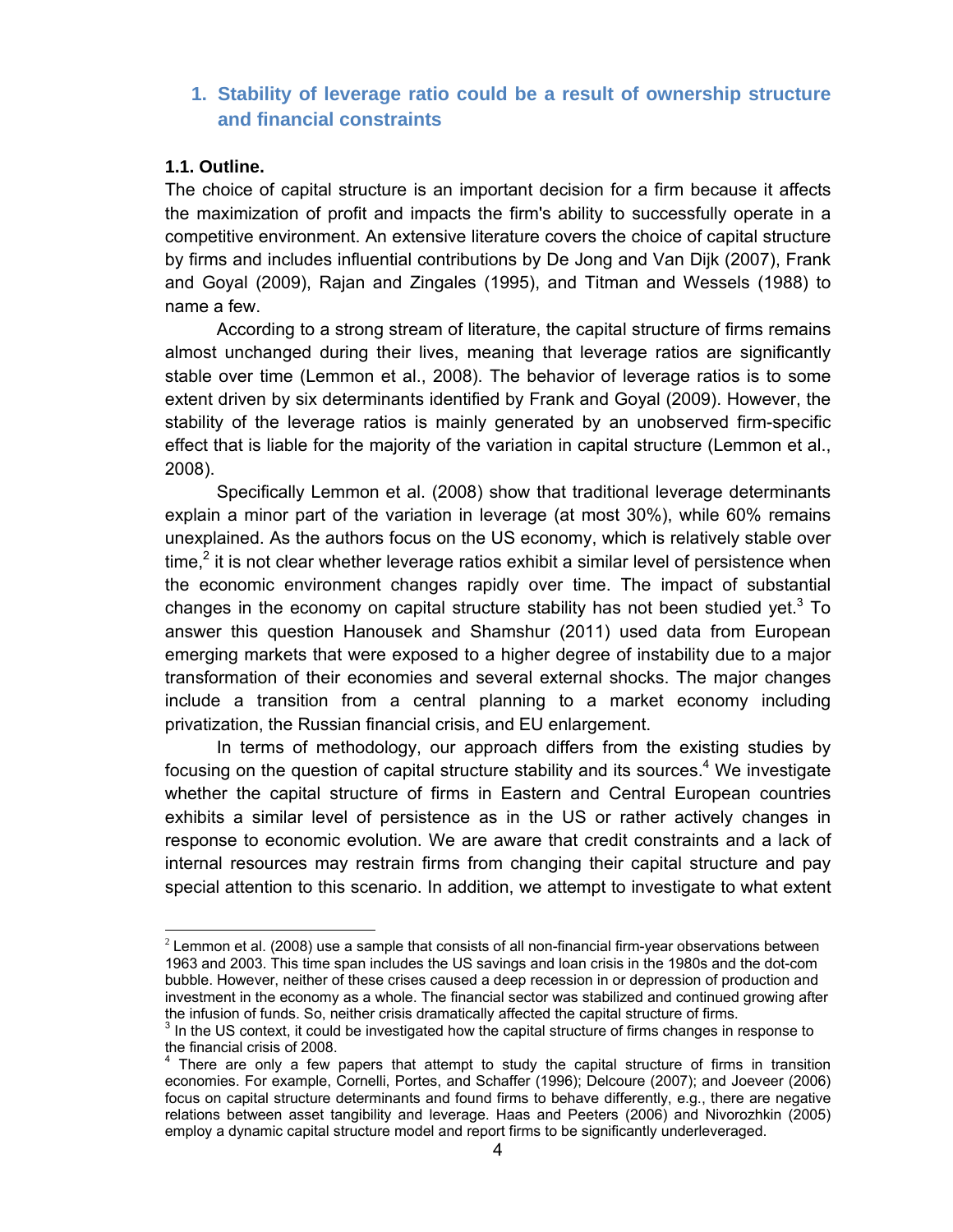the ownership structure is able to explain the unexplained firm-specific variation in leverage. The motivation for the inclusion of this factor into the model is based on the existing differences in ownership patterns between the US and Europe. In the US, dispersed ownership prevails, while in Europe it is more concentrated. Majority ownership not only grants the right to make important strategic decisions, but also creates strong incentives to monitor managers. The controlling share owner is directly interested in firm performance and is likely to take part in firm capital structure decisions. Thus, the ownership structure seems to be an important determinant of firm capital structure in countries with concentrated ownership.

# **1.2. Data**

The firm-level data are obtained from the AMADEUS database constructed by Bureau Van Dijk. This database is the most comprehensive source containing financial information on public and private companies in Europe. In this study we use data from a module containing about one million companies in 41 European countries. We focus on seven Eastern European countries (the Czech Republic, Estonia, Hungary, Latvia, Lithuania, Poland, and Slovakia) in 1996–2006.<sup>5</sup>

The mean leverage in all countries is in the 40 percent range, however, it is lower in Estonia (0.37) and about 50 percent in the Czech Republic and Latvia. The largest firms in terms of total assets are located in Poland. In terms of profitability, firms' mean return in assets is larger than their median return. This implies that firms' profitability distribution is positively skewed and most firms have low profitability, while only a few firms have very high profitability. The average age of firms in our sample is about 7 years. All detailed descriptive statistics could be found in Hanousek and Shamshur (2011).

# **1.3. Model and results**

# *The Determinants of Leverage in Transition Economies*

As a starting point for studying the determinants of leverage ratios we use crosssectional regressions similar to those in Rajan and Zingales (1995) and Frank and Goyal (2009).

$$
Y_{ijt} = \alpha + \beta X_{ijt-1} + \nu_t + \gamma_j + \varepsilon_{ijt}, \qquad (1)
$$

where  $Y_{ijt}$  is the leverage<sup>6</sup> of firm *i* in country *j* at time *t*; *X* is a set of leverage

<sup>&</sup>lt;u>5</u><br><sup>5</sup> We would like to thank the Organizational Dynamics Graduate Studies Program at the University of Pennsylvania for access to this dataset.

 $6$  In our choice of leverage definition we assume that in the region trade credit is a major component of the total liabilities that is not used for financing purposes. Hence the leverage measure used in the results presented below is a compromise between two leverage measures that are widely used in the literature: broad leverage and narrow leverage. Nevertheless, we also used broad leverage defined as total liabilities over total assets as a robustness check; the results were similar in terms of sign, magnitude, and significance. The results are available upon request.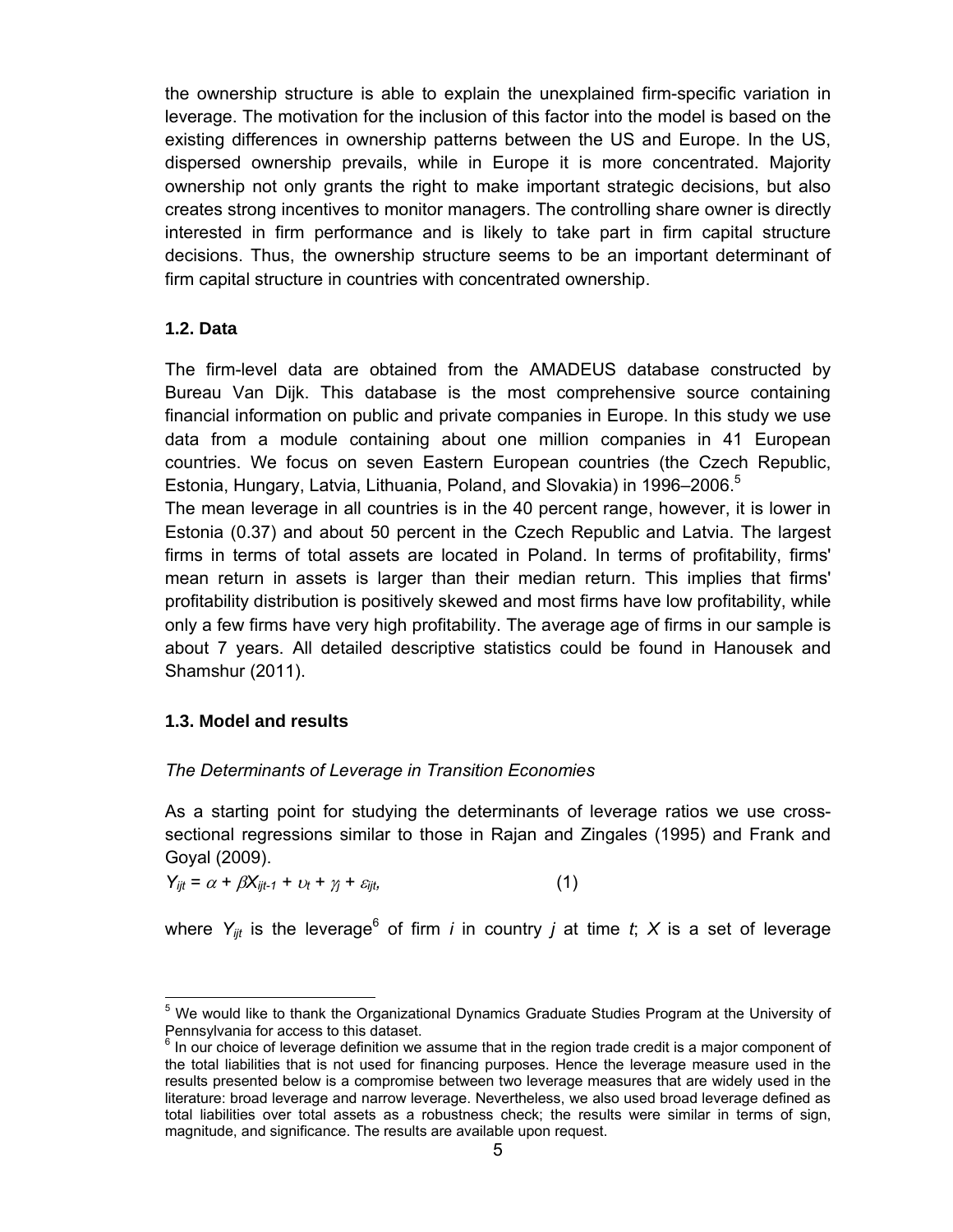determinants;<sup>7</sup> *ν* is a time fixed effect and  $ε$  is a random error term. Since the residuals of a given firm can be correlated across years (unobserved firm effect) and the sample contains more firms than years, an appropriate method is to include dummy variables for each time period and each country and then cluster by firm. Using this approach requires year and firm effects to be unchanged over time. When the year effect is fixed, time dummies will remove the correlation between observations in the same time period and only the firm effect will be in the data. The assumption of a fixed firm effect is quite fair because we have a short panel where it is impossible to distinguish between permanent and temporary firm effects (Petersen, 2009). Detailed set of firm level determinants is not presented here; it is discussed and provided in details in Table 3, see Hanousek and Shamshur (2011).

Instead we will concentrate on main research questions associated with the leverage.

## *How much of the Variation in Leverage is Firm-specific and Time-invariant?*

The recent findings of Lemmon et al. (2008) point out that traditional leverage determinants account only for a modest part of the variation in leverage, while the firm fixed effect regression explains about sixty percent of the variation. In order to investigate whether the fixed effect is responsible for the majority of the variation in leverage in transition economies, we run the following regression (Lemmon et al., 2008).

$$
Y_{ijt} = \alpha + \beta X_{ijt-1} + \eta_i + v_t + \gamma_j + u_{ijt},
$$

$$
u_{ijt} = \rho u_{ijt-1} + w_{ijt} \tag{2}
$$

 $\overline{a}$ 

where *u* is a stationary component, *w* stands for a random disturbance that is assumed to be possibly heteroskedastic but serially and cross-sectionally uncorrelated, and *η* is a firm fixed effect.

Overall results are in line of general expectations: larger firms tend to have higher leverage opportunities because they are more diversified and face lower bankruptcy risk and the corruption index has a positive significant coefficient in the fixed effect model for both listed and unlisted firms. (Table 5, Hanousek, Shamshur, 2011).

Further, we run the regression of leverage on firm fixed effects to answer the question how much of the variation is firm-specific and time-invariant. The adjusted  $R^2$  from this regression is about sixty-five percent, which is even higher compared to the US. Then the sensitivity analysis considers only firms with at least five, seven, and ten years of non-missing data for book assets and confirms that the unobserved firm-specific time-invariant component is still responsible for about sixty percent of the variation in leverage of those long-living firms. This result is quite surprising given the rapidly changing economic environment during the transition in the considered countries. Therefore, we proceed to further investigate the leverage stability sources.

 $<sup>7</sup>$  The leverage determinants suggested by the theory and by recent studies of capital structure as well</sup> as their expected signs in transition economies are summarized in Table 2.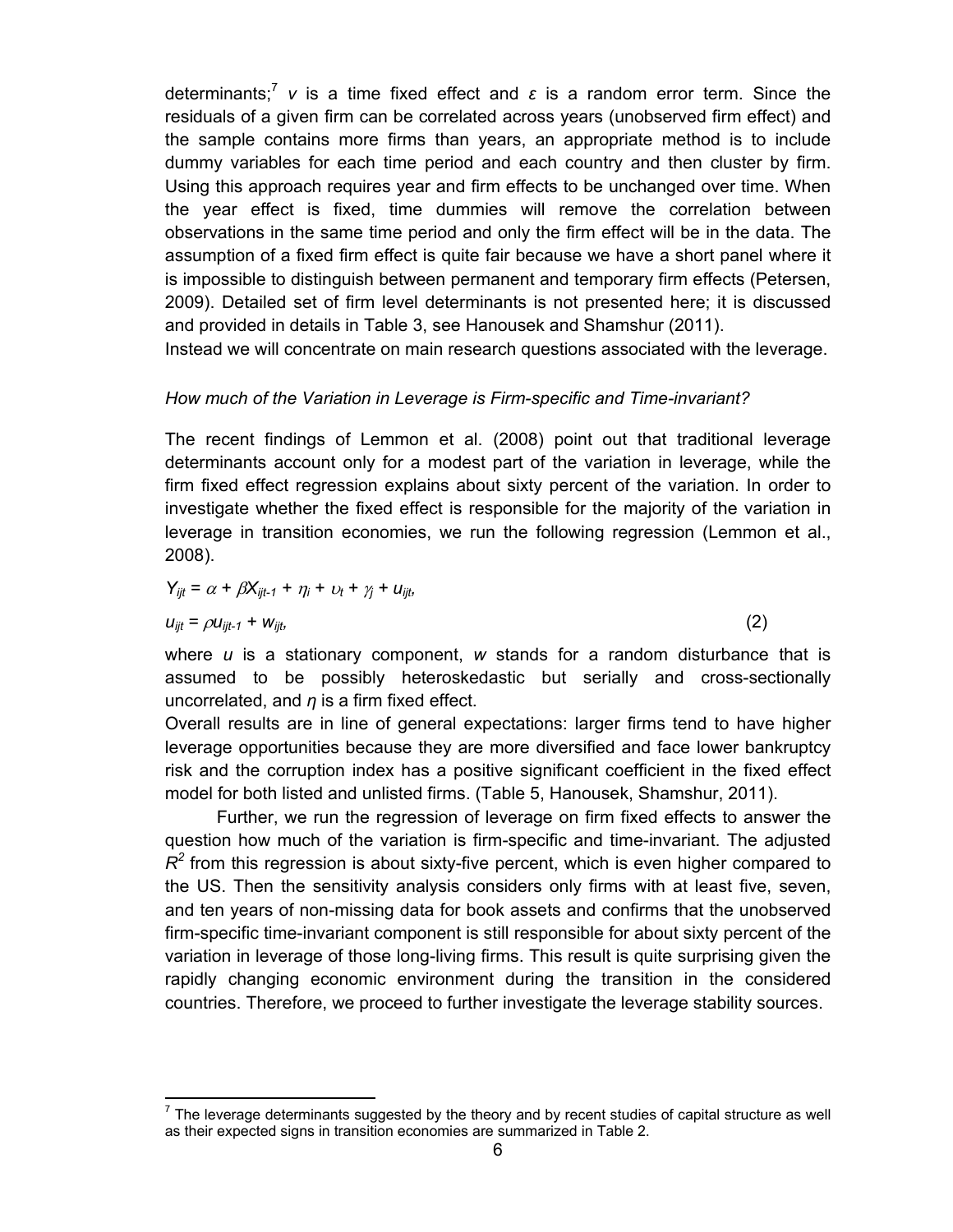#### *Where Does the Stability Come from?*

The traditional leverage model itself does not take into account that a firm could be heavily dependent on the availability of external finance and in that case would not be able to change its capital structure even if it was eager to do so. During the transition financial constraints were particularly severe. To find out whether the presence of credit constraints might be responsible for the observed stability in firms' capital structure, we separate between financially constrained and unconstrained firms using an endogenous switching regression with unknown sample separation. This methodology helps to avoid the prior assignment of a firm into a particular group, because it could be quite subjective and the results depend heavily on the separation criterion applied (Moyen, 2004). Moreover, the proposed method allows allocating the observational units to a specific regime depending on the value of the latent decision variable relative to the threshold value (Maddala and Nelson, 1994).

We assume that a firm could be in either a constrained or unconstrained regime, but the points of structural change are not observable and are estimated together with the leverage equation for each regime. Thus, the model is composed of a system of three equations estimated simultaneously:

$$
Y_{1ijt} = \beta_1 X_{ijt} + \varepsilon_{1ijt},
$$
  
\n
$$
Y_{2ijt} = \beta_2 X_{ijt} + \varepsilon_{2ijt},
$$
  
\n
$$
y_{ijt}^* = \delta Z_{ijt} + U_{ijt},
$$
  
\n(3)

where  $Y_{ijt}$  is the leverage of firm *i* in country *j* at time *t*,  $X_{ijt}$  are leverage determinants, and  $\varepsilon$  is a random error term. The first two equations in the system of equations (3) are leverage regressions for constrained and unconstrained regimes, and the selection equation  $y^*_{ijt} = \delta Z_{ijt} + u_{ijt}$  estimates the likelihood of the firm to operate in one regime or the other. *Zijt* contains the determinants of a firm's propensity of being in either regime at time t. The change of regime occurs when  $y_{ijt}^*$  reaches a certain unobservable threshold value. So, the status of the firm might change over time.

The selection rule is defined as:

$$
Y_{ijt} = Y_{1ijt}, \text{ iff } y^*_{ijt} < 0, Y_{ijt} = Y_{2ijt}, \text{ iff } y^*_{ijt} \ge 0
$$
 (4)

The parameters  $\beta_1$ ,  $\beta_2$ , and  $\delta$  are estimated using maximum likelihood. It is necessary to assume that *ε1ijt*, *ε2ijt*, and *uijt* are jointly normally distributed with zero mean and covariance matrix Σ.

$$
\Sigma = \begin{pmatrix} \sigma_1^2 & \sigma_{12} & \sigma_{1u} \\ \sigma_{21} & \sigma_2^2 & \sigma_{2u} \\ \sigma_{u1} & \sigma_{u2} & \sigma_u^2 \end{pmatrix},
$$

where  $\sigma_{\mu}^2$  is normalized to 1, because from the switching regression it is only possible to estimate  $\delta/\sigma_u$ , not δ and  $\sigma_u$  separately. It is also assumed that off-diagonal terms (the covariances) are not equal to zero, although  $\sigma_{12}$  is not estimable since it does not appear in the likelihood function equation (5). Still, the non-zero covariance assumption is needed to allow the shocks of leverage to be correlated with the shocks to a firm's characteristics. This assumption is particularly important because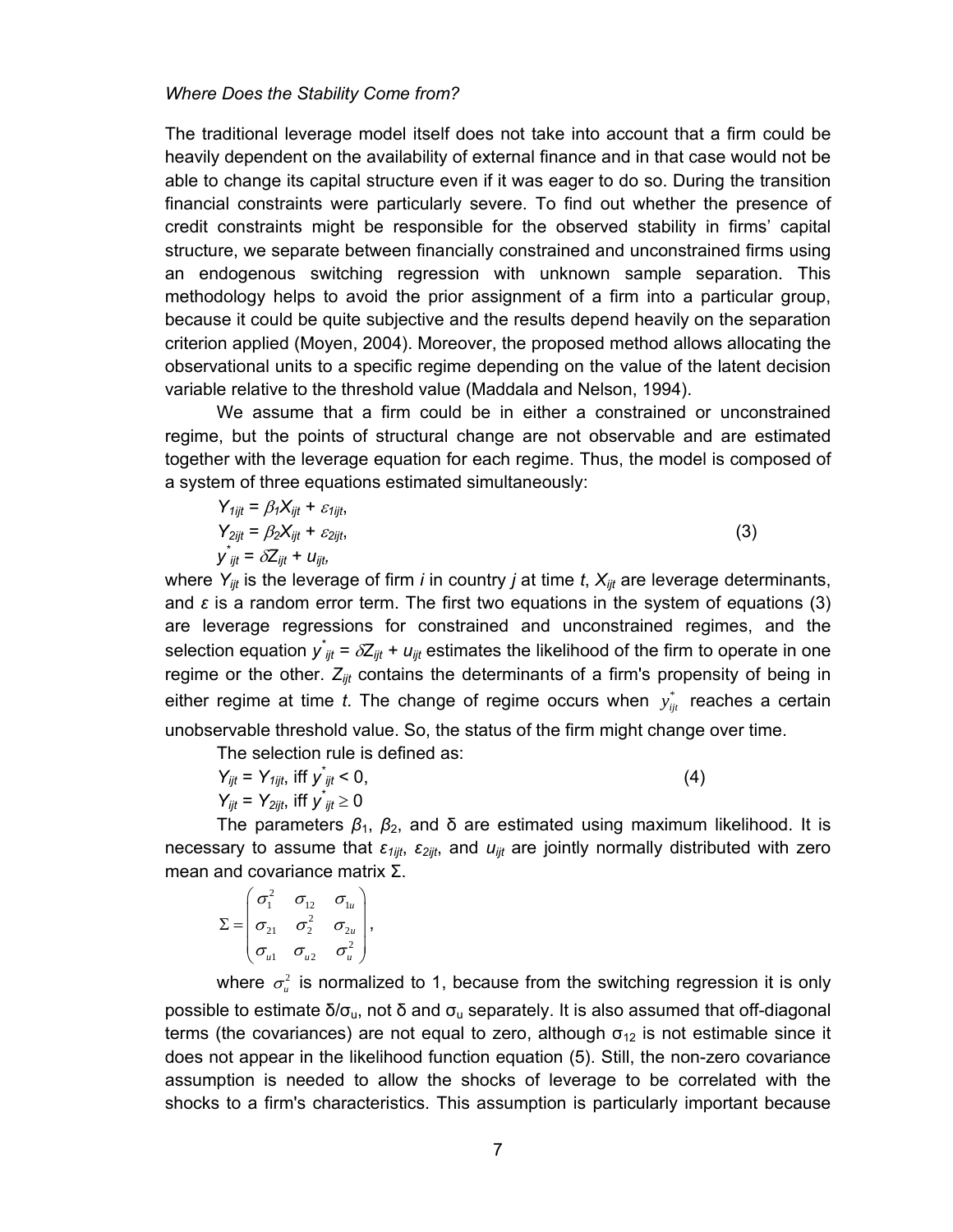$Y_{\text{1ijt}}$  and  $Y_{\text{2ijt}}$  are included in the  $y_{\text{ijt}}^*$  regressors, meaning that they affect the classification of observations in the regimes. As  $\sigma_{1u}$  and  $\sigma_{2u}$  are different from zero, the switch is endogenous, thus, the endogenous switching model with unknown sample separation should be applied. Hence, the log-likelihood function for all the observations subject to maximization is given by

$$
\ln L = \sum_{i=1}^{N} \sum_{j=1}^{M} \sum_{t=1}^{T} \ln \left\{ \Phi \left( \frac{-\delta Z_{ijt} - \frac{\sigma_{1u}}{\sigma_1^2} \varepsilon_{\text{Lijt}}}{\sqrt{1 - \frac{\sigma_{1u}^2}{\sigma_1^2}}} \right) \phi \left( \varepsilon_{\text{Lijt}}, \sigma_1 \right) + \left[ 1 - \Phi \left( \frac{-\delta Z_{ijt} - \frac{\sigma_{2u}}{\sigma_2^2} \varepsilon_{\text{Lijt}}}{\sqrt{1 - \frac{\sigma_{2u}^2}{\sigma_2^2}}} \right) \right] \phi \left( \varepsilon_{\text{Lijt}}, \sigma_2 \right) \right\} \tag{5}
$$

where  $\phi(\cdot)$  is the normal density distribution and  $\Phi(\cdot)$  is the normal cumulative distribution function.

The next step is the estimation of the endogenous switching regression model with unknown sample separation. The model is estimated by maximum likelihood and the leverage regressions are estimated in first differences to account for fixed effects. Year dummies are also included to control for fixed-year effects. As in the previous sections the model is estimated over the period 1996–2006.

Estimation results clearly demonstrate that the firms' capital structure decisions are different in the two regimes. These differences are well pronounced for all leverage determinants. In both regimes the size of the firm, its tangibility and industry median leverage are positively related to leverage. However, the changes in the size and tangibility of the firm generate a much greater increase in the leverage of constrained firms. This finding is quite intuitive because financial institutions consider the total assets of the firm and tangible assets in particular as collateral. The industry median leverage has a significantly higher impact on the leverage of constrained firms. Constrained firms have few opportunities to borrow, thus they strive to adjust their leverage to the median industry leverage, while unconstrained firms might focus on their own target level rather than the common benchmark. (Table 7, Hanousek, Shamshur, 2011).

Constrained firms tend to be smaller and younger, and have smaller tangible assets. Constraints are associated with higher short-term debt and lower long-term debt, as long-term debt entails higher information costs than short-term debt because stronger proof of creditworthiness is needed—only unconstrained firms could obtain it. Constrained firms also have higher growth opportunities and lower levels of financial slack. It is interesting yet understandable that higher soft budget constraints are associated with higher financial constraints. $8$  Financially constrained firms receive help from the government in the form of direct government subsidies without the expectation of future repayment or in the form of tax reductions, trade credits, and cheap bank credit. These financial flows are mostly used for survival rather than

 $8$  The situation when a firm is for some period not generating any profit (or accumulating losses) but still receives positive financial flows has three main explanations: it is 1) a promising startup company, 2) a foreign-owned local entity, or 3) a local firm with government support or ownership. In all three cases accumulating debt while not having good prospects for profit would eventually cause the firm to become financially constrained. Since we analyze firms from CEE countries, we have chosen to name the variable "soft budget constraint" to reflect the main stream of the existing literature.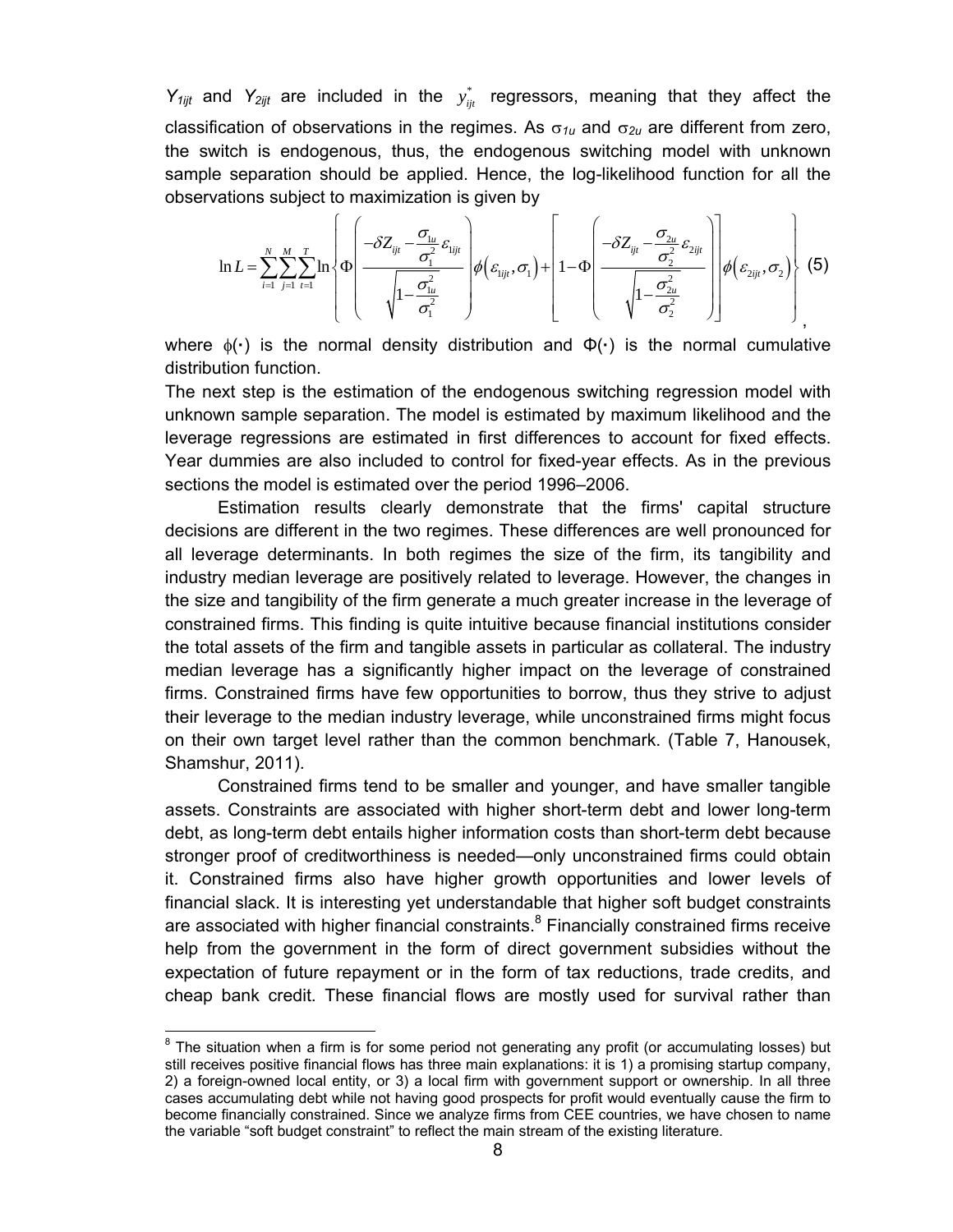investment, restructuring, or optimizing capital structure purposes (Grosfeld and Roland, 1997; Konings et al., 2003; Lizal and Svejnar, 2002).

Coming back to the question of capital structure stability in the financialconstraints framework, an unobservable firm-specific component is responsible for about 70% of the variation in the leverage of constrained firms and 59% of the variation in the leverage of unconstrained firms. This finding is consistent with the financing constraints literature, which suggests that financially unconstrained firms should be more responsive to changes in the economic environment. Moreover, the estimated speed of adjustment is different for constrained firms (25.5%) and unconstrained firms (38.8%). As expected, unconstrained firms adjust substantially faster towards their targets. (Table 8, Hanousek, Shamshur, 2011).

### *Ownership Structure of the Firm as a Determinant of Firm Capital Structure*

Besides analyzing the stability of capital structure and the variation explained by previously identified determinants, we suggest looking at the ownership structure of the firm as a potentially important determinant of capital structure. The potential link between ownership structure and financial efficiency has been widely accepted.<sup>9</sup> These results could also bring into consideration a link between equity ownership, firm value, and leverage (see also Brailsford et al., 2002 and Demsetz, 1983). Let us note that US-based studies regarding ownership mostly consider management position as an owner and a reduction of managerial opportunism in the case of managerial share ownership (ibid). On the other hand, studying European firms, for example, could raise ownership concentration issues. European firms tend to be controlled by a majority owner and the remaining shares are held by small investors. The majority owner of the firm is directly interested in the firm's performance and tries to reduce the risk of default through financing choices. Obviously, higher debt levels are more likely to lead to default. However, Shleifer and Vishny (1989) argue that the overall effect of large shareholders on firms could be ambiguous and has to be tested empirically. The main hypothesis explored in the literature is that the key agency costs in firms with concentrated ownership shift from the traditional principal-agent conflict to the dominant shareholder's incentive to consume private benefits at the expense of other minority shareholders.<sup>10</sup>

In order to study the impact of ownership control on leverage, we consider several ownership concentration categories whose impact on firms in CEE markets has been established by Hanousek et al. (2007). Based on an overlap in corporate laws in transition countries we distinguish four ownership categories: majority ownership (>50%); blocking minority ownership (in some countries >25, in some

 $9$  See Shleifer and Vishny (1986) for the motivation or Estrin at al. (2009) for a recent overview related to the situation in CEE countries.<br><sup>10</sup> See Shleifer and Vishny (1997) for the first systematic survey of the costs and benefits of large

shareholders. Also see Faccio et al. (2001) for the systematic behavioral patterns of outside shareholders in Western Europe and East Asia and Gugler (2003), Gugler and Yurtoglu (2003), and Bena and Hanousek (2008) for studies of the ownership role in firm dividend policy in CEE countries.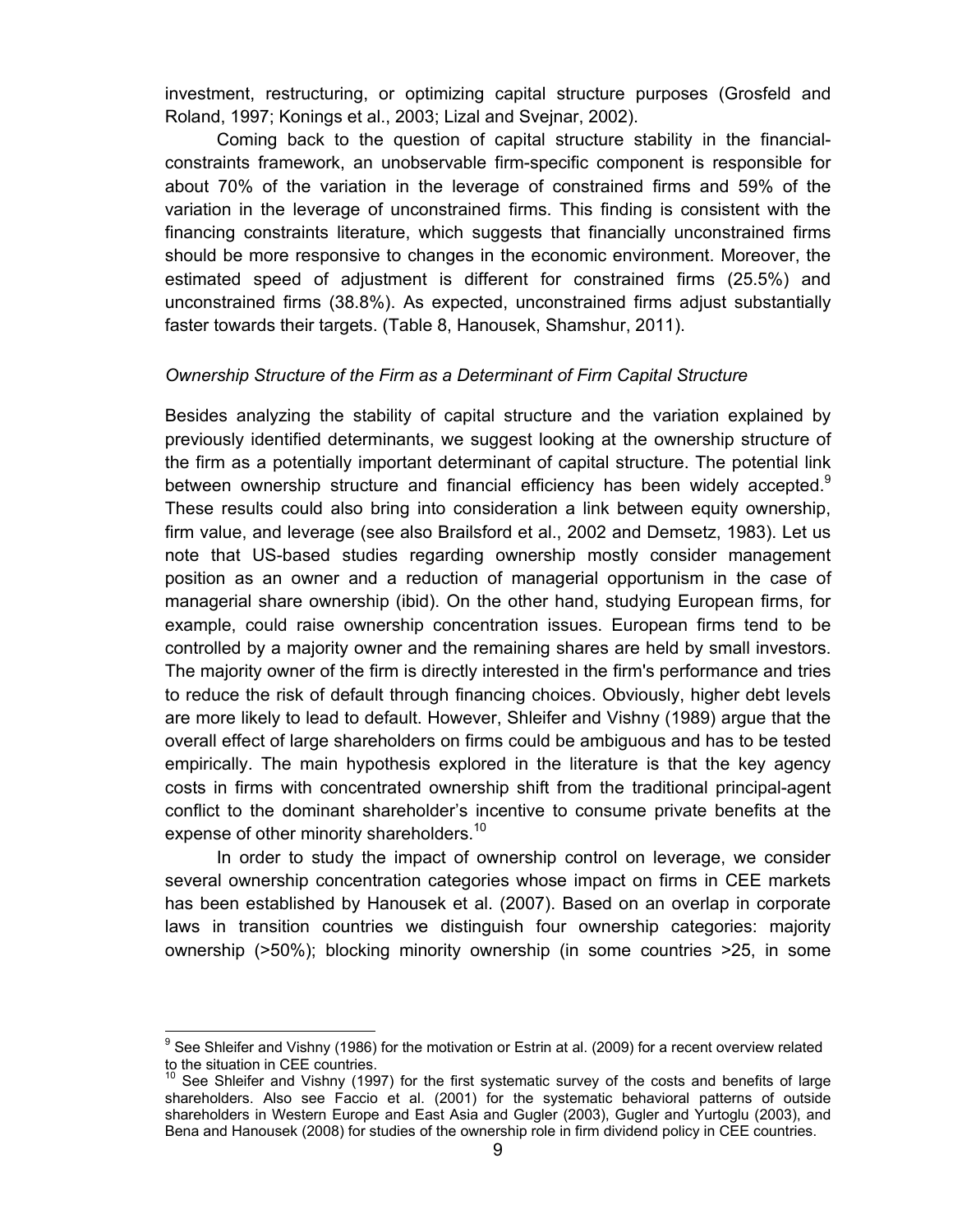$>$ 33%, but in all cases  $\leq$ 50%);<sup>11</sup> and legal minority ownership (in some cases  $>$ 5%, in others >10%, but in all cases < 25 or <33%).<sup>12</sup> Let us note that we are using countryspecific (blocking) minority and legal minority levels.<sup>13</sup>

Adding ownership categories explains only about 3% of the unobserved firmspecific variation. However, accounting for firm ownership structure significantly improves (by 8.7%) the explanatory power of the model in a subsample of unconstrained firms. Moreover, ownership domicile enhances the  $R^2$  by an additional 1%. The story is different for the subsample of constrained firms: ownership adds only 0.8% to the explanatory power of the model. This result is expected, though. Owners of unconstrained firms make capital structure decisions that are optimal and stimulate firms' growth and prosperity, while owners of constrained firms are restricted in their choices by such external forces as credit constraints. This story is also supported by our previous finding of the lower adjustment speed for constrained firms. In addition, the latest available ownership structure captures almost 9% of the unexplained firm-specific (fixed effect) variation in leverage, meaning that using annual information on ownership and ownership changes could only increase the portion of the explained unobserved variation. Therefore, it can be concluded that ownership structure in CEE countries plays a quite important role in determining the capital structure decisions of firms.

### **1.4 Empirical contribution.**

According to a recent finding, the capital structure of firms remains almost unchanged during their lives. This stability of leverage ratios is mainly generated by an unobserved firm-specific effect that is liable for the majority of the variation in capital structure. We demonstrate that even substantial changes in the economic environment do not affect the stability of firms' leverage due to the presence of credit constraints. Financially unconstrained firms are more responsive to economic changes and adjust to the target substantially faster than constrained firms. Moreover, accounting for the ownership structure of firms boosts the explanatory power of the model in the subsample of unconstrained firms, suggesting that annual information on ownership and ownership changes together with financial constraints have the potential to be an answer to the puzzle of stability in capital structure.

 $\overline{a}$  $11$  According to corporate laws, the Czech Republic, Lithuania, and Slovakia have a 33% threshold and Estonia, Hungary, Latvia, and Poland have a 25% threshold.<br><sup>12</sup> 5% in Hungary and Slovakia, while others have 10%. The thresholds are taken from corporate laws.

<sup>13</sup> The ownership categories defined above were not chosen ad hoc. The categories represent certain positions and ownership rights. As a robustness check we use 33% and 20% blocking minority thresholds for all countries and obtain qualitatively the same results.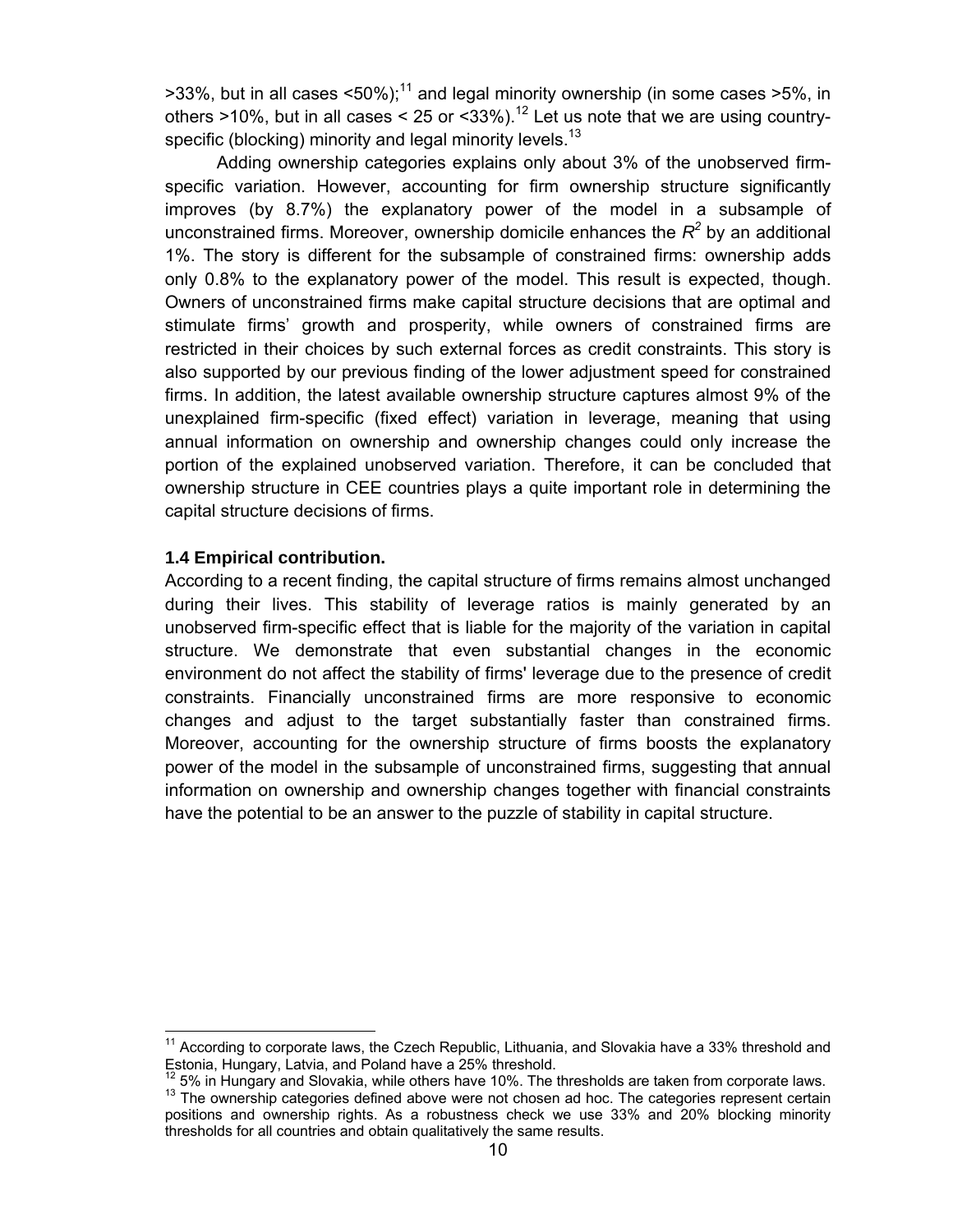# **2. Results of growth regressions could be strongly dependent on data source.**

## **Outline.**

 $\overline{a}$ 

Since the path-breaking work of Barro (1991), estimation of cross-country growth regressions has become a boom industry. Literally hundreds of studies have extended the basic framework by incorporating various possible determinants of growth rate differences across countries and over time. Results are often found to be sensitive to specification, time period or sample coverage (see Levine and Renelt, 1992; Sala-i-Martin, 1997; Kalaitzidakis et. al., 2000; and Islam, 2003). Several authors have observed that results may depend on the source and data collection methods for right-hand variables (see, for example, Knowles, 2001 and Atkinson and Brandolini, 2001). In this paper we investigate a heretofore generally overlooked and potentially serious issue regarding the majority of cross-country growth studies.

# **2.1 Data Sources for Growth**

 Economic research on growth generally uses one of three interrelated, and widely available, data sets: the IMF's International Financial Statistics (IFS), the World Bank's World Development Indicators (WDI) and the Penn World Tables (PWT).

 The International Monetary Fund regularly collects and organizes data provided by national statistical agencies into the IFS data, which are distributed in hard-copy, on CD- ROM, and on-line.<sup>1</sup> Real GDP and growth of real GDP are reported using national price weights and indigenous inflation levels.

 The WDI data set combines data from the IFS with additional data directly collected by World Bank staff and ad hoc adjustments based on expert judgement. The data set contains three real GDP measures, GDP in constant local currency units, GDP in constant US dollars (1995 dollars in the latest release) and GDP in Purchasing Power parity adjusted constant US dollars. What is sometimes ignored is that all conversions from local currencies into dollars are made using a single exchange rate for the base year. Thus, growth rates reported in local currency or constant US dollars should be identical. Although in principle the WDI and IFS real GDP estimates should be identical up to a scalar multiplier and should, therefore, yield identical growth rates (see Nordhaus, 2007), in fact, as will be see below, they frequently differ and are far less than perfectly correlated. Nordhaus (2007) suggests that such differences, which are much larger for the entire set of countries we analyze than for the six developed countries for which he reports growth rates, may be due to data revisions and adjustments.

 Raw data from in the WDI (except for data for developed countries which is obtained from the Organization for Economic Cooperation and Development (OECD)) are further processed by the Center for International Comparisons at the University of Pennsylvania to produce the Penn World Tables (PWT) data set. Also known by the names of its principle authors as the Summers and Heston data, the PWT are the

<sup>&</sup>lt;sup>1</sup>Since summaries of the data are also published in the IMF's biannual World Economic Outlook, this data is sometimes referred to in the literature as the WEO data.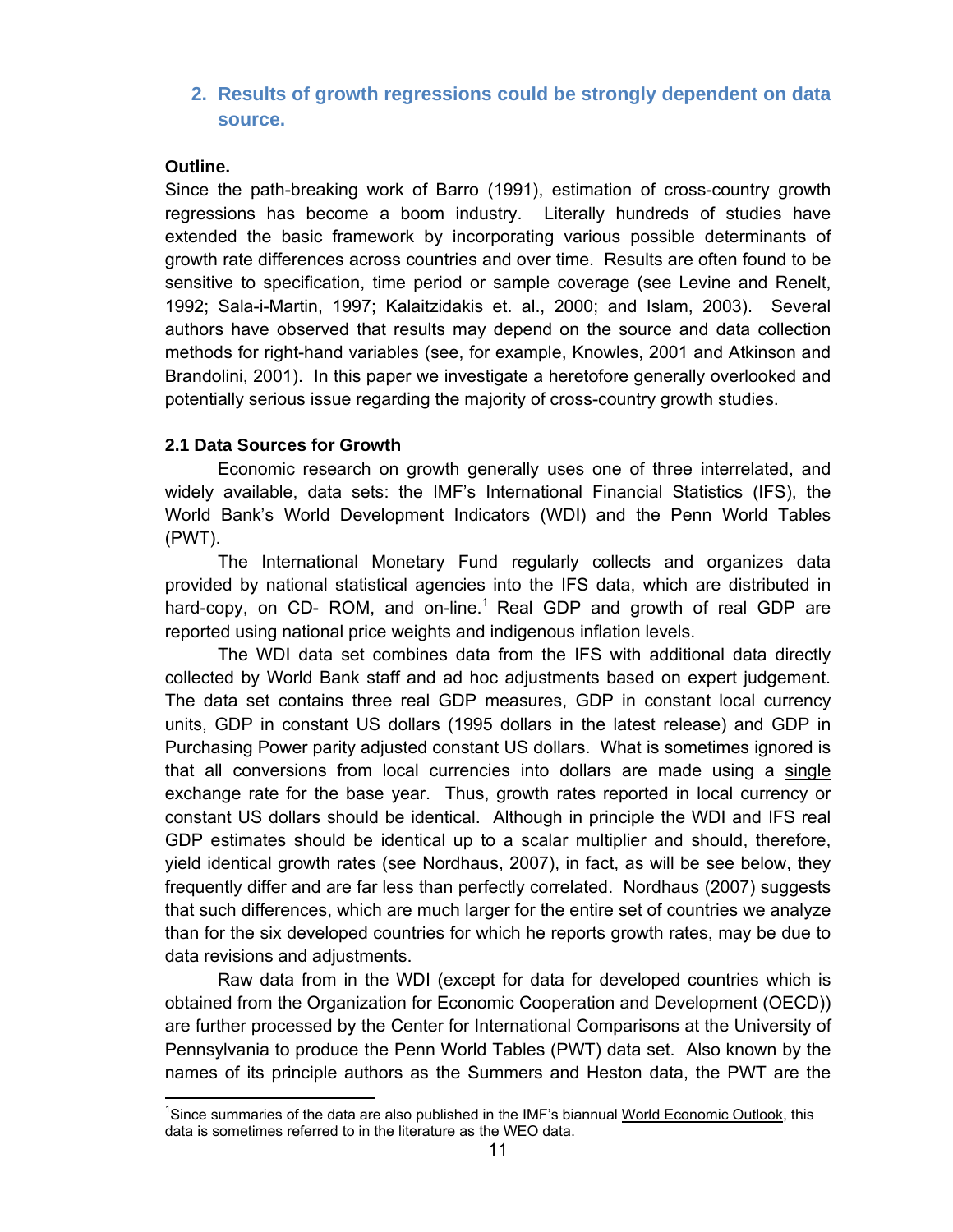basis for the widely used Barro-Lee data set.

 The main focus of the PWT project is to create cross-sectional comparability in national accounts data. Thus, each country's disaggregated current price expenditures are converted to a common currency unit using price parities based on the benchmarking studies of the United Nations International Comparison Program (ICP). In effect, relative domestic prices for individual goods are set equal to the weighted average of relative prices for that good in all countries, or what are called "international prices." Because weights are derived from GDP levels, the actual price vector used to compare GDP across countries is roughly that of an upper-middle or even upper income country.<sup>14</sup> This level of prices is then normalized so that the level of GDP in the U.S. is the same in the weighted international currency units and in U. S. Dollars.

 As of version 6.1 PWT contains 115 benchmark countries ( i.e. countries included in the ICP) and 53 additional nonbenchmark countries. Purchasing power parities for the latter group are obtained as a combination of extrapolation of past benchmark value (if available) and predicted values from an equation regressing the price level for benchmark countries on three international cost of living comparisons that exist for both benchmark and nonbenchmark countries.<sup>3</sup> Since the ICP only benchmarks countries at irregular intervals, data for other years are obtained by extrapolating benchmarked levels using domestic measures of price changes.<sup>4</sup>

 Although, in principle, any of these three interrelated cross-country data sources could be used for empirical work analyzing growth, in practice, the vast majority of studies have used the Penn World Tables. In a quasi-random sample of seventy-five recent studies,<sup>5</sup> three-quarters used the PWT, 15 percent the WDI and the remaining 10 percent the IFS. This pattern may be partly due to the easy accessibility of the PWT, but it is more likely to be due to a desire for comparability with previous studies.<sup>6</sup>

 There is broad consensus that the PWT represents a reasonable means of normalizing cross-country comparisons in living standards at a given time, particularly given its relative low demands for data. Neary (2004) provides a theoretical justification for this assertion, although Hill (1999) claims that the PWT systematically understates income differentials across countries, while exchange-rate-based comparisons tend to overstate such differentials.

 $\overline{a}$  $2$  Nuxoll (1994) calculates that the assumed prices are close to those of Hungary in PWT 5.1, while Dowrick and Akmal (2005) suggest that the constant international price vector underlying PWT 5.6 is "most closely represented by the price structure of a relatively rich country such as Hong Kong, Japan or the U.K. (p. 211)."

<sup>&</sup>lt;sup>3</sup>Regressions are estimated using the United Nation's International Civil Service Index, the U.S. State Department Index and an index provided by Employment Conditions Abroad, an organization of multinational firms, governments and nonprofit agencies.

<sup>&</sup>lt;sup>4</sup>While other PPP-based times series (e.g. Maddison, 2003) could, in theory, be used to calculate growth rates for empirical studies, these are rarely used and will not be analyzed here.<br><sup>5</sup>The sample consisted of papers on the reading list of a graduate-level course on determinants of

growth taught by one of the authors supplemented by papers our research assistant easily found in the Econ-Lit data base.

 ${}^{6}$ Coverage of countries and years are somewhat different for the three data sets. The December 2005 version of the IFS provides GDP data for 153 countries, and goes back as far as 1948 for some countries. WDI contain data for 207 countries and begins in 1960, while the PWT consists of data for 168 countries since 1960.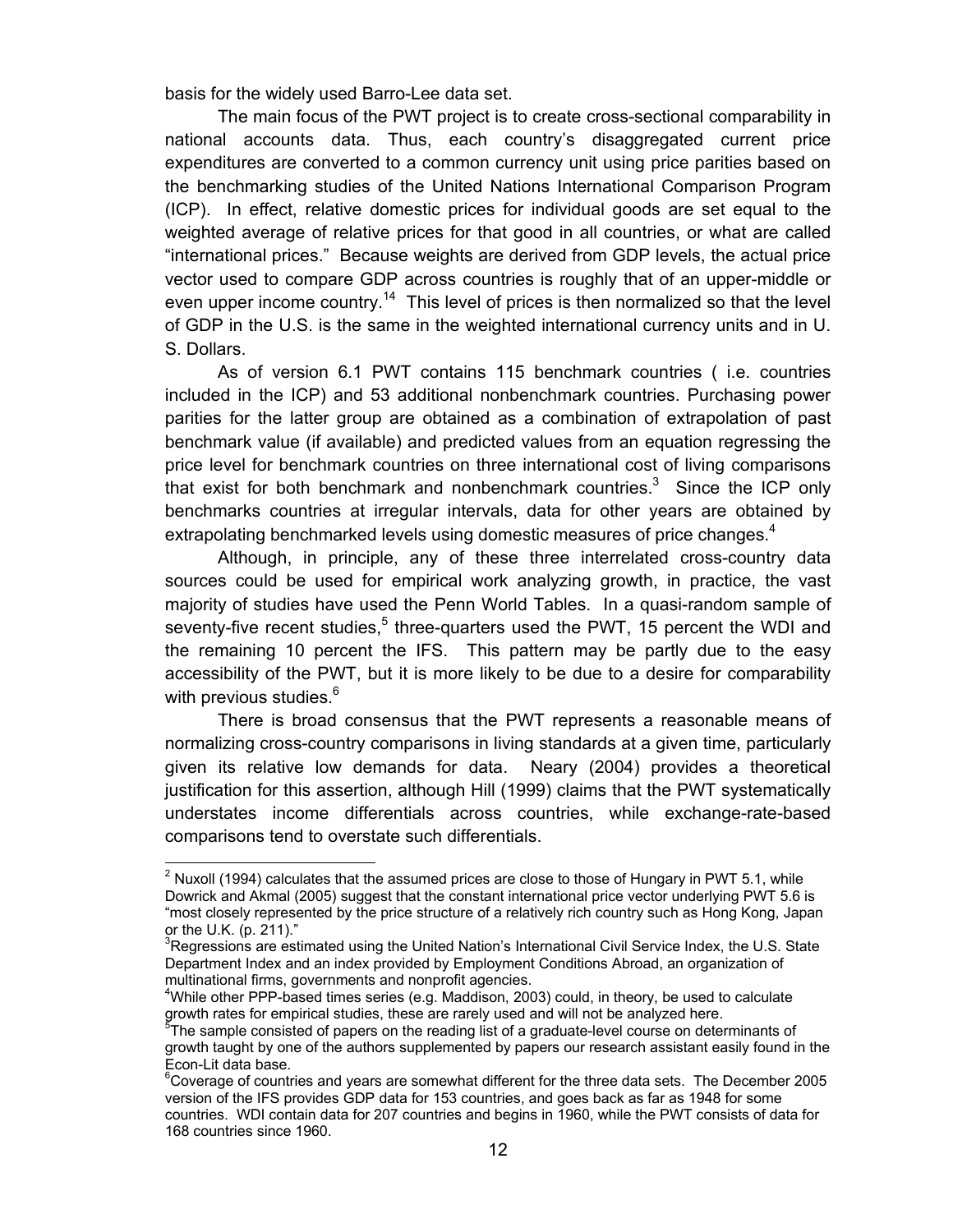Unfortunately, the adjustments made to create cross-country comparability in the PWT data can introduce problems when analyzing growth. This phenomenon has long been known in theory, even if ignored in practice.

 Nuxoll (1994) makes a similar point, observing that due to the Gerschenkron effect (Gerschenkron, 1951), the use of international prices should serve to overstate growth rates for countries richer than the reference price level and understate it for countries poorer than that level. The PWT growth rates will exceed those derived from own-country prices when the sectors growing in importance within a country are those in which domestic prices are lower than the international prices. Intuitively, such a pattern makes economic sense. Relative demand should be increasing for sectors with relatively low prices. In effect, growth rates calculated from PWT data will confound real physical changes in output within a country with changes in that country's price structure relative to world prices

 This point is further reiterated by Temple (1999) and Nordhaus (2007). The latter echoes Nuxoll, stating: "when calculating convergence among different countries, modelers should consider the superlative PPP technique described here. That is, convergence should use true (PPP) measures of output differentials and growth rates at national prices (p. 267)." Despite these cautions, very few empirical papers have adopted the suggested strategy of using PPP adjusted initial income levels and own-country real growth rates to estimate cross-country growth equations. Notable exceptions are Yanikkaya (2003), Butkiewicz and Yanikkaya (2005), and Gerring et. al. (2005).

 It turns out that ignoring this caution may have seriously affected our understanding of growth determinants. Below, we engage in two exercises designed to establish the disparities among the different data sets used in the literature to purportedly measure the same concept - economic growth.

### **2.2 Comparison of Growth Rates across Data Sets**

 Using the observations that all three data sets have in common, we computed growth rates from adjacent year observations of real per capita GDP as reported in the data source.<sup>7</sup> In all, we are able to compute a total of 3,583 comparisons between any two data sets for years in which all three sources report data, and between 3,788 and 4,594 pairwise comparisons across data sets. First we establish that growth rates do, in fact, differ substantially depending on which data source was used to compute them.

 Several points stand out from the comparisons. Most critical is the fact that while mean real growth rates are almost identical across the three data sets, there is surprisingly low correlation among various measures of what is supposedly the same variable. In particular, the correlation between IFS and PWT growth rates is only 0.68. When it is analyzed in details we see that differences between growth rates are generally higher and correlations are substantially lower for Low Income countries, results that may hold implications for studies of the determinants of development and convergence. Moreover, there is very little time trend in the degree of concordance across the growth measures.

 $7$ For more detail on the exact data definitions, see Hanousek, Hajkova, Filer, 2008.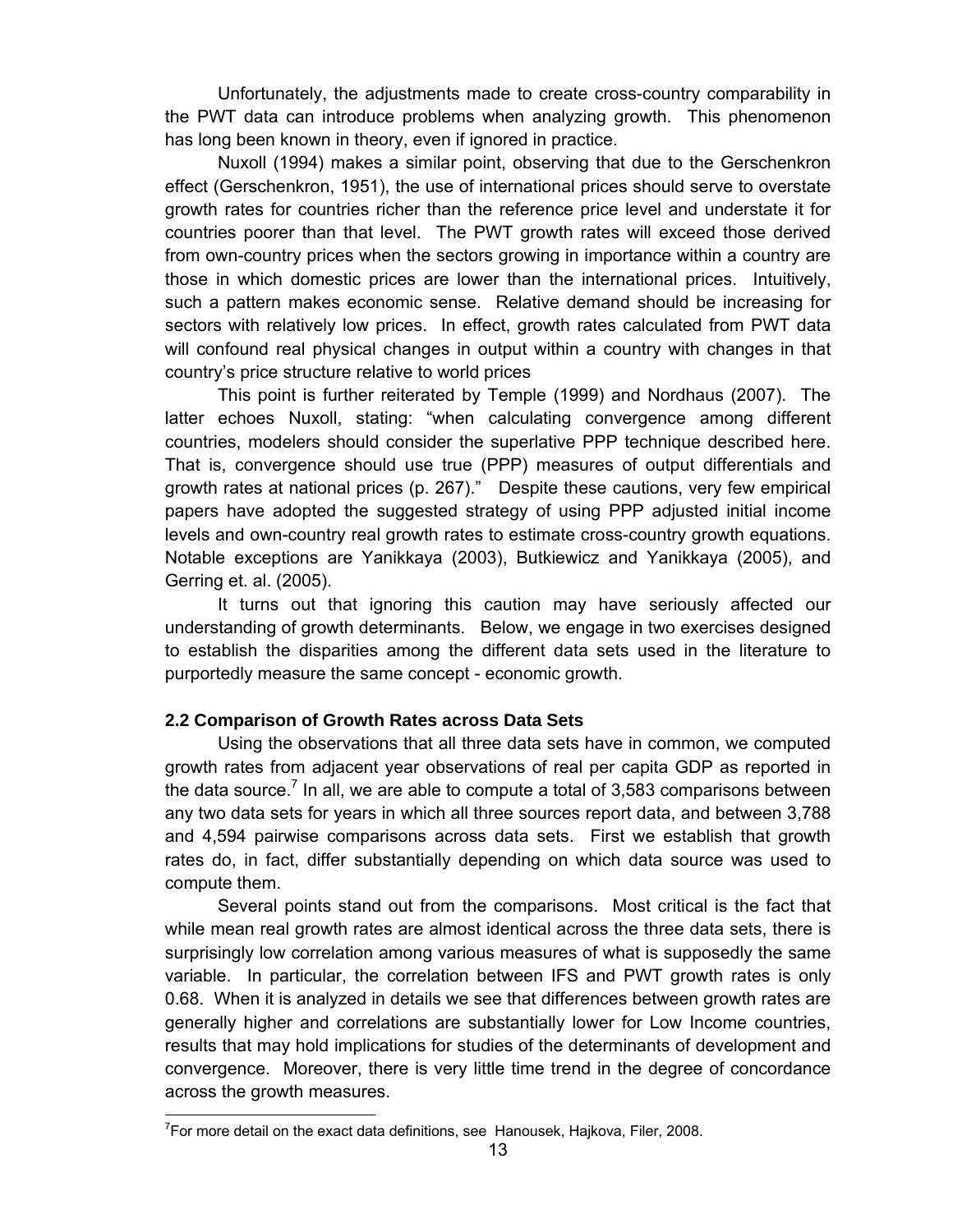The key point is that measured growth rates appear to be sensitive to adjustments made to the basic data to achieve cross-country compatibility in income levels in a single year. Moreover, the data sets frequently do not even agree on the direction of GDP change. It is striking that approximately 14 percent of the time the IFS and PWT have opposite signs, with one series showing positive growth while the other shows the same economy contracting. In addition, this divergence is especially pronounced in low income countries. Of course, divergence in the direction of the change in GDP is made more likely in low income countries by their lower average growth rate in general. The divergences in sign are symmetrical, such that the combination of positive growth in IFS data and negative growth in PWT data is as likely as the combination of negative IFS growth and positive PWT growth.

 It is clear from the wide divergence in growth measures across data sources that the widely-ignored caution that researchers should be sensitive to the source of their data and, in general, use national accounts data to determine growth rates is potentially important. We now establish just how important by replicating several recent studies.

#### **2.3 Replication Results**

 $\overline{a}$ 

Our replication strategy is simple. We selected four studies published in major journals since 2000 and requested the original data from the authors. $9\,$  In each case we selected a basic equation using relatively simple econometric techniques.<sup>10</sup> We first replicated the results reported in the original paper and then replaced the dependent variable (growth rate) in the original data with growth rates calculated from own-country data as reported in the IFS data base and the income level variable on the right-hand side of the estimated equation with cross-country comparable PPPadjusted data from the Penn World Tables. Thus, our alternative specification is precisely the one suggested as theoretically correct by Nuxoll (1994) and Nordhaus  $(2007)$ <sup>11</sup> Because, as explained in the appendix, we have excluded country/period sets where there are breaks in the underlying series, sample sizes are frequently reduced in the alternative data as we have cleaned them. When this is the case, we have repeated the analysis using the original data (including the growth measure) applied to the reduced sample derived from the alternative data.

<sup>&</sup>lt;sup>9</sup>We also attempted to replicate Bosworth and Collins (2003) but were unable to create a matched data set containing more than 50% of the original sample and so have not analyzed these results. No replications of growth regressions where we were able to create a matched data set containing more than half the observations have been excluded from the results reported. We hope that the results reported below will encourage others to repeat our exercise with a large number of other studies.<br><sup>10</sup>We often tried replications of more sophisticated techniques, but these results were generally even<br>less stable to minor

 $11$ We also conducted two alternative data substitution strategies. The first replaced only the dependent variable from the studies being replicated with growth rates calculated from all three commonly used data sets (IFS, WDI and PWT). The second replaced both the growth rate and initial income level with values from the three data sets. Both of these alternative substitutions reinforce the pattern reported whereby results are highly sensitive to the choice of which data source to use. They are not reported here since they are not consistent with the theoretical argument that own-country data should be used to calculate growth rate and data that is adjusted to be comparable across countries should be used for initial income levels See Hanousek, Hajkova, Filer (2008).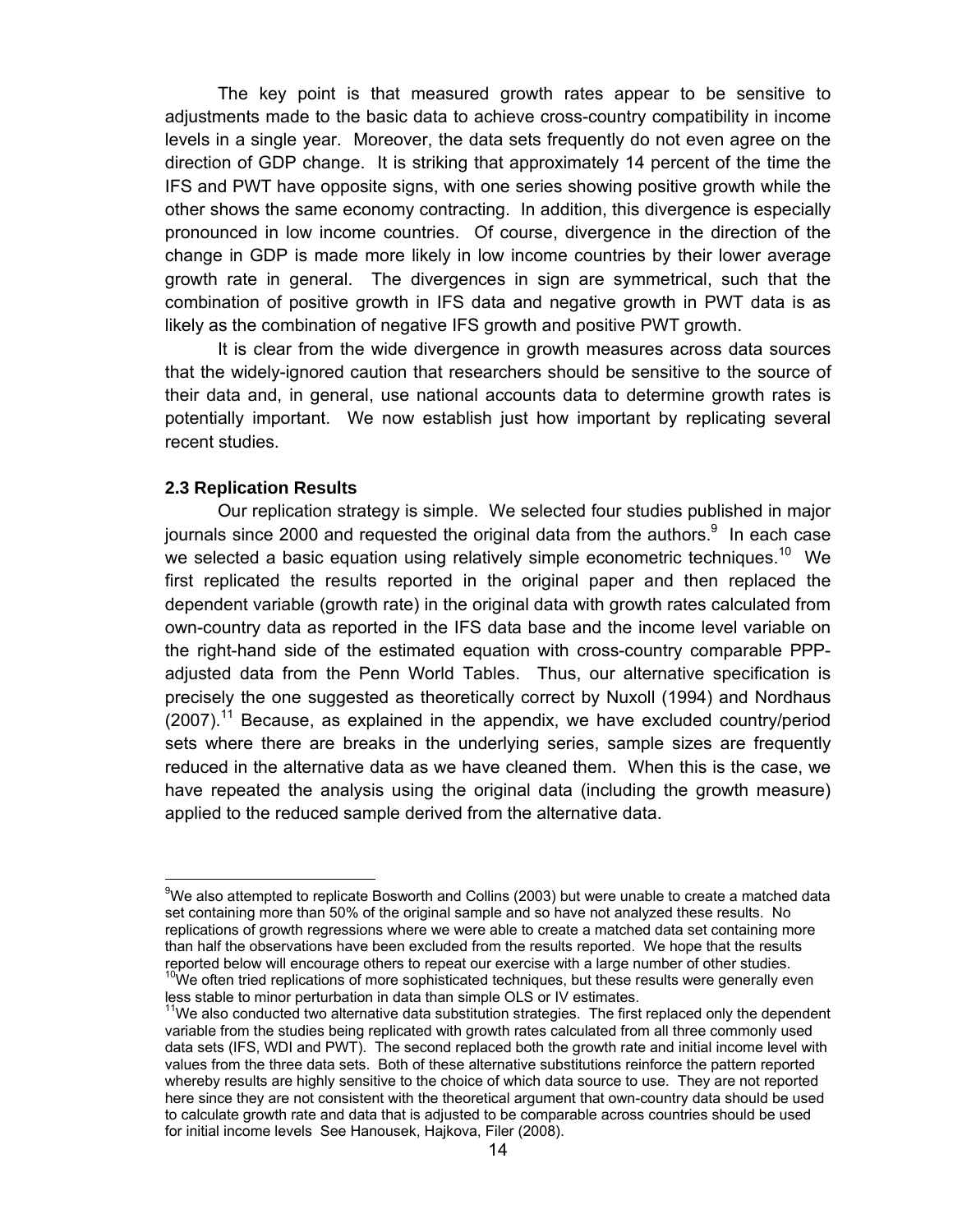# *A) Inequality and Growth (Forbes, American Economic Review, 2000)*

 Forbes (2000) investigates the link between income inequality and growth rates, finding that "in the short and medium term, an increase in a country's level of income inequality has a significant positive relationship with subsequent economic growth." Income data for the study is taken from 1995 World Bank data. Hanousek, Hajkova, Filer (2008), Table 5, compares OLS estimates of the relationship between growth and income inequality as reported by Forbes as well as alternative estimates of the same specification using growth rates from the IFS and income levels from the PWT. The impact of this substitution is substantial. The variable of interest in her paper, income inequality, no longer has a significant impact on growth, supporting results in the original paper from more sophisticated analytical techniques. Initial income, on the other hand, which was reported as unrelated to growth in the original paper, is significantly negatively related to growth (suggesting convergence) when using the more appropriate data.

# *B) Labor Force Quality and Growth (Hanushek and Kimko, American Economic Review, 2000)*

Hanushek and Kimko (2000) investigate the effect of labor-force quality as measured by international mathematics and science test scores on economic growth, finding a strong positive and causal relationship. Data on income and growth are taken from Penn World Tables (Summers and Heston). The most striking difference is that the key variable of interest, labor force quality, is not significant when using growth rates measured in own-country prices (IFS data), although the results suggest that this may be due more to changes in sample size resulting from the elimination of yers where the IFS reports breaks in the methodology used to collect data series than to variable definitions.

# *C) Equity Markets and Growth (Rousseau and Wachtel, Journal of Banking and Finance, 2000)*

Rousseau and Wachtel (2000) investigate the impact of equity market development on growth using three measures of equity market development, the ratio of liquid liabilities (M3) to GDP, the ratio of market capitalization to GDP and the ratio of total value traded to GDP. Income and growth measures come from the WDI data. Of the three measures of equity market development, in cross-sectional IV regressions<sup>14</sup> using eight-year country averages for the periods 1980-1987 and 1988 - 1995 and initial values from 1980 and 1988, only the ratio of value traded to GDP was a significant predictor of growth.

 In each case the impact of initial income levels on growth is substantially more negative when growth rates are calculated using own-country prices. The estimated impact of the financial market depth variables is, however, unaffected by the change of data set. On the other hand, the measure of market distortions (the black market exchange rate premium), which was not significantly related to growth in the regressions reported in the paper, significantly inhibits growth using the alternative,

 $\overline{a}$ <sup>14</sup>Instruments include initial values of the regressors, inflation rate, and the ratios of M3, market capitalization, value traded, government expenditure and international trade to GDP.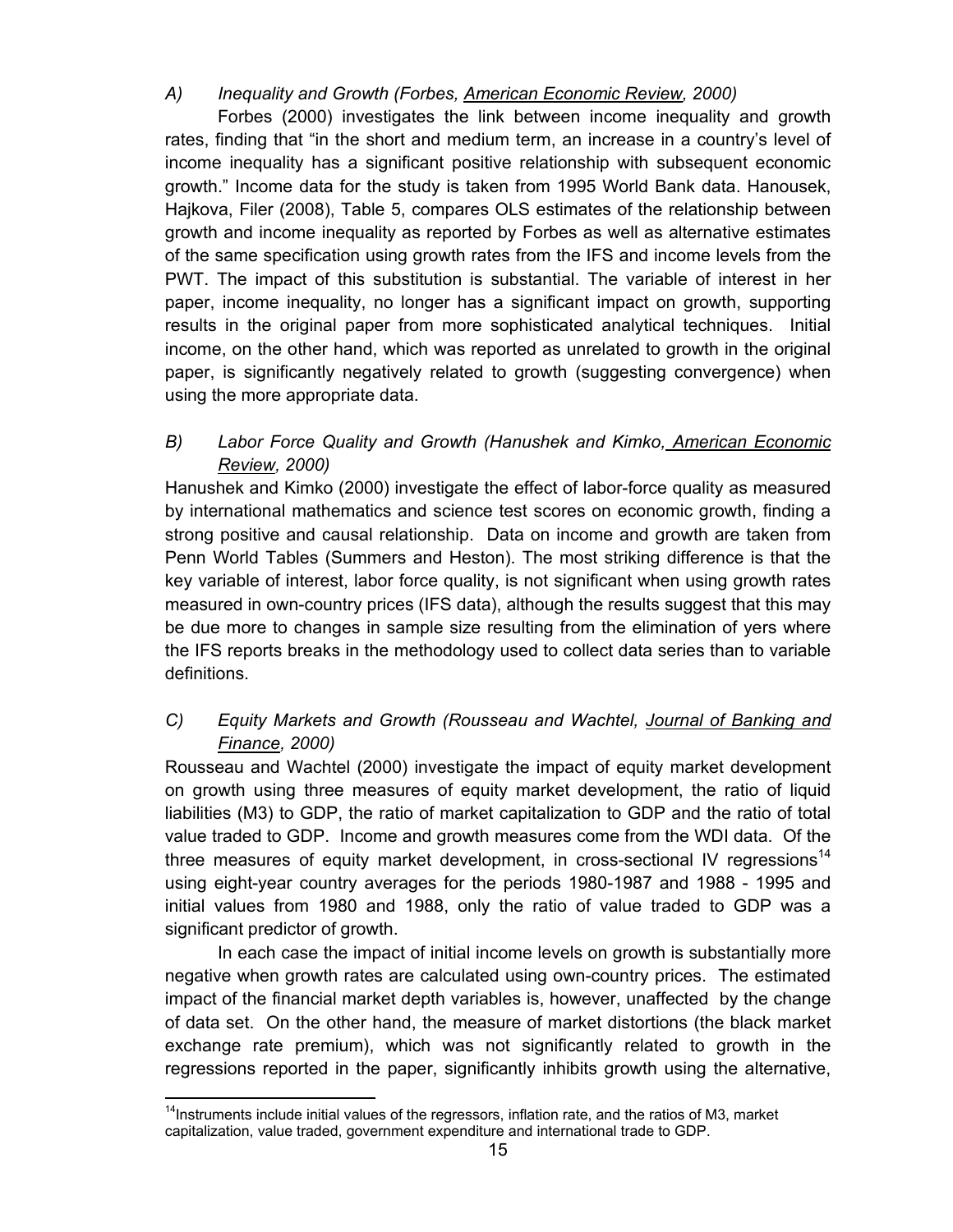more appropriate measure of growth rates.

*D) Financial Development and Growth (Aghion, Howitt and Mayer-Foulkes, Quarterly Journal of Economics, 2005)* 

Aghion, Howitt and Mayer-Foulkes (2005) extend the work of Levine, Laoyza and Beck (2000) examining the role of financial intermediation on growth, adding an interaction term between various measures of financial development and initial GDP. A negative coefficient on this term is interpreted as "evidence that low financial development makes convergence less likely." Estimates are performed using a country's legal origins and legal origins interacted with initial output as instruments for financial development. Income level data comes from the Penn World Tables while growth rates were calculated from WDI data.

 Again, the estimated impact of initial income on growth, which was positive and sometimes significant using the original data, becomes much smaller, and sometimes negative although insignificant, using the alternative growth measures. In addition, the key interaction variable tends to be both smaller in magnitude and less significant than reported in the original paper.

### **2.4 Empirical contribution.**

We were one of the first researchers that analyze and document that rowth rates calculated from different data sets measure conceptually different things, depending on how they treat changes in relative prices across countries over time. We have demonstrated that there are substantial differences in growth rates as measured in three widely-available data sets. Correlations across the data sets of what is supposedly the same measure, annual rate of growth in real GDP per capita, are as low as 0.68 overall and as low as 0.52 for low-income countries where relative prices are likely to be very different from those used to calculate PWT comparisons.

 We have also replicated simple results from four recent studies of determinants of differences in long-term growth across countries. In each case, we retained the specification and all data from the original study except for initial income levels and measures of growth used as the dependent variable, which we calculated own-country data for growth rates and PPP adjusted cross-country comparable data for initial income levels. In particular, in order to preserve cross-country comparisons in each time period, data contained in the Penn World Tables may confound real growth rates with changes in price structures. This potential problem has long been known but has generally been ignored in cross-country growth regressions.

When these alternative sources resulted in a reduced sample size, we also reestimated the relationship using the original data but smaller sample. In each case, the results could most charitably be described as "fragile." Key relationships change in size and significance, frequently leading to fundamentally different conclusions were the analysis to be based on seemingly simple changes of data set.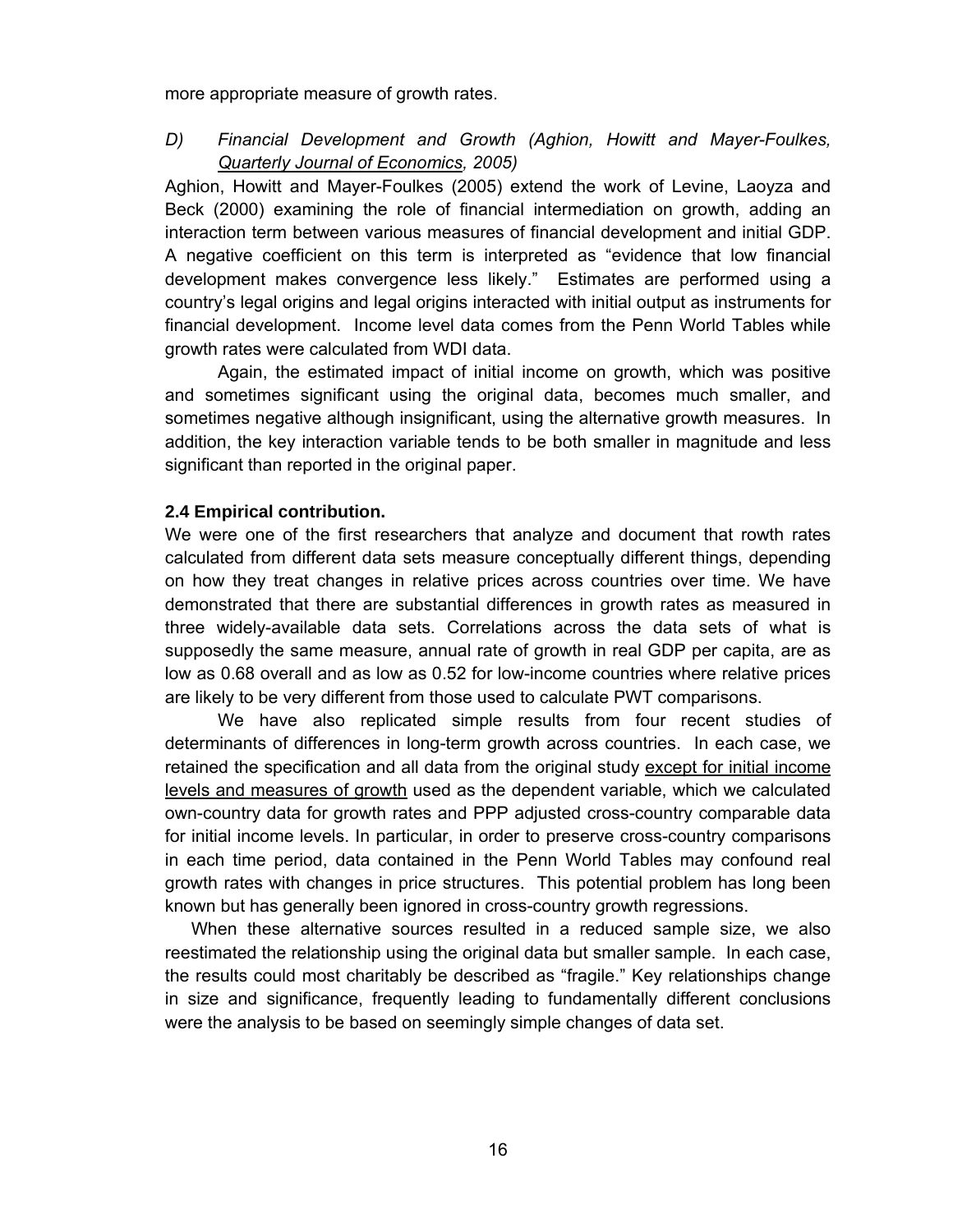# **3. Morality and tax evasion: Tax evasion as a reflection of dissatisfaction with the governmental services.**

## **Outline.**

Tax evasion is one of the central problems facing the governments of transition countries. Corrupt tax officials, lack of resources to collect taxes, and populations versed in skirting rules, force transition countries to adopt systems of taxation that unduly target those narrow groups from who money can be extracted. This narrow targeting violates the central principle of efficient taxation, which is to tax at low rates on a broad base. Tax evasion raises what Browning (1976) calls the marginal cost of public funds. Governments of transition countries have attacked the problem of tax evasion by cracking down on evaders. By now there exists a strong and growing research movement encompassing, theory, experiments, and surveys that support the notion that citizens who believe they are getting quality government services will be more willing to pay their taxes than citizens who do not believe government is serving them well. Feld and Tyran (2002) discuss these researches in depth. Of the three survey studies Feld and Tyran discuss, two focus on England and one on Sweden. No survey studies of the link between willingness-to-pay taxes and the quality of government services seem to exist for transition countries. Hanousek, Palda (2004) in a survey of the Czech and Slovak Republics, Hungary, and Poland, find strong evidence that citizens will avoid taxes if they do not believe they are getting quality government services for the taxes levied upon them.

# **3.1 Data**

The goal of this research stream is to seek out evidence that tax evasion is not just a product of greed; tax compliance is not solely results of deterrence, but also carries morality dimensions. For example, tax evasion may also be a form of legitimate protest by citizens against a government they find to be inefficient and unresponsive to their needs. The first step in our analysis was to construct and explore a detailed survey we conducted (face-to-face interviews) of the Czech and Slovak Republics in 2002, as well as a more limited surveys for Hungary and Poland. Some results we present are comparable to a survey we conducted in 2000, and where these results are comparable we present both years.<sup>15</sup>

We have chosen the survey method of analyzing tax evasion because this method is rich in demographic information. We can use demographic information to see what characteristics of respondents are associated with evasion. The survey method also allows us to ask respondents what they believe is the probability of being caught evading and what penalties they believe they face, whether they believe evasion to be moral, and whether they believe their wealth needs to be safeguarded by tax evasion, whether government is giving them quality services for the taxes they pay. These subjective data allow us to probe the effects of incentives on the decision to evade. Survey data suffer from the lies respondents tell. We shall see that even

 $\overline{a}$  $15$ . Detailed description of the surveys including questionnaires, summary tables and results explicitly mentioned in the text are available from authors upon a request or at http://home.cergeei.cz/hanousek/evasion.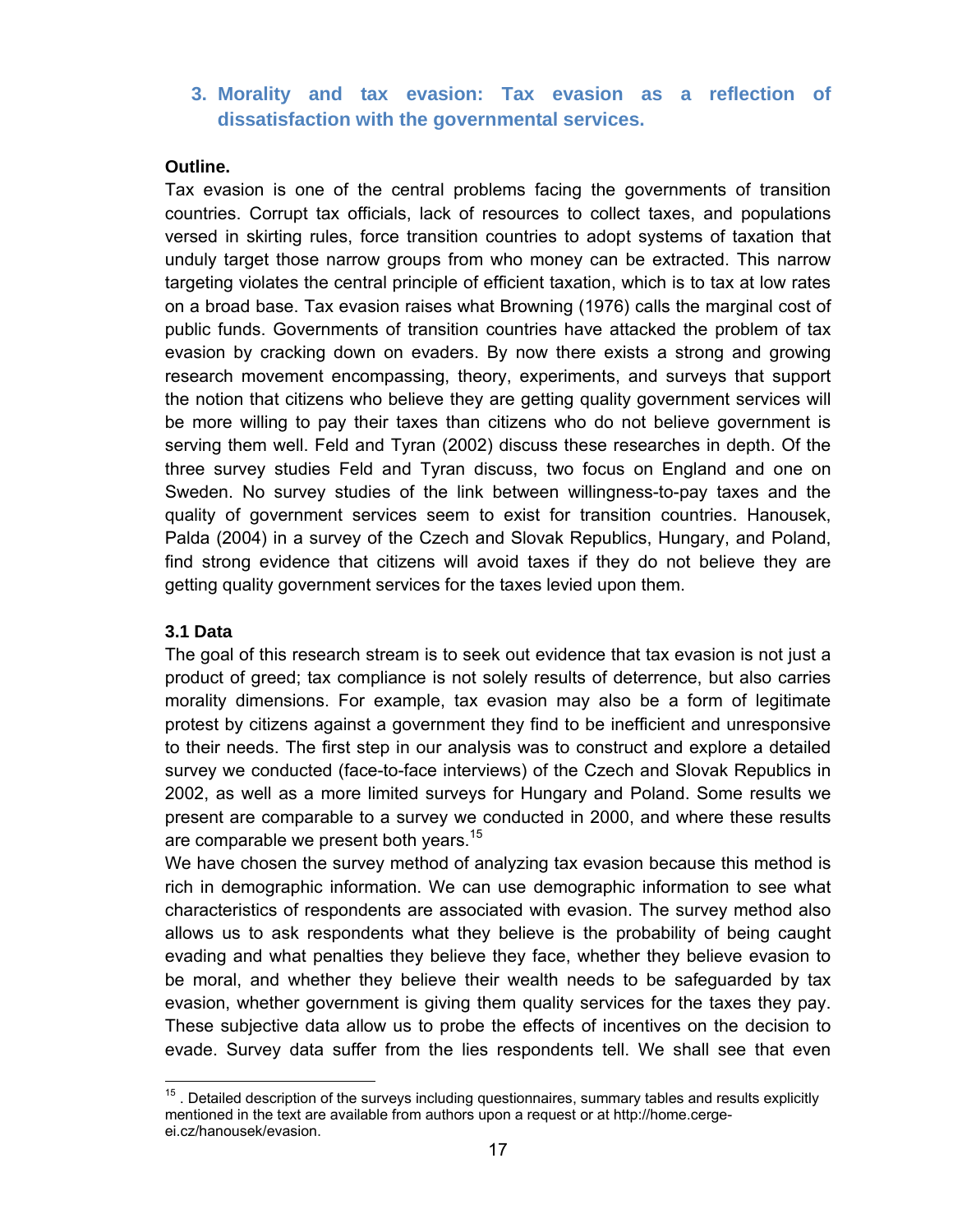though lying may pervade the data, solid relations emerged between the questions we asked and whether people evaded.

The main problems we faced in our survey were in knowing how much tax people evade and what factors we can attribute to their evasion. The obvious problem when asking people about their participation in the underground economy is that they will be reluctant to confess their participation and if they do so, then can later in the survey "justifies" it by claiming that they evaded taxes because they believed government services to be of low quality.

To avoid this problems and ex-post justification, our survey tackles this problem in stages. First, we called survey "Satisfaction with services" and we start asking our respondents general demographic questions and questions related to government and quality of services provided by the government. When answering these questions respondents have no idea that questions about tax evasion will follow and thus they cannot justify their evasion by claiming a poor quality of government services. Second we ask respondents whether they know of anyone who has participated in the underground economy. Respondents might not feel ashamed about answering this question honestly. Knowing people who participated in the underground economy could be a weak signal that the respondent also participates. Next we ask whether the respondent has ever bought goods or services in the underground economy. Finally, and this is perhaps the question to which respondents will give the least honest reply, we ask whether they have themselves ever participated in the underground economy and what is the nature of this participation.

### **3.2 Results: Quality of governmental services and tax evasion**

Hanousek and Palda (2004) show the answer to what people thought about the size of the underground economy. If people are rational observers of their surroundings, their opinions about the size of the underground economy might be a fair estimate of the actual underground economy. Giving an opinion about the size of the underground economy is not likely to threaten a respondent so that we can expect the answers to be honest.

The most intimate questions in our survey ask the respondent with what frequency he has worked and not declared his income and how much money he earned from activities upon which he did not declare to the publicans.

Our quality of government services index was but one measure of the manner in which individuals perceive government. We asked several other questions covering several more detailed dimensions of government services and correlated these impressions with the willingness to pay taxes. Even (non-parametric) crosscorrelation of evasion with these questions measuring quality of the government services shows that people who think well of their government are more inclined to pay their taxes than are people who bear a grudge against the state. The only possible discrepancy in this table is that those who believed corruption was a big problem tended to evade less than those who believed corruption was not a problem. We say "possible" discrepancy because we could also surmise that those who see corruption as a major problem could also be those who would like to evade taxes but who do not have ability or knowledge to bribe tax officials.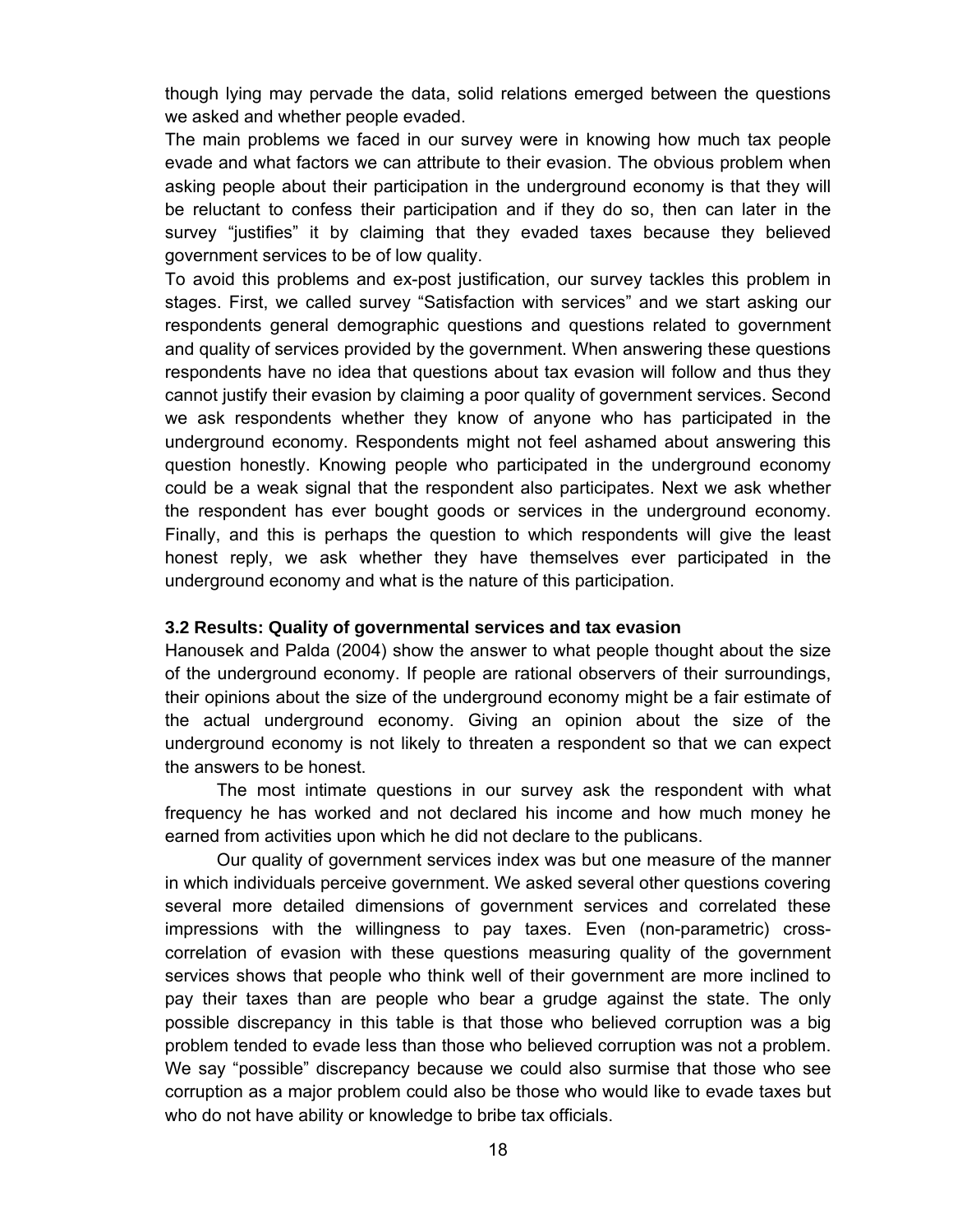In a detailed regression analysis Hanousek and Palda (2004) confirmed very strong tendency for those who are very unsatisfied with government services to become frequent or sometime tax evaders. In particular, moving from the second lowest to the lowest level of belief in the quality of government services on a five point scale will increase tax evasion by almost 13%.

The skeptical reader may ask whether the person who evades taxes justifies his evasion by citing that the quality of government services is low, and whether frequent tax evaders are not those who perceive a low probability of being caught. Simultaneity of this sort plagues social survey research. Matsusaka and Palda (1993) analyzed the causes of voter participation and managed to replace voter perceptions of closeness with an objective measure of true closeness of a political race in each district they studied. Notably, when using objective measures of election closeness they found no relation between closeness and the propensity to cast one's ballot. Using subjective measures of closeness they had found such a relation. We have no objective measures of quality of government services with which to work and so our finding that people who perceive good quality government services will feel inclined to pay their taxes. Our "trick" to help us avoid this vexatious question of simultaneity is to ask respondents early on in the survey whether they perceive government services to be of good quality. Only much later in the survey do we ask questions about tax evasion. It is impossible at that point for respondents who claim high tax evasion to go back and correct their answers about how they perceived the quality of government services.

Honest and efficient governments that wish to increase tax-compliance might wish to pay special attention to letting their subjects know what the government is doing for them. Letting subjects know is not just a matter of television advertising but of all the channels through which political information can move. Unlimited campaign advertising, decentralized spending and tax, and citizens' initiatives are keys to promoting a citizenry informed about its government. Our findings provide no "quickfix" advice for politicians starved for revenues. Our findings indicate that quality of government services and taxes collected join each other in a virtuous circle.

## **3.3 Empirical contribution**

Hanousek and Palda (2004) has analyzed tax evasion in the Czech and Slovak Republics by using a 2002 survey of 1089 Czechs and 501 Slovaks. They sought to explain why people evade taxes in both republics and found that, among other forces driving tax evasion, the willingness of citizens to pay increases as they perceive the quality of government services to be good.

We introduced morality dimension into empirical tax-evasion research. In particular, Eurobarometr surveys on tax evasion used most of our survey structure and lately get expanded into tax morality research conducted by many researchers.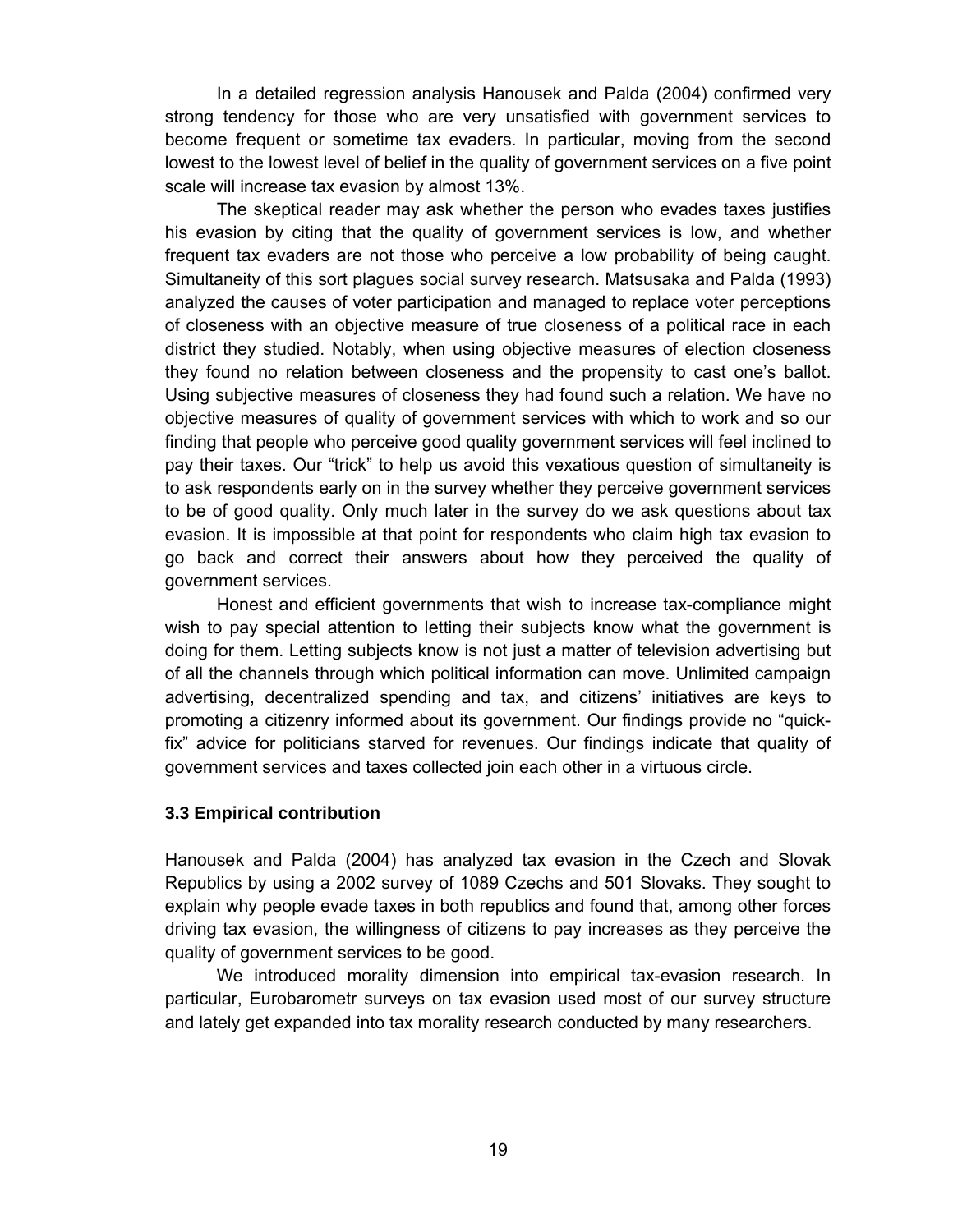## **4. Firm performance: Bribery, Ownership and managerial effects.**

### **Outline.**

What determines corporate efficiency is a central question in economics and finance. A long tradition in economics argues that, as firms grow larger, they lose focus and become more complacent and prone to agency problems (Monsen and Downs, 1965; Leibenstein, 1966; Mueller, 1972; Jensen and Meckling, 1976; Dhawan, 2001; Campa and Kedia, 2002; Villalonga, 2004). Moreover, competition tends to keep managers on their toes and promotes efficiency (Aghion et al., 1999; Raith, 2003; Bloom and Van Reenen, 2007). In finance, the free-cash flow hypothesis similarly suggests that leverage helps constrain managerial discretion (because firms have to repay debt) and promotes efficiency (Jensen, 1986). Ownership concentration and foreign ownership are also believed to be conducive to more efficient operation and project selection (Aitken and Harrison, 1999; Blomström et al., 2001; Gugler, 2001; Sánchez-Ballesta and García-Meca, 2007; Temouri et al., 2008). Yet, to date empirical research on the determinants of corporate performance and/or efficiency is fragmented (Shyu, 2013; Arocena and Oliveros, 2012; Cabeza-García and Gómez-Ansón, 2011; Margaritis and Psillaki, 2010; Weill, 2008; Barth et al., 2003; Dilling-Hansen et al., 2003; Palia and Lichtenberg, 1999). The extant literature typically analyzes the effects of firm size, competition, capital structure and ownership types in isolation, despite the fact that these factors may be closely intertwined. Moreover, the literature generally focuses on specific industries or countries, which raises concerns about the ability to generalize results.

For our research we use a sizeable dataset covering more than 3 million firm/year observations in Europe; the data are on firms operating in "old" European Union (EU) countries and "new" EU countries and cover manufacturing as well as services sectors. Hanousek, Kocenda and Shamshur (2015) take a comprehensive approach. In terms of methodology they employ a stochastic production frontier model and account for firms' capital structure, other characteristics, ownership structures, and permanent and transitory effects.

Their results indicate that several factors contribute to corporate efficiency in Europe. We find that larger firms are less efficient than smaller firms, and that leverage contributes to corporate efficiency. Furthermore, moderate competition in the product market is associated with greater efficiency, but only for firms operating in old EU countries. In new EU manufacturing firms the effect of moderate and low competition is about equally beneficial but only during the crisis period. In countries with weak policies and legal systems corruption is considered a strong constraint on growth and development.

The existing literature on the effects of corruption on firm performance is, however, divided. One branch considers corruption a 'grease the wheels' instrument that helps overcome cumbersome bureaucratic constraints, inefficient provision of public services, and rigid laws (Huntington, 1968; Lui, 1985; Lein, 1986), especially when countries' institutions are weak and function poorly (Acemoglu and Verdier, 2000; Meon and Weill, 2010; De Vaal and Ebben, 2011). Another branch argues that corruption reduces economic performance due to rent seeking, increase of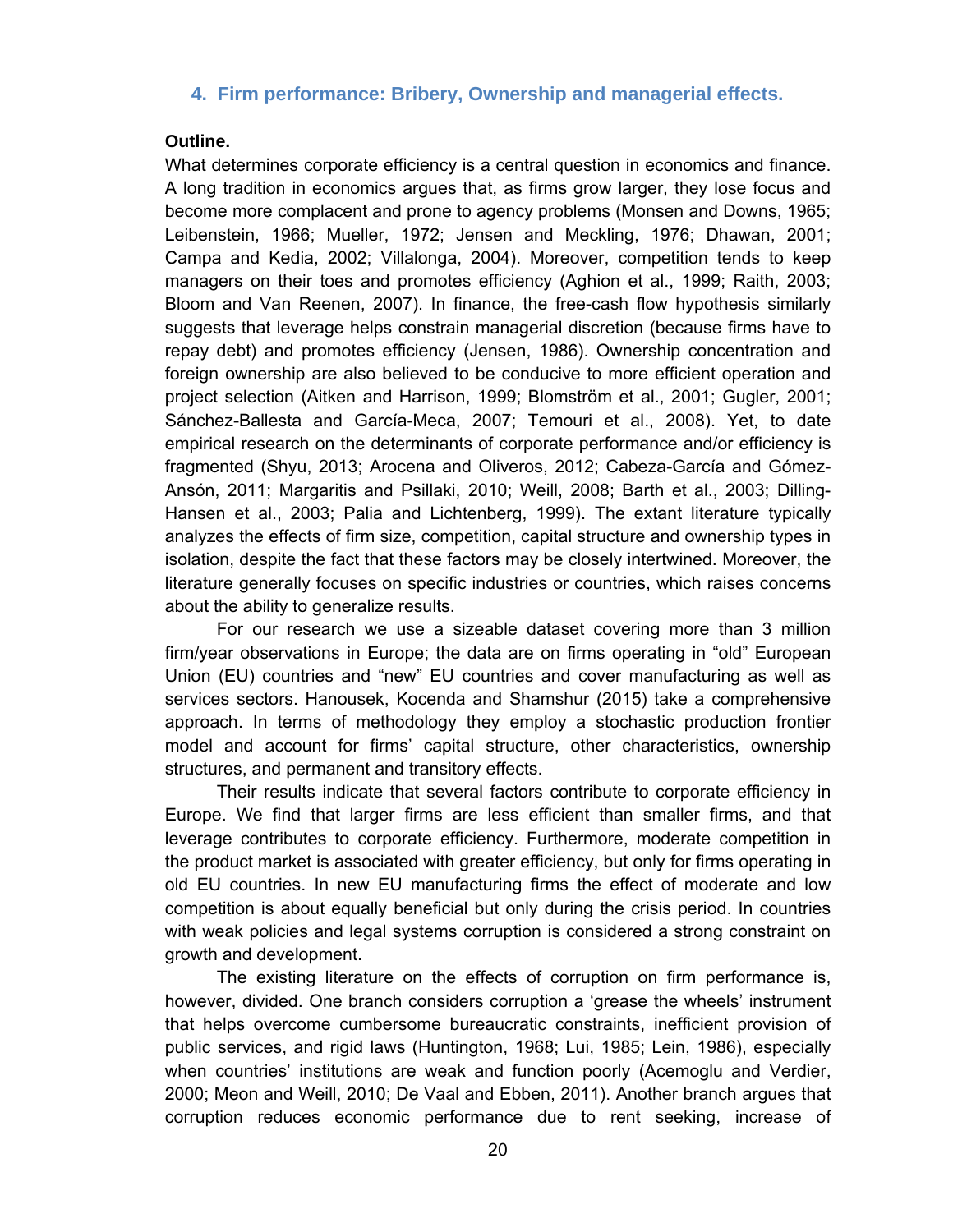transaction costs and uncertainty, inefficient investments, and misallocation of production factors (Murphy et al., 1991; Shleifer and Vishny, 1993; Rose-Ackerman, 1997; Kaufmann and Wei, 2000). Empirical evidence at the firm-level is also ambiguous: some papers find that bribery is harmful (McArthur and Teal, 2004; Fisman and Svensson, 2007; De Rosa et al., 2015), while others find positive effect (Vial and Hanoteau, 2010). Overall the evidence remains scarce due to the lack of available data.

Hanousek and Kochanova (2016) contribute to the firm-level empirical research on bureaucratic corruption and firm performance, and explain the divergent effects of corruption found in previous studies. They employ a rich firm-level panel dataset with widely accepted measure of bureaucratic corruption (bribery) that allows us to alleviate some of the methodological concerns of existing research. In particular, they focus on a group of countries from CEE, as they have similar history of transition to market economy, but are still institutionally diverse.

Our approach is to combine the information on firm bribery practices, measured as the frequency to bribe public officials to 'get things done,' from  $BEEPS^{16}$ and firm financial data from the Amadeus database. This gives us a large firm-level panel data for 14 CEE countries over 1999 – 2007, which have more accurate and detailed information on firms' economic activity and bribery than BEEPS alone. Previous studies that use firm bribery practices and performance from anonymous surveys such as BEEPS or WBES suffer from missing data, as firms often reluctant to reveal their financial records (Gaviria, 2002; McArthur and Teal, 2004; Fisman and Svensson 2007; De Rosa et al., 2015).<sup>17</sup> Those studies also deal with cross-sectional data, while we are able to exploit the panel structure of our dataset. In the regression analysis we control for firm fixed effects, which eliminate time-invariant factors that could simultaneously cause bribery and firm performance. This is an important step to diminish the endogeneity of bribery measure, given the recognized difficulties to find exogenous variation to explain corruption.

To combine two datasets we introduce 'local bribery environments.' We define 'local markets,' in which firms operate, as clusters jointly formed by survey wave, country, double-digit industry, firm size, and location size. This is relevant, since bureaucratic corruption might be a local phenomenon that depends on not only on country, but industry, firm and markets size. Then we analyze how the 'local bribery environments' – characterized by the means and dispersions of individual firm bribes – influence the economic performance of firms. We compute the mean and standard deviation of the bribery measure from BEEPS for the universe of local markets. For firms from Amadeus we can also identify those markets, and thereby each firm is assigned characteristics of local bribery environment. Economically, the mean bribery approximates the equilibrium level of bribery in a local market. The bribery dispersion, meanwhile, represents the pervasiveness of bureaucratic corruption and availability of opportunities to extract benefits from bribery for some firms.

<sup>&</sup>lt;sup>16</sup> BEEPS (Business Environment and Enterprise Performance Survey) is a part of the global WBES (World Bank Enterprise Survey)<br><sup>17</sup> For example, in the widely-used BEEPS and WBES databases about 40 to 50% of firms do not

report their performance indicators..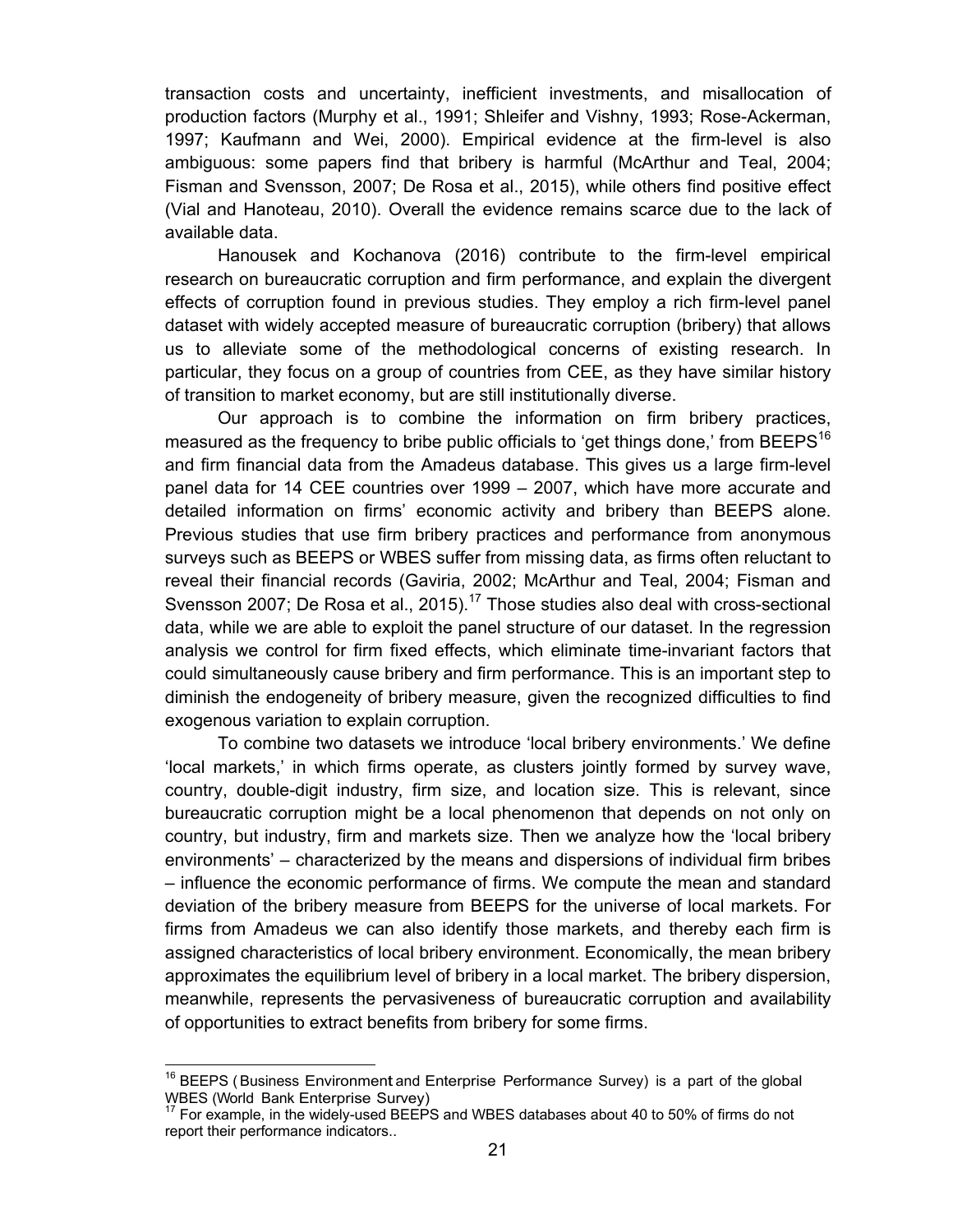The use of the notion of local bribery environments is another step to reduce the endogeneity of bribery measures, since an individual firm performance less likely affects the bribery environment, than its own bribing behavior. The joint use of two independent data sources also alleviates this concern, because not the same firms report financial statements and bribery. Further attempts to deal with endogeneity would likely reduce the endogeneity bias in the same direction, therefore, our empirical results are estimated at the lower bound.

Similar to many papers (Gaviria, 2002; Beck et al., 2005; Fisman and Svensson, 2007; Vial and Hanoteau, 2010) we measure firms performance as sales and labor productivity growth of firms, as these enhance wealth and employment creation, and stimulate economic development. The results of the empirical analysis, identified from within-firm variation, show that the ambiguous consequences of corruption found in previous studies can be explained by the different effects of the mean and dispersion of bureaucratic corruption in the local environment. In particular, a higher bribery mean impedes both the real sales and the labor productivity growth of firms. This is generally consistent with the existing firm- and macro-level empirical research. In contrast, a higher dispersion of individual firm bribes facilitates firm performance. Moreover, firms are more likely increase their growth rates in the environments with both higher bribery mean and higher dispersion. We also find that these impacts are more pronounced in the case of labor productivity growth. These results are robust to various specification checks.

Our results suggest that in more dispersed local bribery environments at least some firms that bribe receive preferential treatments from public officials, and nonbribing firms are likely to be efficient in production and growth. The existence of a certain number of bribing firms in a local market, therefore, stimulates aggregate firm performance. This finding is in line with Acemoglu and Verdier (2000), as positive effects from bribery dispersion can overshoot negative effects from bribery mean. The chance to receive benefits from bribery for particular firms may be one reason why corruption does not vanish in spite of its overall growth restraining effect (Mauro, 1995; Aidt, 2009). In addition, we find that our results vary for different types of firms. Smaller and more stable firms are least affected by bribery, while service firms are able to gain most in environments with higher corruption dispersion. We also observe that in countries with stronger institutions, the effects of bribery mean and dispersion are more pronounced.

The reminder of the paper is structured as follows. Section 2 introduces the notion of 'local bribery environments' and discusses its relation to firm performance. Section 3 describes the data and explains the merging of the financial information and the bribery practices of firms. Section 4 outlines the empirical methodology. Section 5 presents the results and robustness checks, and section 6 concludes.

### **4.1 Local Bribery Environments and Firm Performance**

The institutional environment of a country largely determines its level of economic development, overall corruption, and the behavior and performance of firms (Acemoglu, 2003). However, a country may consist of many narrow local markets that can be heterogeneous with respect to economic conditions as well as bribery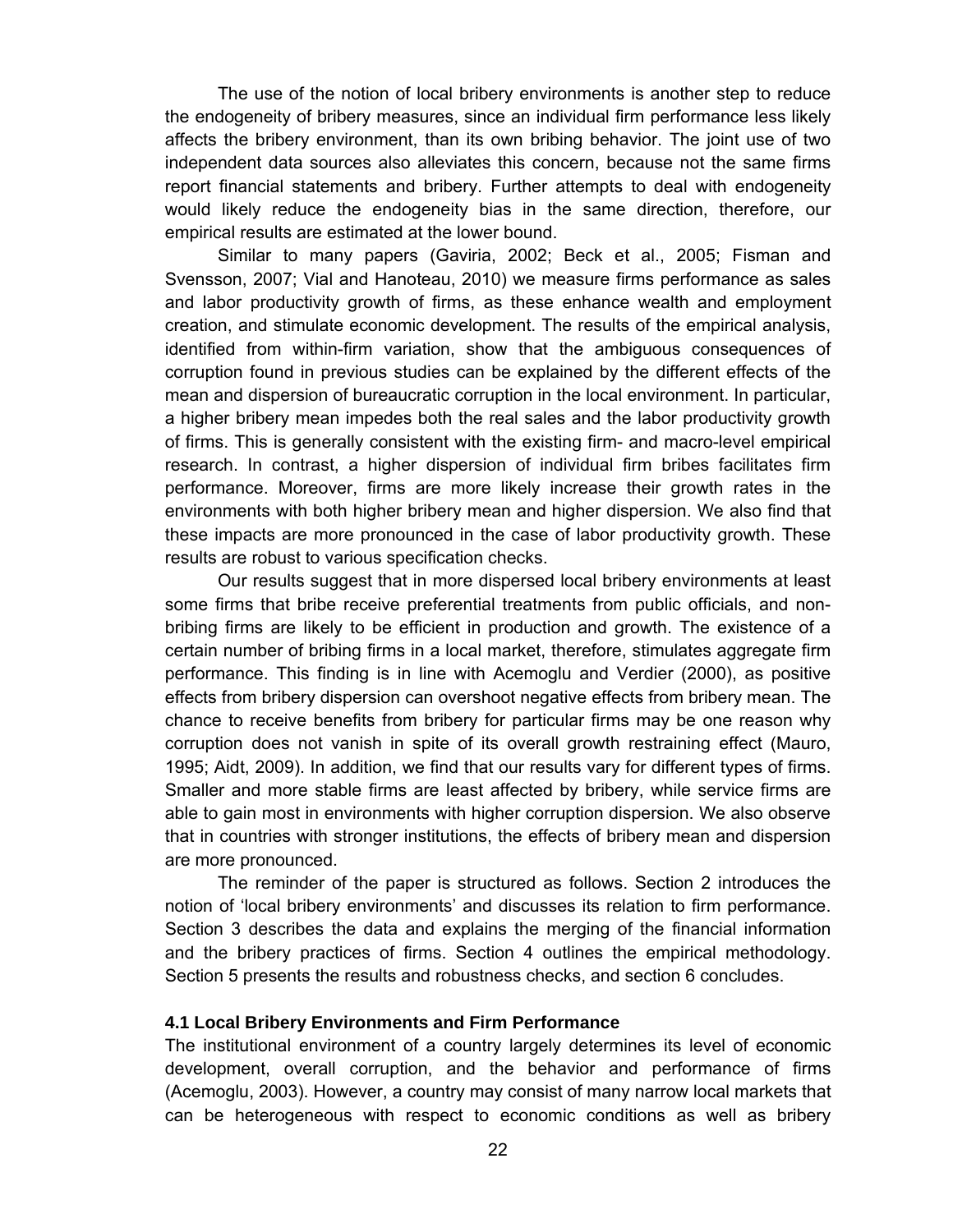practices. A small furniture company located in a rural area, for instance, may face a different demand for and provide a different supply of bribes than a large retail firm located in a capital city.

In this paper we focus on local markets that are comprised of firms sharing a similar size, area of economic activity (industry), and location size. We characterize these local markets by the levels of bribery mean and dispersion of individual firm bribes, which we term the 'local bribery environments.<sup>18</sup> Bribery mean can be viewed as an equilibrium level of corruption in a local market, defined by the demand from public officials and supply by firms. Bribery dispersion reflects firms' willingness to bribe (Bliss and Tella, 1997; Svensson, 2003; Luo and Han, 2008), the discretionary power of public officials and uncertainty in a local market. We outline possible links between firm growth and local bribery environments below.

Higher bribes or frequency to bribe can alter firms' incentives to grow, such that they prefer to remain small and less visible to public officials (Gauthier and Goyette, 2014). Bribery can also restrain firms from obtaining licenses and permissions, which undermines innovations and investment (O'Toole and Tarp, 2014), and can limit exporting and importing activities essential for firm growth. In the same vein, if public officials demand bribes repetitively, firms may chose inefficient technology and lower investments, as show Choi and Thum (2004). Bribery can also cause longer delays in public services provision and thereby project interruptions if bureaucrats tend to increase red tape in order to extract more bribes (Kaufmann and Wei, 2000). Finally, higher bribes can provoke reallocation of talent from production to rent-seeking (Murphy et al., 1991, Dal Bo and Rossi, 2007). In this case, one would expect a negative relationship between bribery mean and firm performance. Some empirical research finds either an insignificant or negative impact of bribery on the sales growth or productivity of firms (for example, Gaviria, 2002; McArthur and Teal, 2004; Fisman and Svensson, 2007). For CEE and the former Soviet Union countries, De Rosa et al. (2015) show that bribery more negatively affects firm productivity in non-EU countries and in those with weaker institutions.

However, if bribery works as a 'grease the wheels' instrument, it can help overcome some bureaucratic constraints and inefficient public services provision. This would create a positive relationship between bribery mean and firm performance (Huntington, 1968; Lui, 1985; Lein, 1986; and Vial and Hanoteau, 2010, presents empirical evidence for Indonesia).

The relationship between bribery dispersion of individual firm bribes and firm performance is less straightforward. Given a positive level of bribery mean, in an environment with low bribery dispersion all firms bribe in the same way. Corruption is pervasive and can be seen as a tax or an additional fee for public services provision. This should not create distortions other than those connected to the bribery mean.

 $18$  The notion of the 'local bribery environment' is aligned with the arguments of Svensson (2003) and Fisman and Svensson (2007) that bribery is industry- and region-specific. They suggest that a firm depends more on public officials, and therefore might have to pay higher bribes (or pay bribes more often) if it requires more permits and licenses due to specifics of its economic activity or location. Del Monte and Papagni (2007) and Ledyaeva et al. (2013) demonstrate the variation of corruption across regions in Italy and in Russia, respectively. However, it is unlikely that all firms in a local market always bribe equally.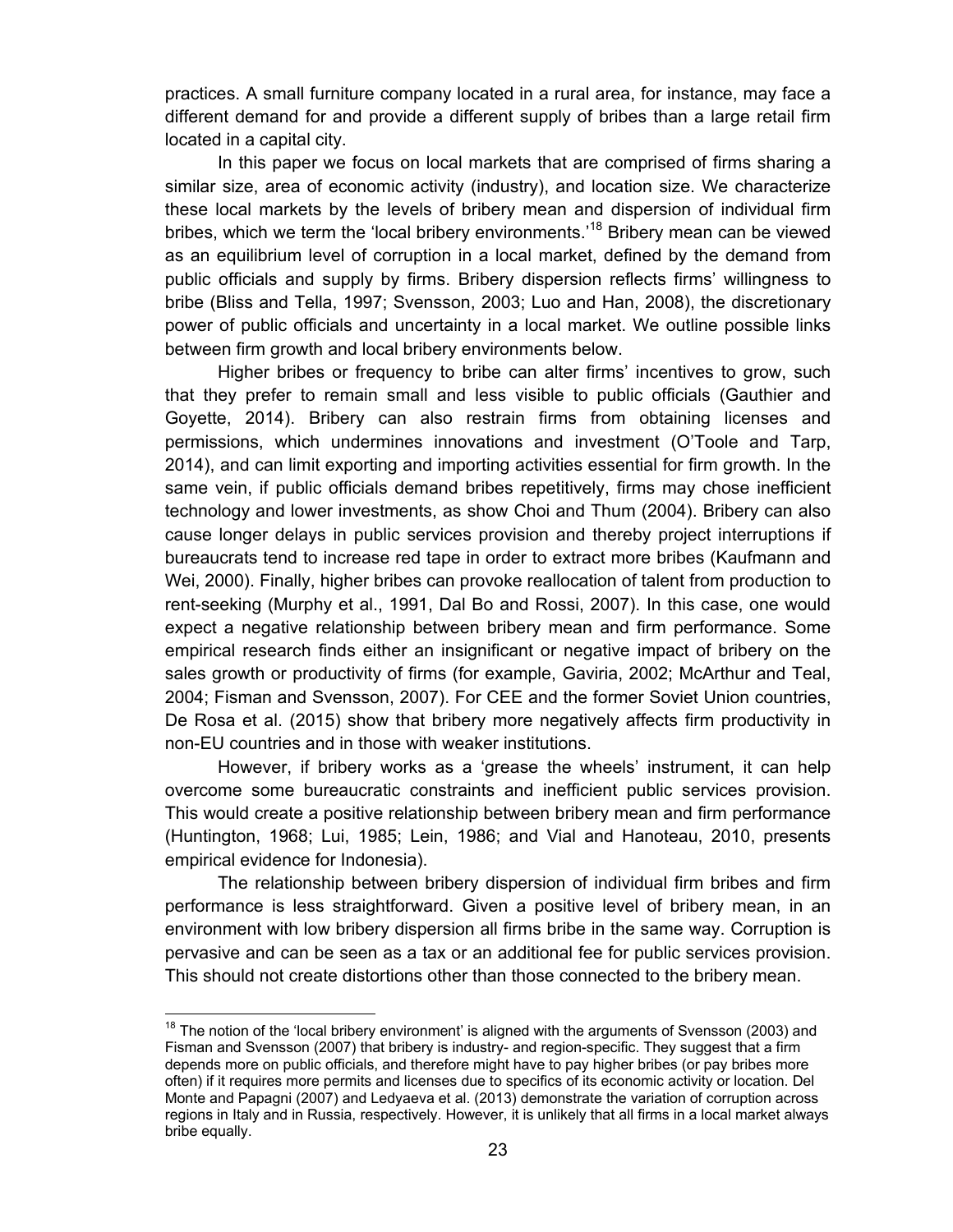In an environment with higher bribery dispersion either only part of firms bribes or the variation of frequency to bribe is very high. This possibility is well documented in the empirical literature (e.g., Svensson, 2003; Luo and Han, 2008). However, theoretical research does not provide a clear guidance on the effects of bribery dispersion on firm performance. We thus highlight a few outcomes.

In order higher bribery dispersion to facilitate joint firm performance in a local market, bribery should benefit all or the majority of bribing firms. This situation could happen when bribing firms are able to exploit favorable opportunities from bribery, and are efficient in giving bribes. At the same time public officials are able well discriminate firms to extract more bribes in a local market.<sup>19</sup> Non-bribing firms must be efficient in complying with bureaucratic regulations, and benefit from better allocation of their production recourses, as otherwise, bribing firms would crowd out those that do not bribe.<sup>20</sup> This does not imply, however, that bribing firms must be always less efficient in production. Such outcome would be in line with Acemoglu and Verdier (2000), showing that when the government intervenes to correct market failures, a small amount of corruption may exist as part of an optimal allocation of resources. Infante and Smirnova (2009) demonstrate that in weaker institutional environments, rent-seeking bureaucrats can help improve the productivity of entrepreneurs. Similarly, De Vaal and Ebben (2011) suggest that when the initial quality of institutions is below a certain threshold, bureaucratic corruption facilitates economic performance, as it takes the role of institutions. These papers, however, discuss beneficial effects of corruption for social welfare, while we focus on the effects for aggregate firm performance in local markets.

In contrast, if bribery helps only a minority of bribing firms, creates negative externalities (Kaufmann and Wei, 2000), and does not incentivize non-bribing firms to perform better, then in a more dispersed local bribery environment firm performance can deteriorate. This could happen, for example, when public officials target the most productive firms, which in response degrade their technology and investment (Choi and Thum, 2004). Such outcome is in line with Mauro (1995), Aidt (2009) and O'Toole and Tarp, (2014).

Finally, higher bribery dispersion can be perceived as a higher uncertainty in a local market, which can lead to negative outcomes (Shleifer and Vishny, 1993; Choi and Thum, 2004).Given the disagreement on effects of bribery on firm performance in the literature, and missing theoretical predictions regarding possible impact of bribery dispersion, we have a strong incentive to analyze the relationship between the characteristics of the local bribery environment and firm performance.<sup>21</sup> In the next section we describe our data, the definitions of local bribery environments and other variables prior to empirical analysis.

 $\overline{a}$  $19$  Diaby and Sylwester (2014), for instance, show that bribes are higher when bureaucracy is decentralized.

 $^{20}$  Hanousek and Palda (2009), for example, show that in an uneven environment, efficient non-taxevading firms are crowded out by inefficient tax-evading firms.

 $21$  The analysis of the specific channels through which bribery can impact firm growth, however, is beyond the scope of this paper.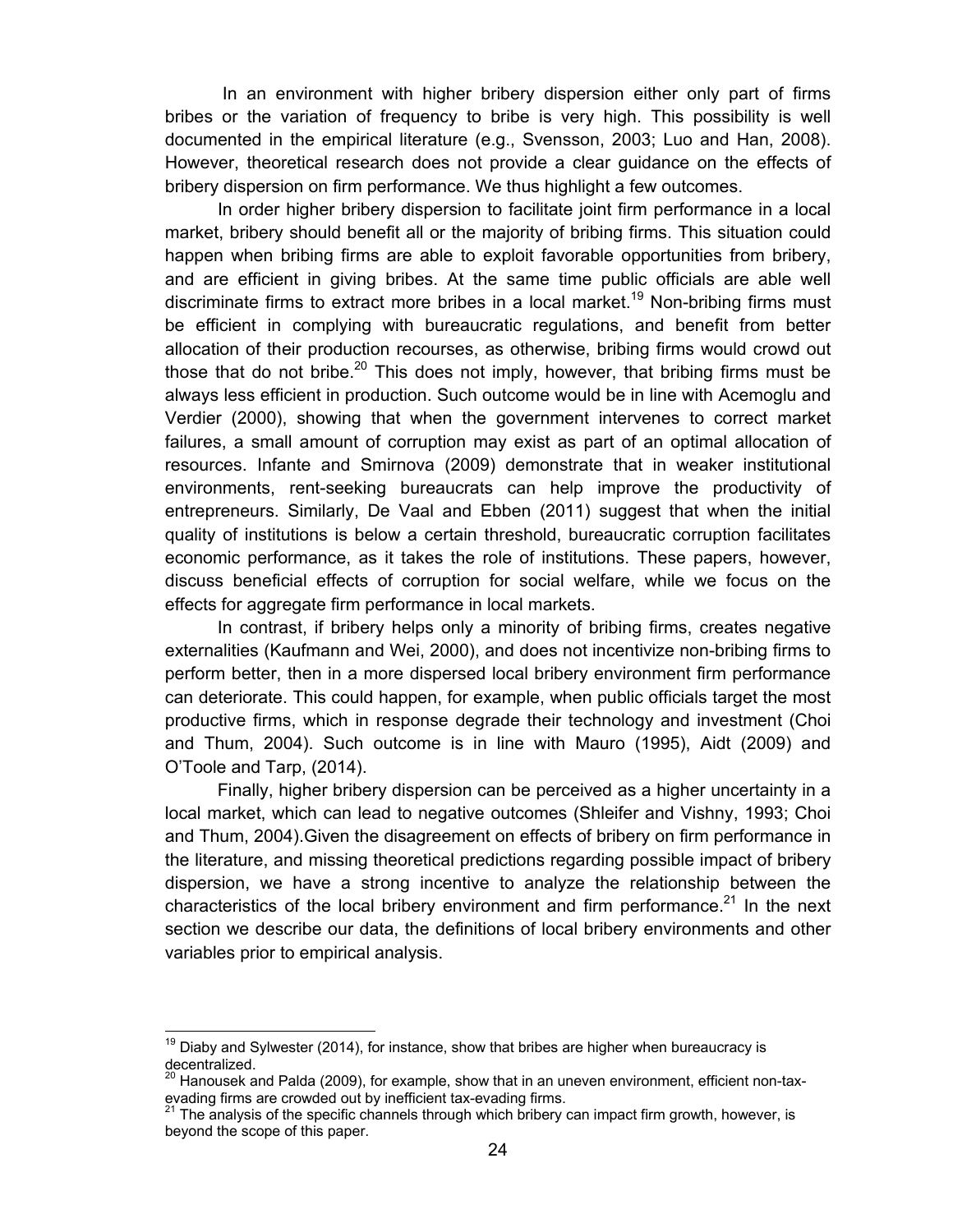## **4.2 Data**

 $\overline{a}$ 

The bribery measure is taken from BEEPS, an anonymous survey of a stratified random sample of firms from CEE and former Soviet Union countries.<sup>22</sup> It consists of a rich set of questions about firms' activity, market orientation, financial performance, and employment as well as infrastructural, criminal, corruption, and legal environments. A disadvantage of BEEPS is missing data for questions related to accounting information (40–50% missing data on sales, assets, costs, etc.), which can imply a biased inference from the data analysis. For instance, the worstperforming firms may not report their accounting information and complain more about corruption (Jensen et al., 2010). Each wave of BEEPS covers the three preceding years; we use the three waves completed in 2002, 2005, and 2008.

The financial data comes from the Amadeus database. It contains detailed balance sheet and income statement data, industry codes as well as the exact identification of European firms. $^{23}$  Because non-active (unresponsive or exiting from the market) firms are excluded from the database after a certain period, we have merged several editions of Amadeus (2003, 2007, and 2010).

For the analysis we chose 14 CEE countries that are well covered in both Amadeus and BEEPS: Bulgaria, Croatia, the Czech Republic, Estonia, Hungary, Latvia, Lithuania, Poland, Romania, Russia, Serbia, Slovakia, Slovenia, and Ukraine. These countries are similar in that they started the transition to a market economy at approximately the same time. They are, however, quite different in overall corruption levels, as Figure 1 in Appendix A shows for the Control of Corruption indicator from the Worldwide Governance Indicators (WGI) database compiled by the World Bank.

Both the BEEPS and Amadeus databases tend to understate very small firms, and Amadeus tends to overstate large firms (Klapper et al., 2006). In addition during data cleaning of Amadeus we removed firms with less than two employees that potentially could have been created for purposes of tax evasion (Klapper et al., 2006).<sup>24</sup> Due to these facts, we conduct analysis for different subsamples of firms, in particular, for firms of different sizes and industrial sectors.

## *Combining Information from the BEEPS and Amadeus Databases*

The joint use of the BEEPS and Amadeus databases provides a good opportunity to study the effects of local bribery environments on firm performance. To combine bribery practices with firm financial information we define clusters that represent local markets, using the following criteria: i. country; ii. time period (1999–2001, 2002– 2004, and 2005–2007, corresponding to the waves of BEEPS); iii. industry (two-digit ISIC rev 3.1 industry code), 4) firm size (micro firms with 2–10 employees, small firms with 11–49 employees, and medium and large firms with more than 50 employees); and iv. location size (capital, city with population above 1 million, and city with

 $^{22}$  BEEPS is collected jointly by the World Bank and the European Bank for Reconstruction and Development. The data are available online at https://www.enterprisesurveys.org and at http://ebrdbeeps.com/data/. Data for this paper was downloaded from the first source.<br><sup>23</sup> Details about the Amadeus database can be found at http://www.bvdep.com.<br><sup>24</sup> The data cleaning procedure as well as a detailed comparison of

Amadeus with the whole population of firms retrieved from OECD.STAN for eight OECD countries is available in the Online Appendix.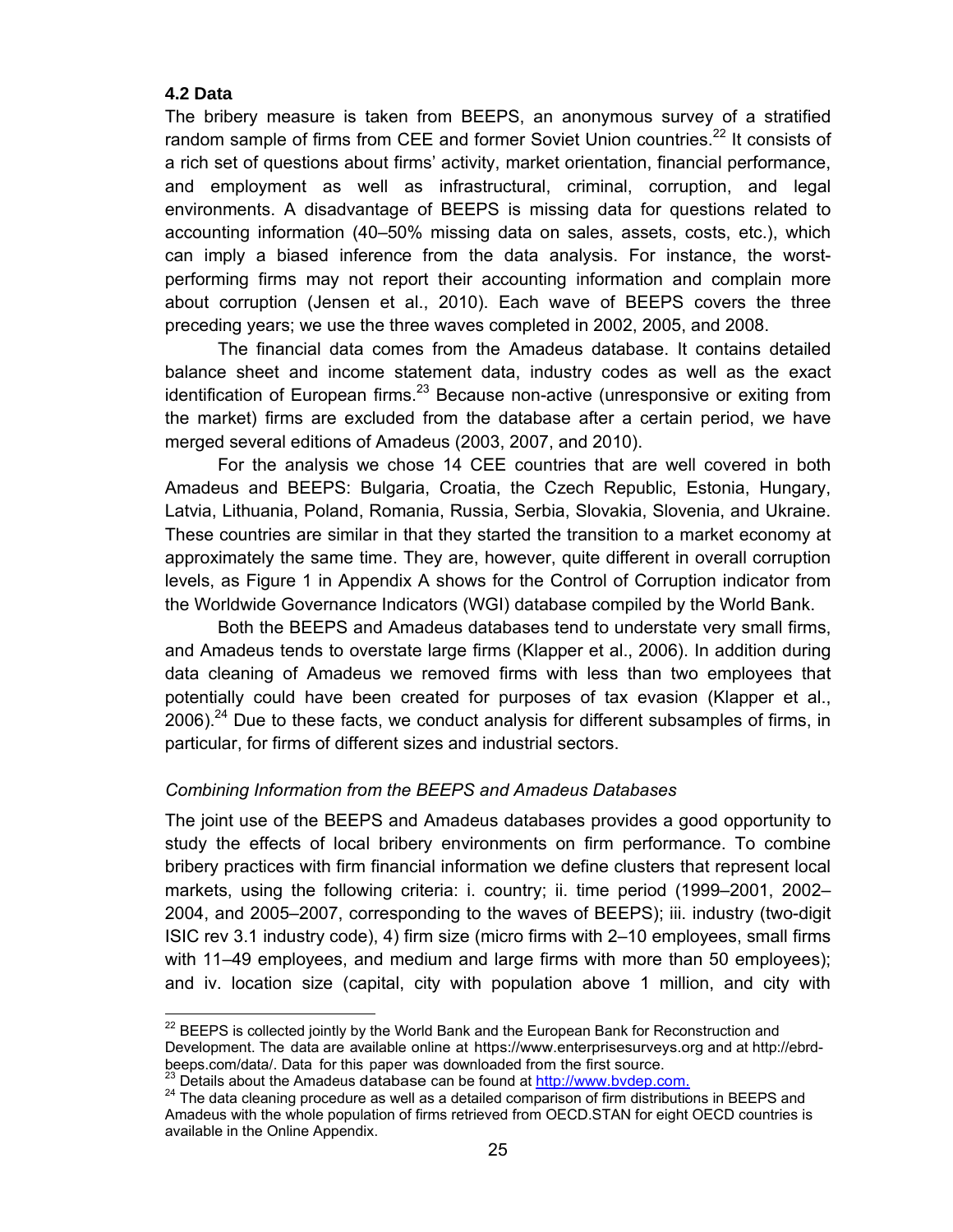population below 1 million). A resulting cluster combines all criteria: country, time, industry, firm size and location size. $25$ 

It is straightforward to identify clusters in both databases. In BEEPS and Amadeus firms report industry and employment data. In BEEPS firms record the size of location. In Amadeus firms report the address of registration, which we use to identify capitals and cities with population above 1 million (these are only in Russia and Ukraine) to construct a location size variable.

The criteria defining clusters explain 40% of the total variation of the bribery measure in BEEPS.<sup>26</sup> We require each cluster to have at least 4 firms, which reduces sample size to 10,097 firms (67% of the original sample) available for use in BEEPS, and we obtain 1,137 clusters in total. The average number of firms in a cluster is 8.87 and the median is 6. For each cluster we compute the mean and standard deviation of individual firm bribes and assign them to every firm in the Amadeus database operating in the same cluster.

The initial sample size available for use in Amadeus is around 1,450,000. When combining two datasets, only two clusters computed using BEEPS have no counterparts in Amadeus. About 48% of observations from Amadeus got assigned characteristics of the local bribery environments, $^{27}$  which yields around 700,000 firmyear observations useful for analysis. Given the structure of the data, the mean and standard deviation of the bribery measure are a good way to describe bureaucratic corruption environment in the local market. They represent an equilibrium bribery level and the dispersion of individual firm bribes.<sup>28</sup>

 $25$  We cannot utilize 'regions' in the criteria defining local markets, as would be in accordance with Svensson (2003) and Fisman and Svensson (2007), since regions are not consistently defined in BEEPS. In the robustness check, therefore, we show that the results of this study remain the same for the subsample of firms located in the capital cities only and for the case when size of location is omitted from the criteria defining clusters.

<sup>&</sup>lt;sup>26</sup> This result is R<sup>2</sup> obtained from the analysis-of-variance (ANOVA) with the bribery measure as a dependent variable and all interactions between country, year, industry, firm size, and location size as independent variables.<br><sup>27</sup> 48% of observations from Amadeus merged with BEEPS is a large number, since a complete

number of clusters in the roster would be 8100=14(country)\*3(wave)\*2(3 for Russia and Ukraine, location size)\*3(firm size)\*30(industry). But because BEEPS does not cover all firms, industries, etc. combinations, and we disregard clusters with less than 4 firms, we have only 1,137 clusters (14%). Additional summary statistics are available in the Online Appendix. For example, after merging around half of the sample belongs to Russia and Ukraine, while in BEEPS these countries represent only 30%. This redistribution across countries, however, does not affect our results, as we show in the robustness check.

 $^{28}$  Anos-Casero and Udomsaph (2009) and Commander and Svejnar (2011) also attempt to combine two datasets using the 2002 and 2005 waves of BEEPS for 7 – 8 CEE countries. Our main departure from these papers is that we separate micro firms with fewer than 10 employees from small firms with 11-49 employees. This is motivated by the fact that originally nearly 45% of firms in BEEPS and 40% of firms in Amadeus are micro firms. Clearly, micro firms might be exempted from some bureaucratic regulations and taxes (WB, 2004; EC, 2011), and consequently they may encounter demands from public officials less often. Anos-Casero and Udomsaph (2009) and Commander and Svejnar (2011) study how business constrains impact TFP and efficiency to generate revenue. A recent paper by Fungacova et al. (2015) uses exactly the same criteria defining clusters as we do. It studies whether bribery affects firm-level bank debt. None of these papers, however, examine the dispersion of individual firm bribes or business constraints within clusters.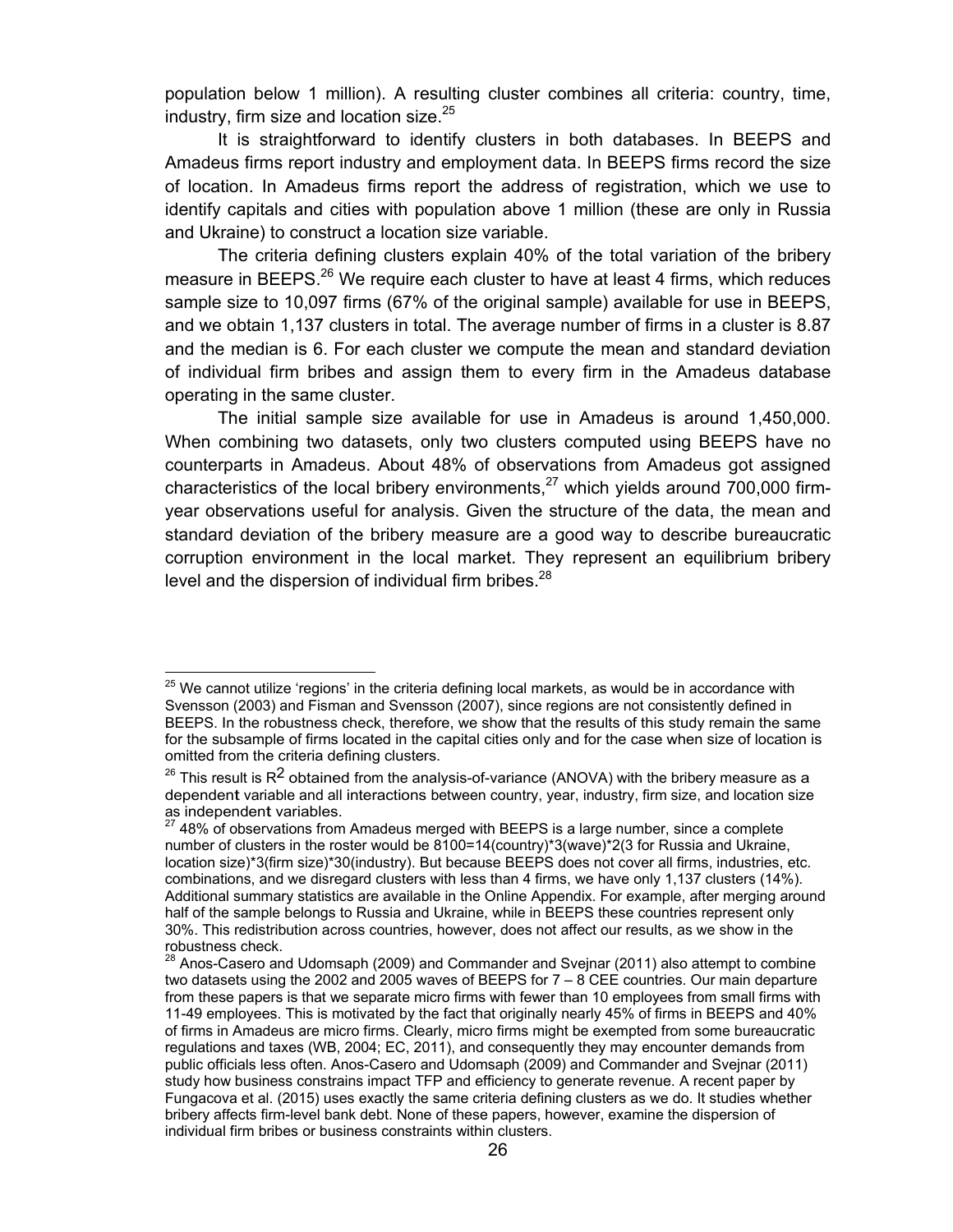### *Definitions of Variables*

 $\overline{a}$ 

The bribery measure is obtained from answers to the following BEEPS question: *Thinking about officials, would you say the following statement is always, usually, frequently, sometimes, seldom, or never true: "It is common for firms in my line of business to have to pay some irregular "additional payments/gifts" to get things done with regard to customs, taxes, licenses, regulations, services, etc.?29*

Amongst the questions about corruption, this one is the most neutral, and virtually the only one that occurs consistently across all three waves. The variable is categorical and takes values from 1 to 6. Higher values stand for higher frequency to bribe. For convenience we rescale it to a variable that varies from 0 to 1 by subtracting 1 from the original value and dividing the result by 5.

The dependent and control firm-level variables come from the Amadeus dataset. For performance variables we consider real sales growth and real labor productivity growth as used in previous studies (Gaviria, 2002; Beck et al., 2005; Fisman and Svensson, 2007; Vial and Hanoteau, 2010).<sup>30</sup> Real sales are approximated by the firm operational revenue in 2000 prices, and labor productivity is real sales per employee. We take first differences of the logarithms of these measures to derive yearly growth rates. Further, we average these growth rates over three-year periods in order to match the variation of bribery mean and dispersion. Essentially, we moved from the nine-year time span to the three-period time span for the regression analysis.

We expect that a local bribery environment may have somewhat different effects on these performance measures. We opt for the analysis of sales, as company turnover is not directly affected by corporate income taxes and transfers. On the other hand, labor productivity should reflect changes in employment structure and therefore reveal firm performance potential in a longer horizon. The dynamics of these firm characteristics are important for development as they enhance economic welfare and employment creation.

For controls we employ the usual set of variables used in the firm-level financial studies. To proxy firm size we use the logarithms of total assets and number of employees, as well as their squares to control for possible non-linearity. Market share is the ratio of sales of a firm to total sales in an industry defined at the four-digit level. Firm profitability is defined as EBIT (earnings before interest and taxes) over total assets. Leverage equates to book leverage ratio – total debt over total assets, and cash flow is the reported cash flow scaled by total assets. All control variables are from 1999, 2002, and 2005 to control for initial conditions, as we move to the three-period panel data.

Our control variables can correlate with bribery measures and reduce the omitted-variable bias. Firms with lower market shares, for instance, can be more

<sup>&</sup>lt;sup>29</sup> The framing 'in my line of business' or 'typical firm like yours' is a common approach to provide more confidence to respondents and at the same time to elicit their own experience.

 $30$  We do not measure productivity as TFP (total factor productivity) or value-added per employee, because Amadeus has many missing values in the intermediate material and staff cost variables for CEE countries; Russia, Latvia, and Lithuania do not report them at all. We use a simplified version of productivity that allows firms' capital and intermediate costs to be flexible.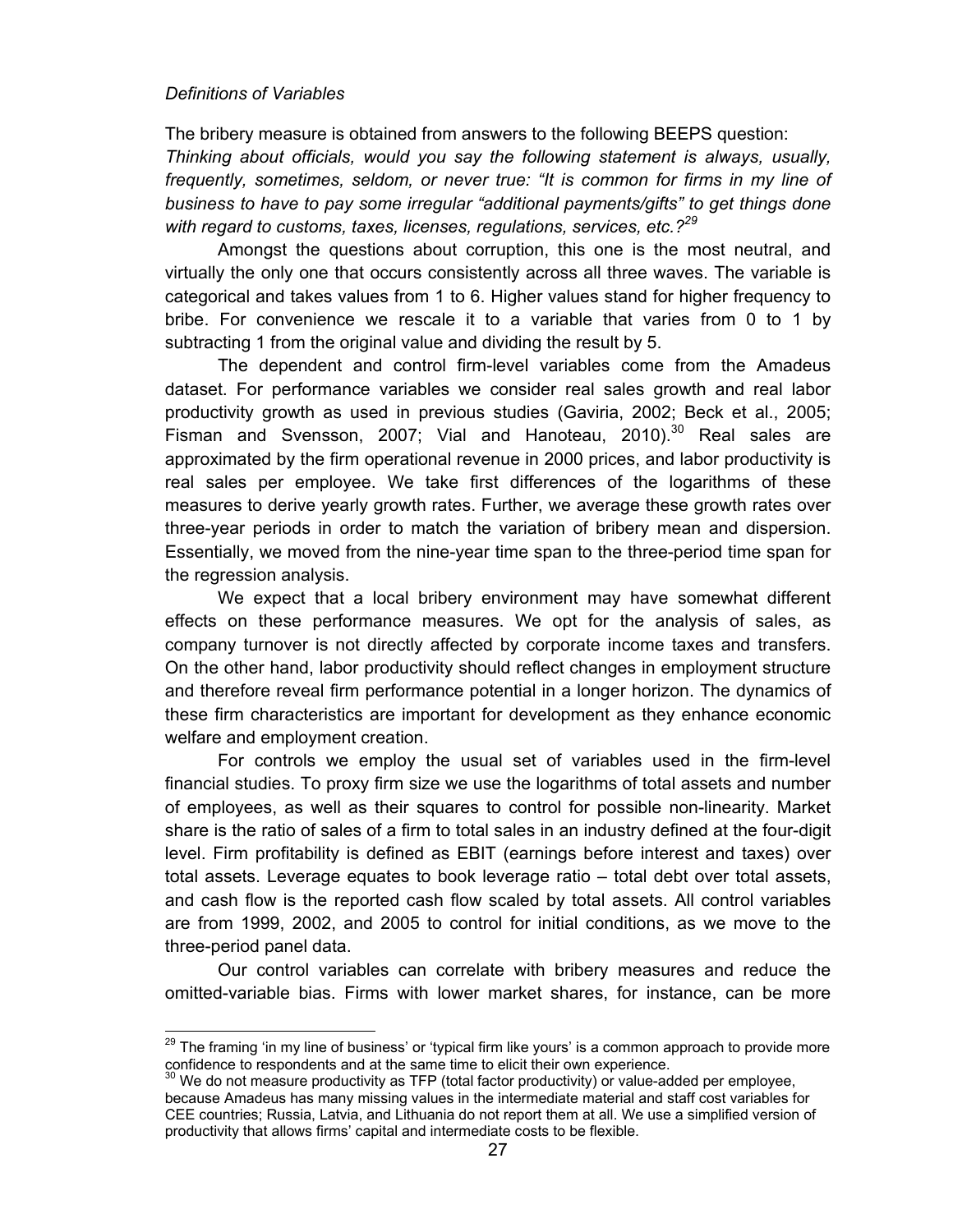engaged in bribery in order to survive on the market. Luo and Han (2008) report such a correlation in a study of the determinants of bribery and graft using WBES for several developing countries. More profitable firms may have a higher willingness to pay and can pay larger bribes and/or more frequently (Bliss and Tella, 1997; Svensson, 2003). Firm leverage can also correlate with bribery if unofficial payments are needed to obtain external financing (Beck et al., 2005; Fungacova et al., 2015). The availability of cash can also open greater opportunities for bribe payments. In addition, the control variables restrict the sample to those firms that report all essential financial information, making it more homogeneous across countries.

Finally, to proxy for the strength of country-level institutions, we use the Rule of Law indicator. We obtain it from the Worldwide Governance Indicators (WGI) database compiled by the World Bank. Appendix B details definitions of all employed variables. Summary statistics of all employed variables and their pairwise correlations are in Tables 1 and 2.

## **4.3 Empirical Methodology**

 $\overline{a}$ 

The identification of the relation between bribery and firm performance is not straightforward due to possible endogeneity. Bribery may influence firm performance by increasing or reducing constraints on operation and growth, while better performing firms may have a greater willingness and ability to pay bribes. This reverse causality can be further induced by unobservable factors that correlate with both firm performance and bribery practices, such as managerial talent and firm culture.

In the context of this study, the endogeneity problem is largely reduced due to several facts. First of all, we control for firm fixed effects that remove time-invariant unobservable factors that could potentially cause both firm performance and bribing behavior. The identification in our regression analysis thus comes from within firm variation over time, and we assume bribery measures to be exogenous. Second, instead of bribing behavior of individual firms, we employ more aggregated measures – bribery mean and dispersion in a local market defined by industry, firm-size, and location-size characteristics. Arguably, an individual firm has a negligible influence on these aggregate measures. $31$  This influence is further decreased when firm performance and bribery measures come from different independent data sources (Anos-Casero and Udomsaph, 2009).

Nevertheless, in the next section we first compare the estimates identified from within-firm variation with the estimates identified from within-cluster variation to demonstrate the reduction of the endogeneity bias. This occurs because average firm performance within a cluster more likely affects mean bribery, inducing a bias of the estimates (upward bias if better performing firms are ready to bribe more frequently). Admittedly, firm fixed effects do not account for temporal endogeneity. The bias due

 $31$  In view of the difficulty to find appropriate instruments for bribery measures, the use of industrylocation or industry-location-firm size average measures of bribery or obstacles to firm growth and operation instead of firm-specific measures is a handy approach to reduce the endogeneity problem in existing research, which employs cross-sectional data from BEEPS, WBES, or IC (Investment Climate). See, for example, Dollar et al. (2005), Aterido et al. (2011), and Commander and Svejnar (2011).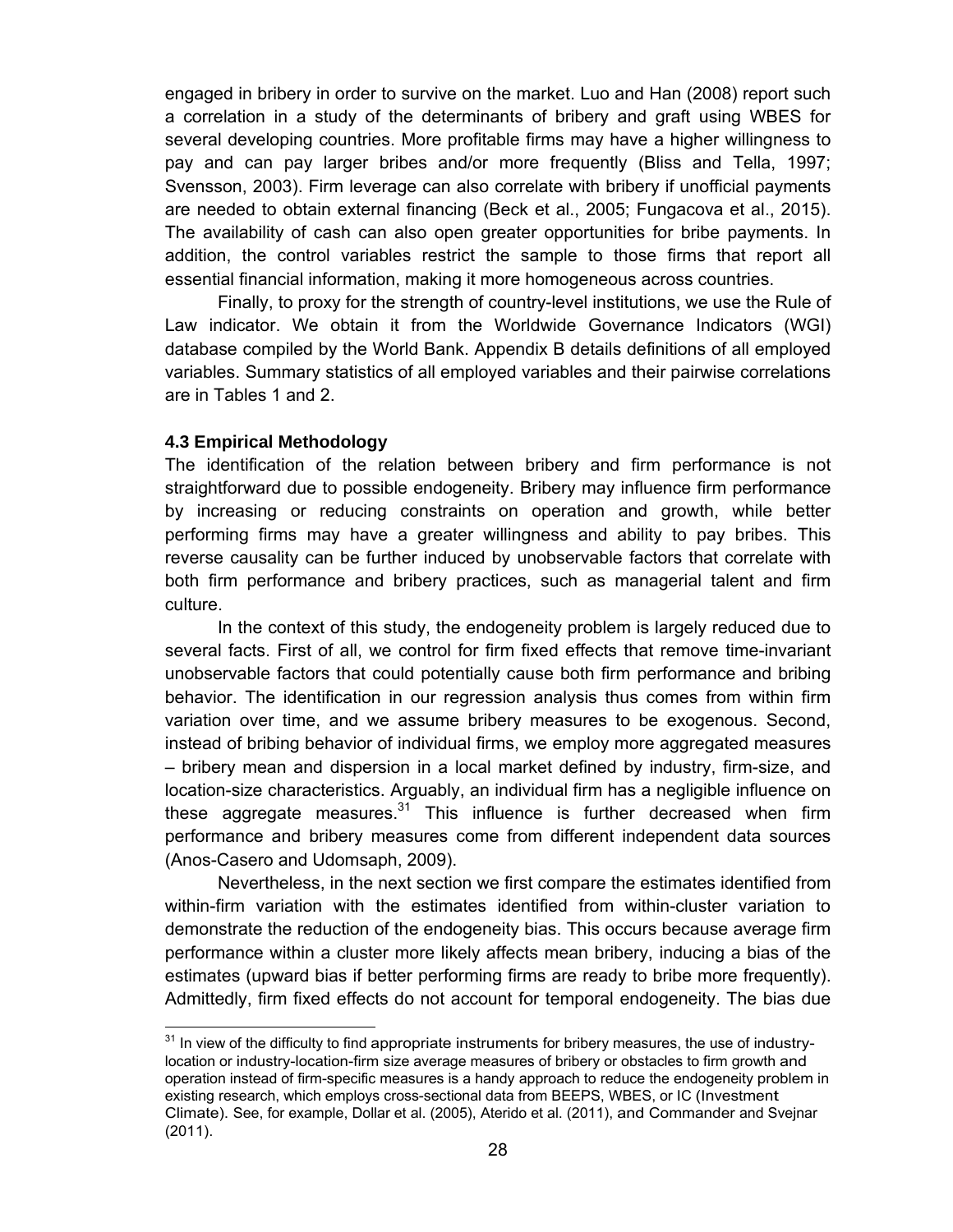to temporal endogeneity, however, has likely the same direction as the bias due to permanent endogeneity. Our estimates, therefore, are at the lower bound.

Our empirical specification is a typical growth equation, originally proposed by Evans (1987), where the dependent variable is the growth rate and the independent variables are lagged to control for initial conditions.<sup>32</sup>

### *yit = β0 + β1Bribery Meanct + β2Bribery Dispersionct +*

 $+ \gamma X_{it-1} + U_i + V_t + \zeta_s + \varepsilon_{it}$  (6) where  $y_{it}$  is the performance measure of firm *i* at time period *t*; it is either real sales or labor productivity growth rates, averaged over three-year periods (1999-2001, 2003- 2004, 2005-2007). *Bribery Mean<sub>ct</sub>* and *Bribery Dispersion<sub>ct</sub>* are the mean and standard deviation of the frequency to pay bribes in cluster *c*. The coefficients of interest are  $β_1$  and  $β_2$ . Their positive signs would favor the 'grease the wheels' hypothesis of corruption.

The vector *X<sub>it−1</sub>* stands for the vector of firm-level control variables. They are measured at the beginning of each time period (i.e. at 1999, 2002, and 2005) to control for the initial conditions, and to reduce possible endogeneity between them and firm performance measures. The full set of control variables is described in Section 3. The term *υi* removes unobserved firm fixed effects that can create acrosstime correlation of the residuals of a given firm (e.g. managerial skill). The term *ν<sup>t</sup>* removes unobserved time fixed effects that can be responsible for the correlation of the residuals across different firms in a given year (e.g. aggregate shocks or business cycles). The term  $\varsigma_{s}$  captures unobserved firm-size fixed effects (micro, small, and medium-large firms) that can lead to the correlation of the residuals across firms of a given size class due to, e.g., specific regulations attached to firms of a particular size;<sup>33</sup> and  $\varepsilon$ <sub>*it*</sub> is the *i.i.d*. random component. We estimate specification (1) using standard errors robust to heteroskedasticity and clustered at the firm level. In addition, we account for influential observations using Cook's distance as the data for CEE countries are highly volatile. $34$ 

Finally, we are concerned about measurement error in the bribery variables. Under the assumption of the classical measurement error – it does not correlate with the error from the regression – the coefficients of interest would be biased towards zero. This assumption seems plausible as we use combined two independent datasets. In addition, we believe that the possible measurement error is averaged out in our bribery mean measure; this, however, may not be a case for bribery dispersion.

 $32$  Similar specifications are also widely used in the literature that studies the effects of privatization, political connections, and other events on firm performance, see, for example, Hanousek et al. (2007) and Boubakri et al. (2008).

 $33$  We control for firm-size fixed effects, because firm size is included in the criteria defining clusters, and some firms move from one size category to another over time. The country, location and industry factors from the criteria are removed when firm fixed effects are taken into account. The exclusion of firm-size fixed effects, however, does not affect the results.

 $34$  Cook's distance is a measure based on the difference between the regression parameter estimates  $\hat{\beta}_i$  and what they become if the *i*<sup>th</sup> data point is deleted  $\hat{\beta}_{-i}$ . Observations, for which this distance exceeds 4/N are removed as outliers, where N is the number of observations used in the regression (Cook, 1977).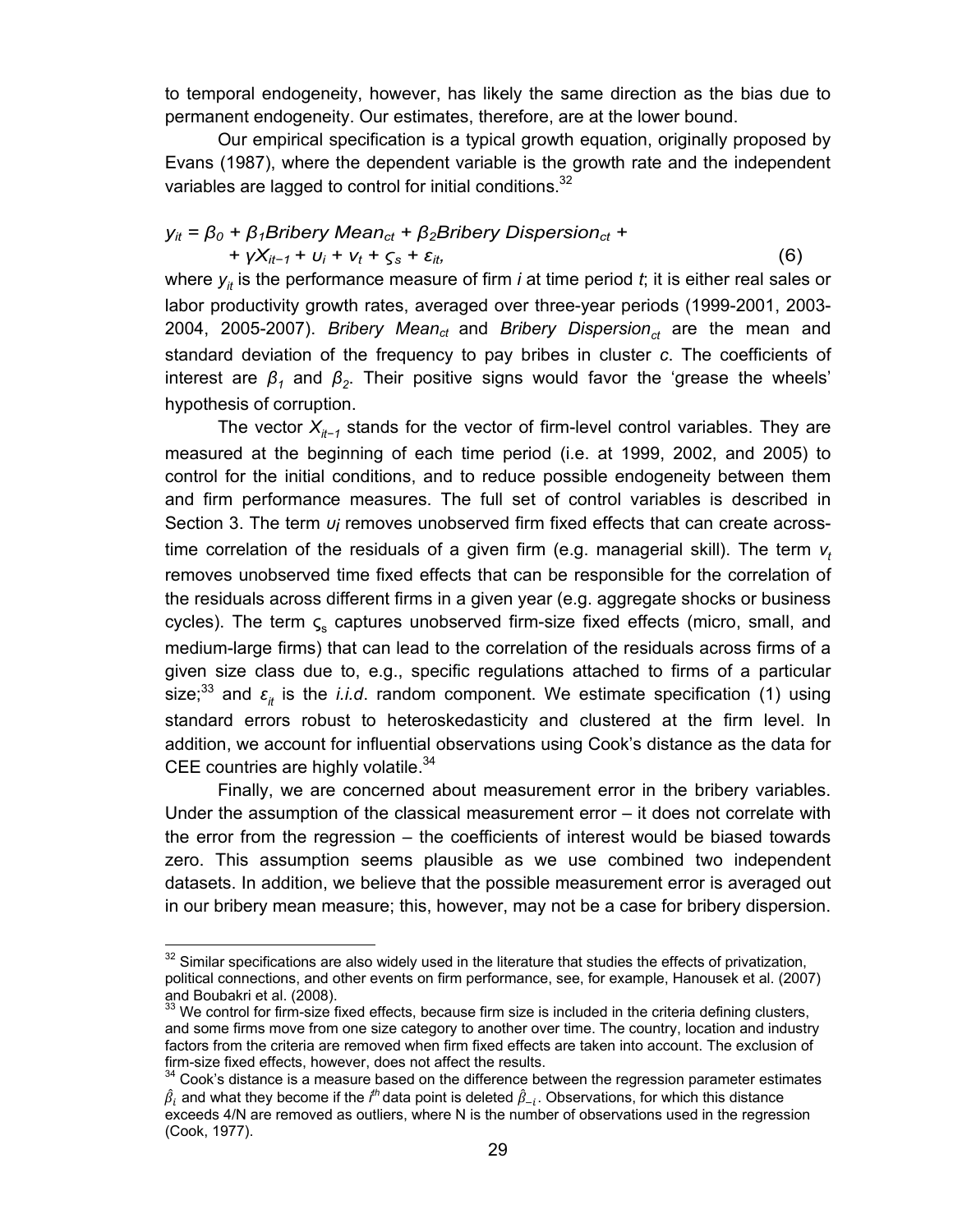The retained measurement error, therefore, could be a second source of an attenuation of the estimates.

Results of Hanousek and Kochanova (2016) suggest that while higher level of bribery impairs sales and labor productivity growth, firms grow faster in local environments with higher dispersion of individual firm bribes. Hence bribery 'greases the wheels' of doing business for individual firms, but harms firms' collective economic performance. In more dispersed environments, firms that are more efficient in bribery (but not necessarily inefficient in production) – those that have more information about 'greasing the wheels', are discriminated by the public officials in a mutually beneficial way, with lower costs or higher willingness to bribe – apparently bribe more frequently. Owing to bribes, they most likely generate higher growth rates than if they were not to bribe. Their non-bribing (or less frequently bribing) counterparts must be efficient in production and growth to compete with bribing firms. In this case, both types of firms are able to generate increasing sales and labor productivity growth rates in a local market.

In less dispersed local bribery environments, if the number of bribing firms prevails, negative externality from bribery (such as incentives to induce the bureaucratic burden by public officials) can slow down growth rates. If the number of non-bribing firms dominates, then there can be fewer incentives for firms to be efficient and compete aggressively with occasionally bribing firms.

### **4.4 Empirical extensions**

One can use stochastic frontier approach to assess how much firm (in)efficiency is driven by above discussed factors like firm size, competition, ownership and bribery environment. Hanousek, Kocenda and Shamshur (2015) show that (i) larger firms are less efficient than smaller firms, (ii) greater leverage contributes to corporate efficiency, (iii) a moderately competitive environment exhibits a more beneficial effect to efficiency than low competition, (iv) domestic majority owners improve firms' efficiency more than foreign owners, and (v) there is a positive disciplining effect on firm efficiency when a majority owner must account for the presence of minority shareholders. More interesting results are obtained when we consider the effect of corruption environment measured using stochastic frontier approach.

Following conventional wisdom and results of Hanousek,and Kochanova (2015, 2016), we find that firm efficiency is on average lower in environments characterized by a high level of corruption, as represented in Figure 1. A 1% increase in the average level of corruption leads to lower firm efficiencies. The effects are stronger for honest firms; foreign-controlled firms, especially if their headquarters are located in low-corruption countries, and firms who are led by female CEOs. These results are consistent with the idea that foreign firms' propensity to behave corruptly is affected by the cultural norms of the firm's home country, the legal restrictions they are subject to, and their relative lack of local market knowledge, and that women differ in their preferences for risk and propensity to abide by the law. (See Hanousek, Shamshur and Tresl, 2015)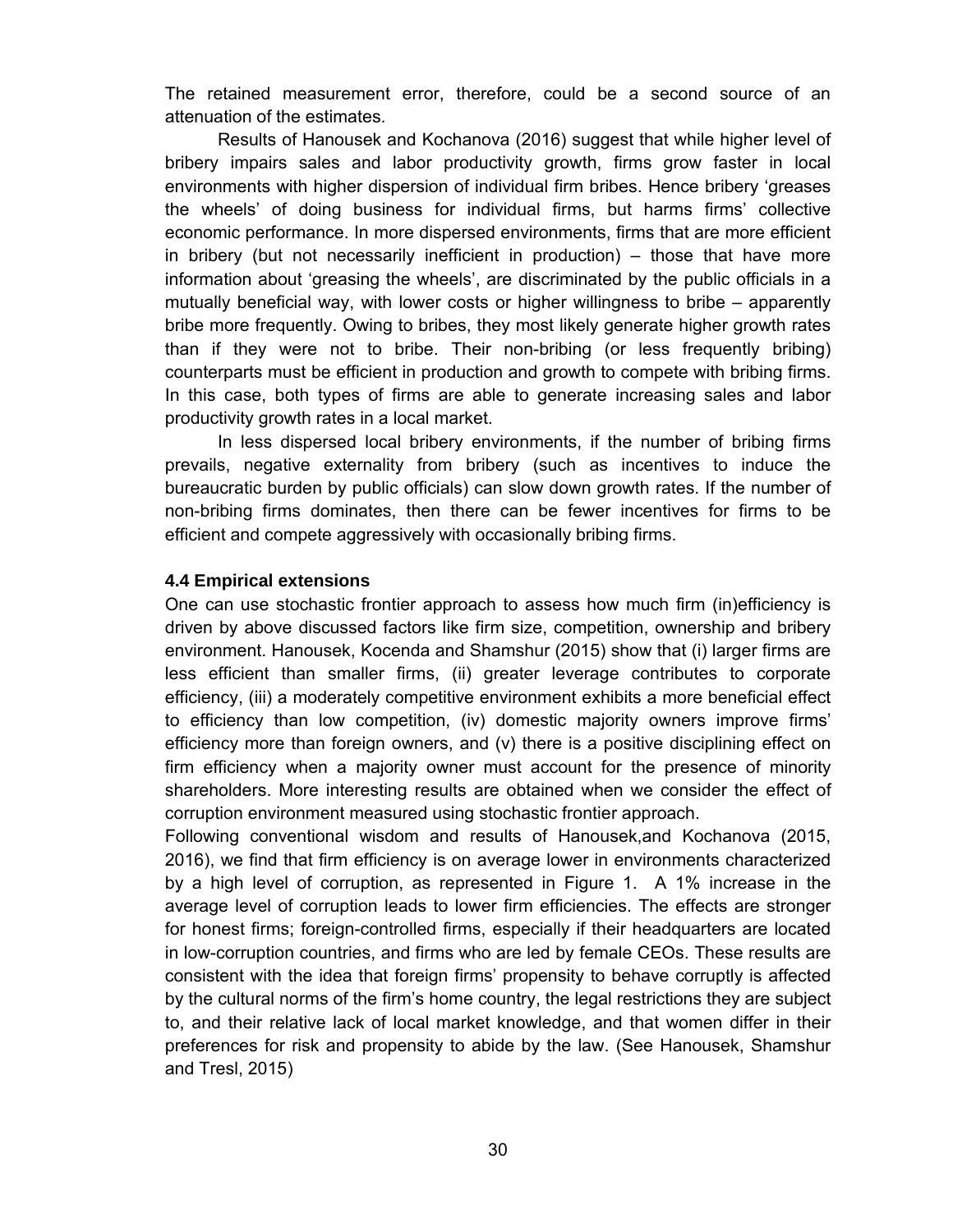

Figure 1: Corruption and Firm Efficiency

The negative average effect may however be offset because greater variance in corruption perceptions is associated with greater efficiency. Figure 2 displays the results. A 1% increase in corruption perception variation improves firm efficiency for the average and especially for the honest firms. This suggests that firms follow different strategies. Some firms attempt to gain unfair advantage by corrupting officials, but others behave honestly. To the extent that the latter are forced to improve their efficiency to compete and survive, the heterogeneity in how firms react to a bribery environment may be conducive to superior operational performance. Unfortunately, we do not find an offsetting effect for firms with female CEO leadership.



Figure 2: Corruption Perception Variation and Firm Efficiency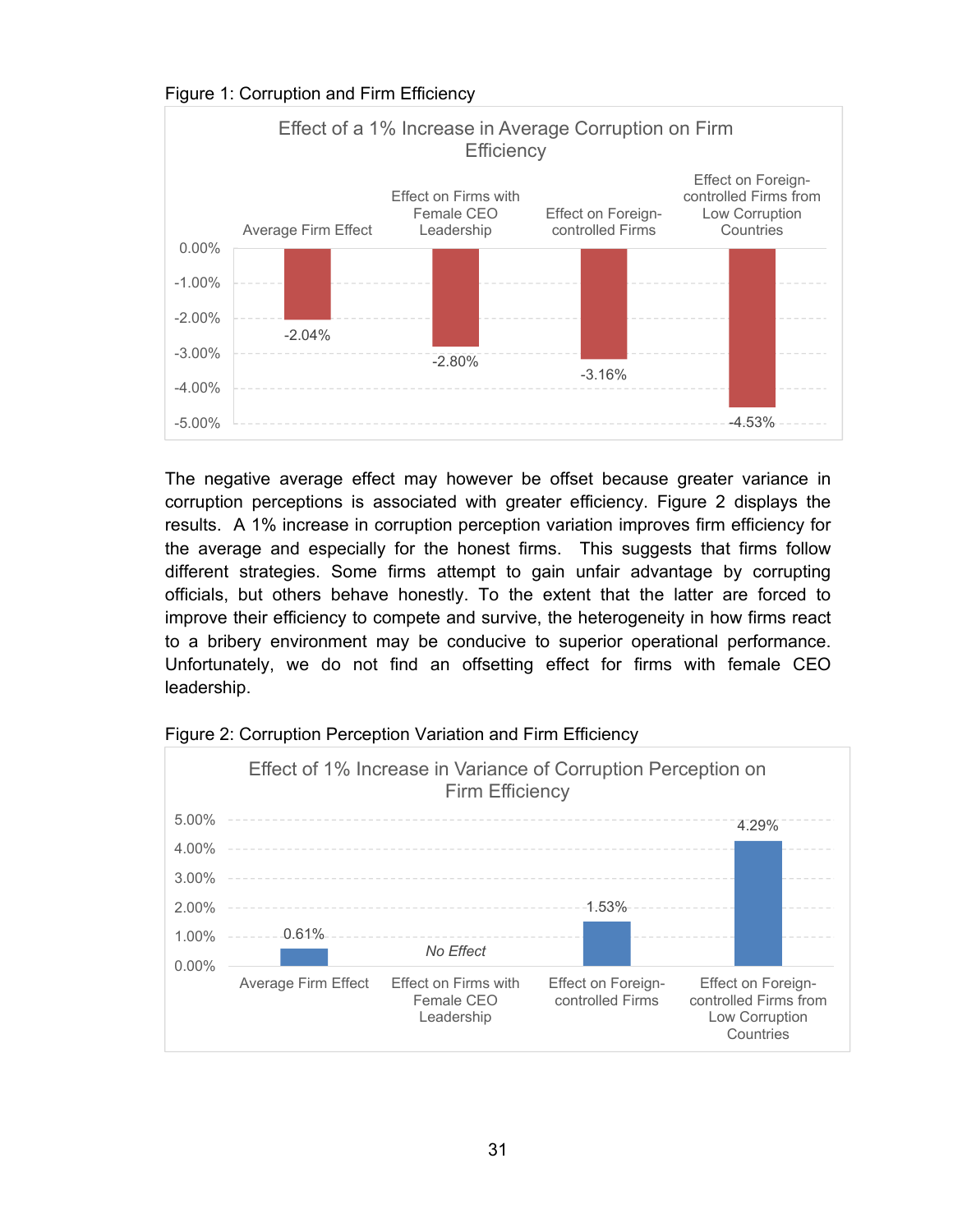### **4.5 Empirical contribution**

Our analysis contributes to a better understanding of how operating in a corrupt environment affects firm behavior. It indicates that just looking at measures such as average level of corruption in an environment, without considering dispersion across sectors or regions, may be misleading. We also find that the effect of perceived corruption on efficiency is conditional on firm characteristics. Our results suggest that firm attributes usually associated with "honesty" (foreign-controlled, from a lowcorruption country, managed by a female CEO), are less likely to be beneficial in environments characterized by high corruption, especially when there are no niches relatively free from corruption where honest firms can operate. Studying interactions between firm-level characteristics and environmental factors is a promising direction for future work on corruption. Lastly, the results of this paper also provide some basic direction for policy makers. Countries that experience concentrated corruption in certain sub-environments may enact trade policies to provide incentives for foreign companies, especially those from low-corruption countries, to enter the selected market. The incentives, however, have to be strong enough to offset the unfavorable business environment.

#### **REFERENCES**

- Acemoglu, D. (2003). Root causes: A historical approach to assessing the role of institutions in economic development, Finance and Development 40, 27–30.
- Acemoglu, D. and Verdier, T. (2000). The choice between market failure and corruption, The American Economic Review 90(1), 194–211.
- Aghion, P., Dewatripont, M. and Rey, P. (1999), Competition, Financial Discipline and Growth. The Review of Economic Studies 66(4): 825-852.
- Aghion, Philippe, Howitt, Peter, and Mayer-Foulkes, David, 2005. The Effect of Financial Development on Convergence; Theory and Evidence. Quarterly Journal of Economics 120 (1); 173-222.
- Aidt, T. (2009). Corruption, institutions, and economic development, Oxford Review of Economic Policy, 25(2), 271-291.
- Anos-Casero, P. and Udomsaph, C. (2009). What drives firm productivity growth? The World Bank Policy Research Working Paper 4841.
- Arocena, P., and Oliveros, D., 2012. The efficiency of state-owned and privatized firms: Does ownership make a difference? International Journal of Production Economics, 140(1), 457-465.
- Aterido, R., Hallward-Driemeier, M. and Pages, C. (2011). Big constraints to small firms' growth? Business environment and employment growth across firms, Economic Development and Cultural Change 59(3), 609 – 647.
- Atkinson, Anthony B. and Brandolini, Andrea, 2001. Promise and Pitfalls in the Use of "Secondary" Data-Sets: Income Inequality in OECD Countries As a Case Study. Journal of Economic Literature 39 (3); 771-799.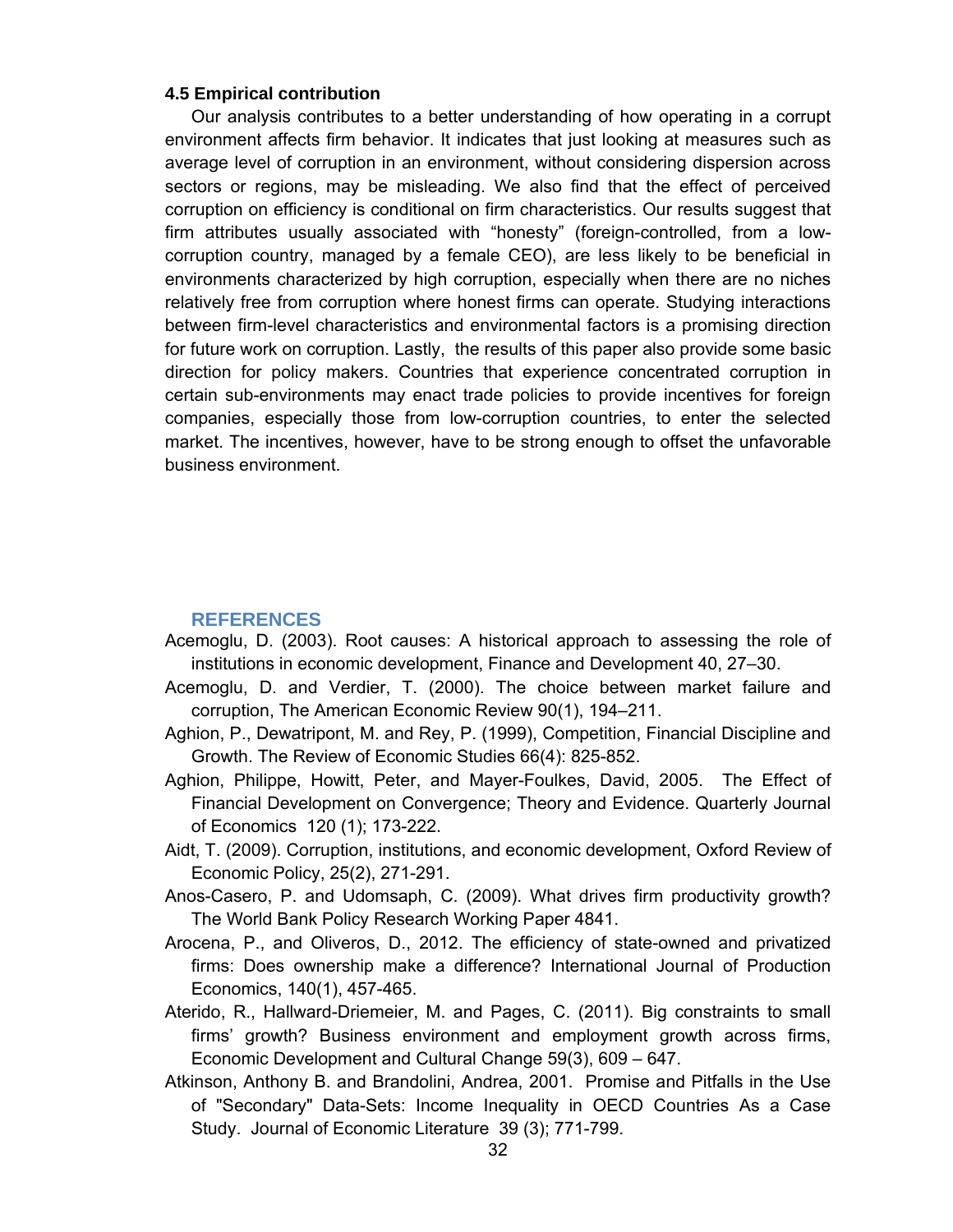- Barro, Robert J., 1991. Economic Growth in a Cross Section of Countries. Quarterly Journal of Economics 106 (2); 407-444.
- Barth, E., Gulbrandsen, T. and Schønea, P. (2005). Family ownership and productivity: the role of owner-management, Journal of Corporate Finance, 11(1– 2): 107-127.
- Beck, T., Demirguc-Kunt, A. and Maksimovic, V. (2005). Financial and legal constraints to growth: Does firm size matter? The Journal of Finance 60(1), 137– 177.
- Bena, J., Hanousek, J., 2008. Rent extraction by large shareholders evidence using dividend policy in the Czech Republic? Finance Úver 58, 106–130.
- Bliss, T. and Tella, R. D. (1997). Does competition kill corruption? Economic Policy 105(5), 207–218.
- Blomström, M., Globerman, S., and A. Kokko (2001).The Determinants of Host Country Spillovers from Foreign Direct Investment. In N. Pain (ed.), Inward Investment, Technological Change and Growth. Basingstoke: Palgrave.
- Bloom, N. and J. van Reenen (2007), Measuring and explaining management practices across firms and countries. Quarterly Journal of Economics, 122(4): 1351-408.
- Bosworth, Barry P. and Collins, Susan M., 2003. The Empirics of Growth: An Update. Brookings Papers on Economic Activity 0 (2); 113-179.
- Boubakri, N., Cosset, J.-C. and Saffar, W. (2008). Political connections of newly privatized firms, Journal of Corporate Finance 14, 654–673.
- Brailsford, T., Oliver, B., and Pua, S., 2002. "On the relation between ownership structure and capital structure," Accounting and Finance 42: 1–26.
- Browning, Edgar K. (1976). The Marginal Cost of Public Funds. Journal of Political Economy, 84:2, 283-98.
- Butkiewicz, James L and Yanikkaya, Halit, 2005. The Impact of Sociopolitical Instability on Economic Growth: Analysis and Implications. Journal of Policy Modeling 27 (5); 629-645.
- Cabeza-García, L., Gómez-Ansón, S. 2011. Post-privatisation ownership concentration: Determinants and influence on firm efficiency. Journal of Comparative Economics, 39(3), 412-430.
- Commander, S. and Svejnar, J. (2011). Business environment, exports, ownership, and firm performance, The Review of Economics and Statistics 93(1), 309–337.
- Cook, R. D. (1977). Detection of influential observations in linear regression, Technometrics 19, 15–18.
- Cornelli, F., Portes, R., Schaffer, M., 1996. The capital structure of firms in Central and Eastern Europe. CEPR Discussion Paper 1392.
- Dal Bo, E. and Rossi, M. A. (2007). Corruption and inefficiency: Theory and evidence from electric utilities, Journal of Public Economics, 9, 939-962.
- De Jong, A., Van Dijk, R., 2007. Determinants of leverage and agency problems: a regression approach with survey data. Europ. J. Finance 13, 565-593.
- De Rosa, D., Gooroochurn, N. and Gorg, H. (2015). Corruption and productivity: Firm-level evidence, Journal of Economics and Statistics 235(2), 115-138.
- De Vaal, A. and Ebben, W. (2011). Institutions and the relation between corruption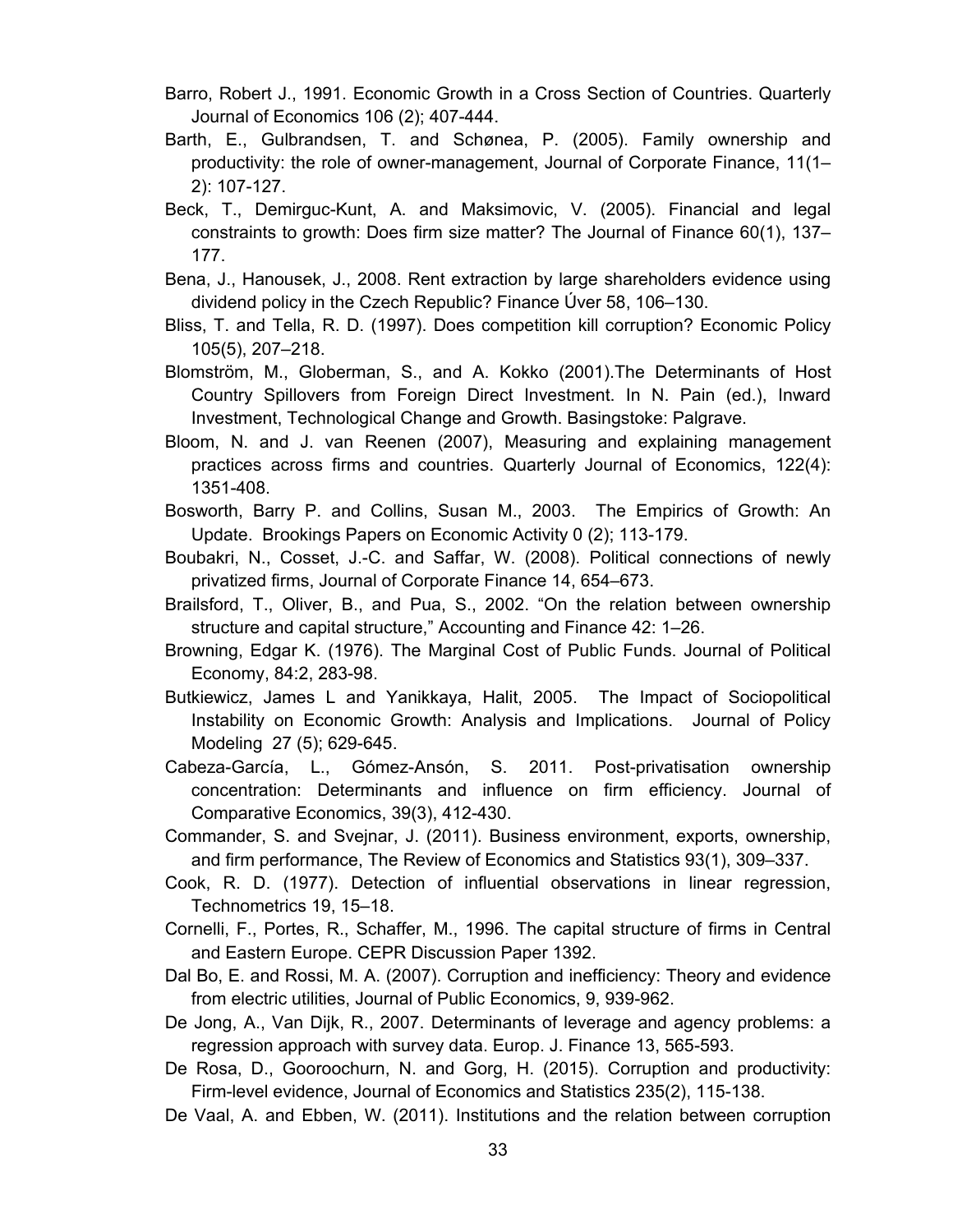and economic growth, Review of Development Economics 15(1), 108–123.

- Del Monte, A. and Papagni, E. (2007) The determinants of corruption in Italy: Regional panel data analysis, European Journal of Political Economy 23(2), 379- 396.
- Delcoure, N., 2007. The determinants of capital structure in transitional economies. Int. Rev. Econ. Finance 16, 400–415.
- Demsetz, H., 1983. The structure of ownership and the theory of the firm. J. Law Econ. 26, 375–390.
- Dhawan, R. (2001), Firm size and productivity differential: theory and evidence from a panel of US firms. Journal of Economic Behavior & Organization, 44(3): 269-293.
- Diaby, A. and Sylwester, K (2014) Bureaucratic competition and public corruption: Evidence from transition countries, European Journal of Political Economy 35, 75- 87.
- Dilling-Hansen, M., Madsen, E. and Smith, V. (2003). "Efficiency, R&D and ownership – some empirical evidence", International Journal of Production Economics 83(1): 85-94.
- Dollar, D., Hallward-Driemeier, M. and Mengistae, T. (2005). Investment climate and firm performance in developing economies, Economic Development and Cultural Change 54(1), 1–31.
- Dowrick, Steve and Akmal, Muhammad, 2005. Contradictory Trends in Global Income Inequality: A Tale of Two Biases. Review of Income and Wealth 51 (2); 201-229.
- EC (2011). Minimizing regulatory burden for SMEs: Adapting EU regulation to the needs of micro-enterprises. Report from the Commission to the Council and the European Parliament.
- Estrin, S., Hanousek, J., Kočenda, E., Svejnar, J., 2009. Effects of Privatization and Ownership in Transition Economies. Journal of Economic Literature, 47(3), 699- 728.
- Evans, D. S. (1987). Tests of alternative theories of firm growth, The Journal of Political Economy 95(4), 657–674.
- Faccio, M., Lang, L., Young, L. (2001). "Dividends and expropriation", American Economic Review 91: 54–78.
- Feld, Lars and Jean-Robert Tyran (2002). Taxation and Voting: An Experimental Analysis. Kyklos, 55:197-222.
- Fisman, R. and Svensson, J. (2007). Are corruption and taxation really harmful to growth? Firm level evidence, Journal of Development Economics 83(1), 63–75.
- Forbes, Kristin J., 2000. A Reassessment of the Relationship Between Inequality and Growth. American Economic Review 90 (4); 869-887.
- Frank, M. Z., and Goyal, V. K., 2009. Capital structure decisions: which factors are reliably important? Finan. Manage. 38, 1-37.
- Fungacova Z, Kochanova A. and L. Weill (2015). Does money buy credit? Firm-level evidence on bribery and bank debt, World Development 68, 308-322.
- Gauthier, B. and J. Goyette (2014). Taxation and corruption: Theory and firm-level evidence from Uganda, Applied Economics, 46(23), 2755-2765.
- Gaviria, A. (2002). Assessing the effects of corruption and crime on firm performance: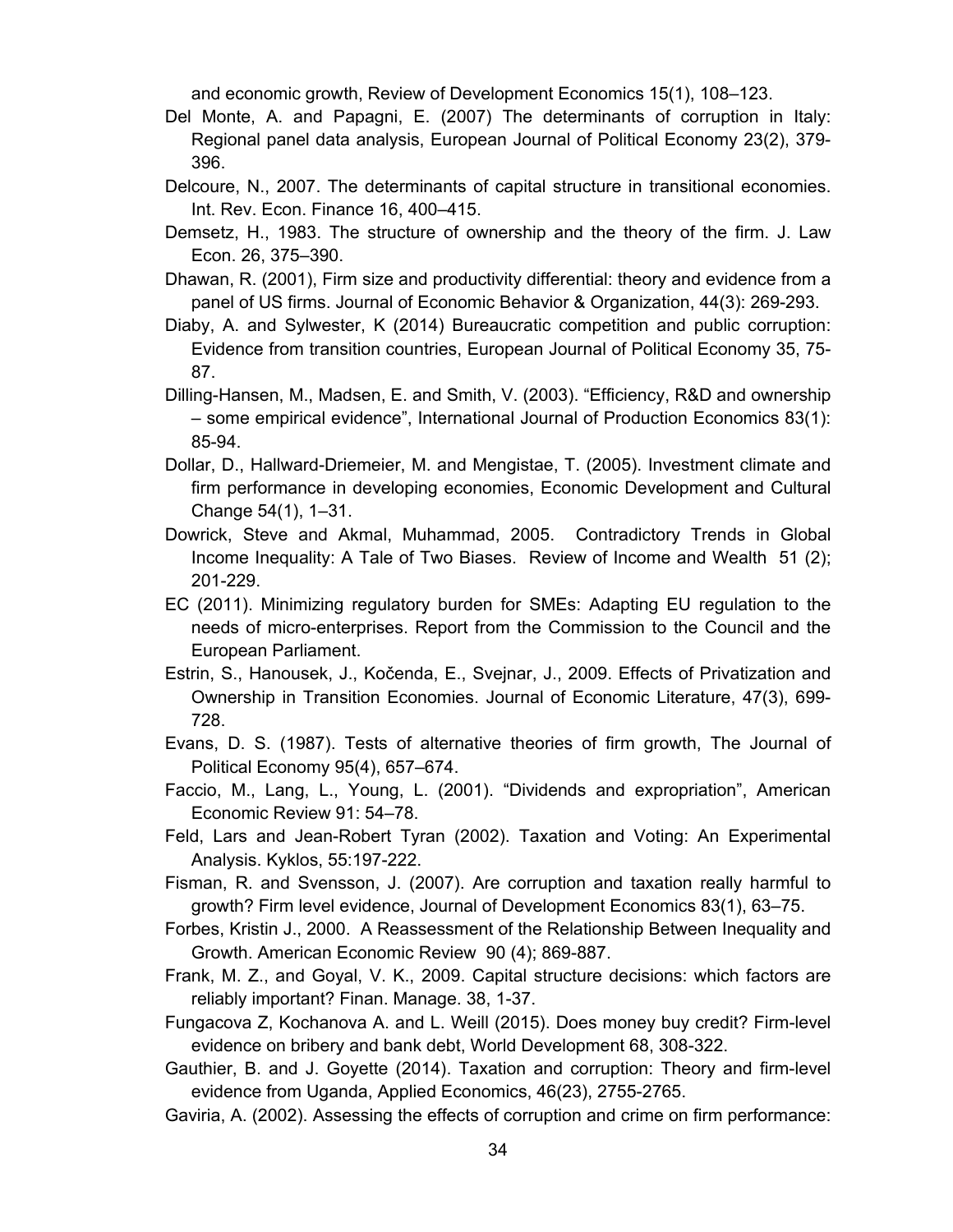Evidence from Latin America, Emerging Markets Review 3(3), 245–268.

- Gerring, John, Bond, Philip, Barndt, William T., and Moreno, Carola, 2005. Democracy and Economic Growth: A Historical Perspective. World Politics 57 (3); 323-364.
- Gerschenkron, Alexander, 1951. A Dollar Index of Soviet Machinery Output, 1927- 28 to 1937. Santa Monica, CA: Rand Corporation.
- Grosfeld, I., and Roland, G., 1997. Defensive and strategic restructuring in Central European enterprises. Journal of Transforming Economies and Societies 3, 21-46.
- Gugler, K. (Ed.), 2001. Corporate Governance and Economic Performance. Oxford University Press, Oxford.
- Gugler, K., 2003. Corporate Governance, Dividend Payout Policy, and the Interrelation between Dividends, R&D, and Capital Investment. Journal of Banking and Finance 27, 1297–1321.
- Gugler, K., Yurtoglu, B., 2003. Corporate governance and dividend pay-out policy in Germany. Europ. Econ. Rev. 47, 731–758.
- Haas, R., Peeters, M., 2006. The dynamic adjustment towards target capital structure of firms in transition economies. Econ. Transition 14, 133-169.
- Hanousek, J., Hajkova, D. and Filer, R. K., 2008. A Rise by Any Other Name? Sensitivity of Growth Regressions to Data Source. Journal of Macroeconomics, 30, 3: 1188-1206.
- Hanousek J. and Palda, F., 2004. Quality Of Government Services And The Civic Duty To Pay Taxes In The Czech And Slovak Republics and Other Transition Countries. Kyklos, 57(2) 2004, 237-252.
- Hanousek, J. and Palda, F. (2009). Is there a displacement deadweight loss from tax evasion? Estimates using firm surveys from the Czech Republic, Economic Change and Restructuring 42, 139–158.
- Hanousek, J., Kočenda, E., Svejnar, J., 2007. Origin and concentration: corporate ownership, control and performance in firms after privatization. Econ. Transition 15 (1), 1-31.
- Hanousek, J., Kočenda, E., Mašika, M., 2012. Firm Efficiency: Domestic Owners, Coalitions, and FDI. Economic Systems, 36(4), 471-486.
- Hanousek,J. Kočenda, E. and Shamshur, A., 2015. Corporate Efficiency in Europe. Journal of Corporate Finance, Elsevier, vol. 32(C), 24-40.
- Hanousek, J., Kochanova, A., 2016. Bribery environments and firm performance: Evidence from CEE countries, European Journal of Political Economy, (2016), doi: 10.1016/j.ejpoleco.2016.02.002
- Hanousek, J., Shamshur, A., 2011. A stubborn persistence: Is the stability of leverage ratios determined by the stability of the economy? Journal of Corporate Finance, 17, 5, 1360-1376.
- Hanousek, J., Shamshur, A, Tresl,J., 2015. Is Bread Gained by Deceit Sweet to a Man? Corruption and Firm Efficiency. Centre for Economic Policy Research, CEPR Discussion Papers 10951, C.E.P.R. Discussion Papers.
- Hanushek, Eric A. and Kimko, Dennis D., 2000. Schooling, Labor-Force Quality, and the Growth of Nations. American Economic Review 90 (5); 1184-1208.
- Heston, Alan and Summers, Robert, 1996. International Price and Quantity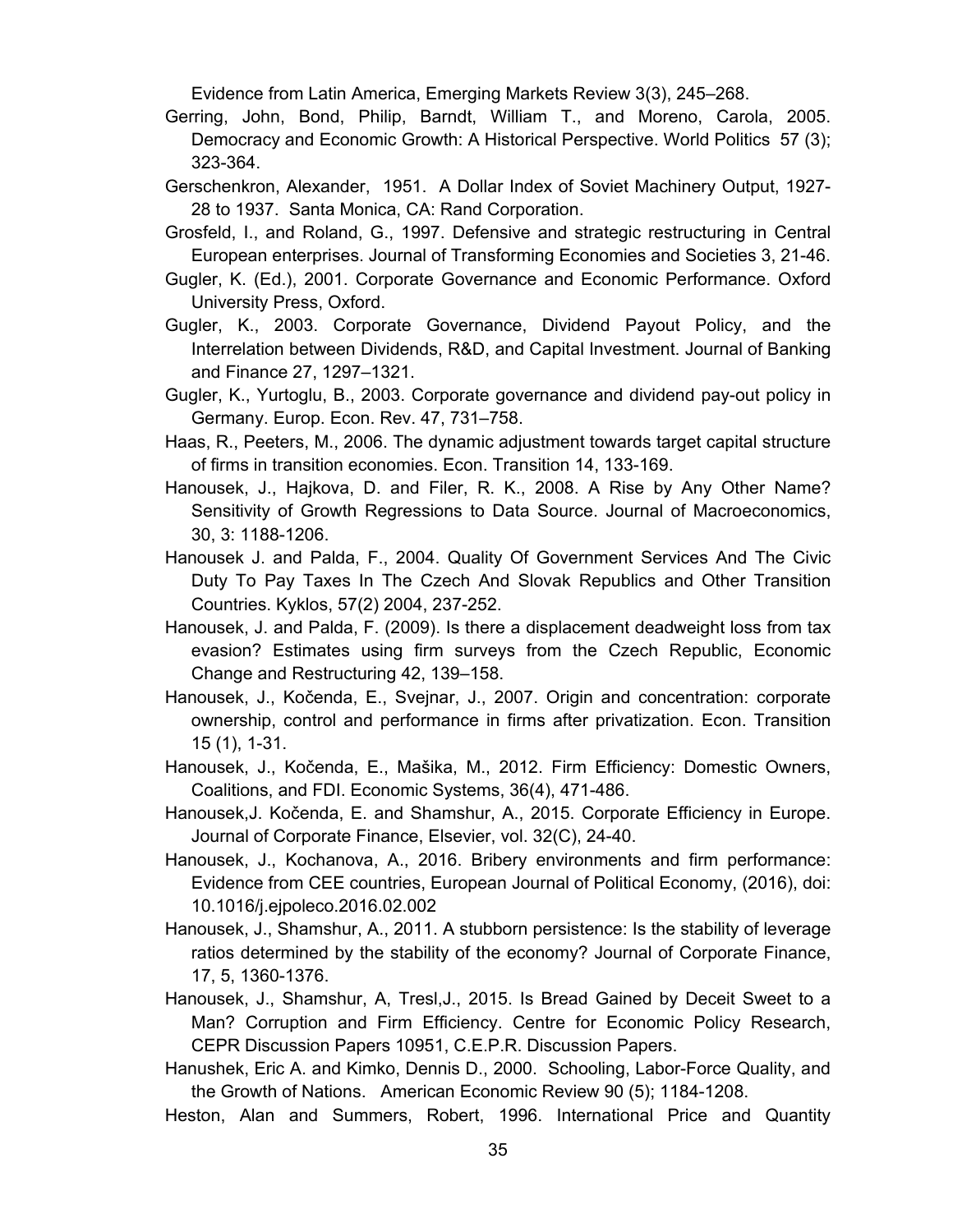Comparisons: Potentials and Pitfalls. American Economic Review 86 (2); 20-24.

Hill, Robert J., 1999. Comparing Price levels Across Countries Using Minimum-Spanning Trees. The Review of Economics and Statistics 81 (1);. 135-142.

Huntington, S. P. (1968). Political Order in Changing Societies, New Haven: Yale University Press.

- Infante, D. and Smirnova, J. (2009). Rent-seeking under a weak institutional environment, Economics Letters 104, 118–121.
- Islam, Nazrul, 2003. What Have We Learnt from the Convergence Debate? Journal of Economic Surveys 17 (3); 309-362.
- Jensen, M. and Meckling, W., 1976. "Theory of the firm: Managerial behavior, agency costs and capital structure," Journal of Financial Economics 3(4): 305-360.

Jensen, M., 1986. "Agency costs of free cash flow, corporate finance, and takeovers," American Economic Review 76(2): 323–329.

- Jensen, N. M., Quan, L. and Rahman, A. (2010). Understanding corruption and firm responses in cross-national firm-level surveys, Journal of International Business Studies 41(9), 1481–1504.
- Joeveer, K., 2006. Sources of capital structure: evidence from transition countries. CERGE-EI Working Paper 306.
- Kalaitzidakis, Pantelis, Mamuneas, Theofanis P., and Stengos, Thanasis, 2000. A Non-Linear Sensitivity Analysis of Cross-Country Growth Regressions. Canadian Journal of Economics 33 (3); 604-617.
- Kaufmann, D. and Wei, S. J. (2000). Does "grease money" speed up the wheels of commerce? IMF Working Paper, WP/00/64.
- Klapper, L., Laeven, L. and Rajan, R. (2006). Entry regulation as a barrier to entrepreneurship, Journal of Financial Economics 82(3), 591–629.
- Knowles, Stephen, 2001. Are the Penn World Tables Data on Government Consumption and Investment Being Misused? Economics Letters 71 (2); 293- 298.
- Konings, J., Rizov, M., Vandenbussche, H., 2003. Investment and financial constraints in transition economies: micro evidence from Poland, the Czech Republic, Bulgaria and Romania. Econ. Letters 78, 253-258.

Ledyaeva, S., Karhunen, P. and Kosonen, R. (2013) Birds of a feather: Evidence on commonality of corruption and democracy in the origin and location of foreign investment in Russian regions, European Journal of Political Economy, 32, 1–25.

- Leibenstein, H., 1966. Allocative efficiency vs. 'X-efficiency'. American Economic Review 56, 392–415.
- Lein, D.-H. D. (1986). A note on competitive bribery game, Economics Letters 22(4), 337–341.
- Lemmon, M. L., Roberts, M. R., Zender, J. F., 2008. Back to the beginning: persistence and the cross-section of corporate capital structure. J. Finance 63, 1575-1608.
- Levine Ross and Renelt, David, 1992. A Sensitivity Analysis of Cross-Country Growth Regressions. American Economic Review 82 (4); 942-963.
- Lizal, L., Svejnar, J., 2002. Investment, credit rationing, and the soft budget constraint: evidence from Czech panel data. Rev. Econ. Statist. 84, 353-370.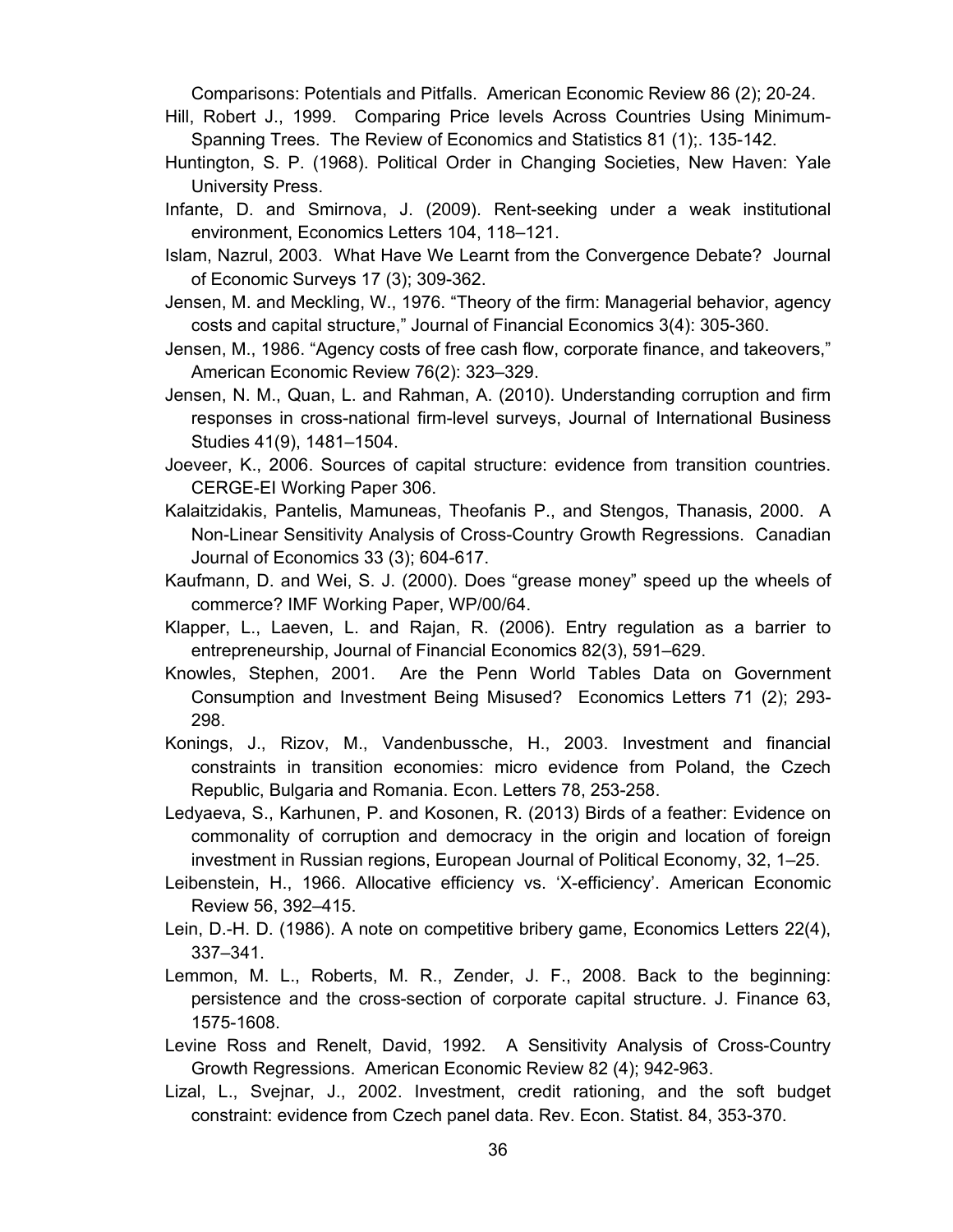- Lui, F. (1985). An equilibrium queuing model of bribery, Journal of Political Economy 93, 760–781.
- Luo, Y. and Han, B. (2008). Graft and businesses in emerging economies: An ecological perspective, Journal of World Business 44(3), 225–237.
- Maddala, G. S., Nelson, F., 1994. Switching regression models with exogenous and endogenous switching, in: Maddala, G. S. (Ed.), Econometric Methods and Applications, vol. 2. Edward Elgar, Aldershot, pp. 369-372.
- Maddison, Angus, 2003. The World Economy: Historical Statistics. Paris: OECD Development Center.
- Margaritis, D. and Psillaki, M., 2010. "Capital structure, equity ownership and firm performance," Journal of Banking and Finance 34: 621-632.
- Matsusaka, John, and Filip Palda (1993). The Downsian Voter Meets the Ecological Fallacy. Public Choice, 77:855-878.
- Mauro, P. (1995). Corruption and growth, Quarterly Journal of Economics 110, 681– 712.
- McArthur, J. and Teal, F. (2004). Corruption and firm performance in Africa, Development and Comp Systems 0409015, EconWPA.
- Meon, P.-G. and Weill, L. (2010). Is corruption an efficient grease? World Development 38(3), 244–259.
- Moyen, N., 2004. Investment-cash flow sensitivities: constrained versus unconstrained firms. J. Finance 59, 2061-2092.
- Murphy, K., Shleifer, A. and Vishny, R. (1991). The allocation of talent: Implications for growth, Quarterly Journal of Economics 106, 503–530.
- Neary, J. Peter, 2004. Rationalizing the Penn World Table: True Multilateral Indices for International Comparisons of Real Income. American Economic Review 94 (5); 1411-1428.
- Nivorozhkin, E., 2005. Financing choices of firms in EU accession countries. Emerg. Market. Rev. 6, 138-169.
- Nordhaus, William, 2007. Alternative Measures of Output in Global Economic-Environmental Models: Purchasing Power Parity or Market Exchange Rates. Energy Economics 29 (3); 349-372
- Nuxoll, Daniel A., 1994. Differences in Relative Prices and International Differences in Growth Rates. American Economic Review 84 (5); 1423-1436.
- O'Toole C.M. and F. Tarp (2014). Corruption and inefficiency of capital investments in developing countries, Journal of International Development 26(5), 567-597.
- Palia, D. and Lichtenberg, F. (1999). Managerial ownership and firm performance: A re-examination using productivity measurement, Journal of Corporate Finance, 5(4): 323-339.
- Petersen, M., 2009. Estimating standard errors in finance panel data sets: comparing approaches. Rev. Financ. Stud. 22 (1), 435-480.
- Raith, M. (2003), Competition, Risk, and Managerial Incentives. The American Economic Review 93(4): 1425-1436.
- Rajan, R. G., Zingales, L., 1995. What do we know about capital structure: some evidence from international data. J. Finance 50, 1421-1460.